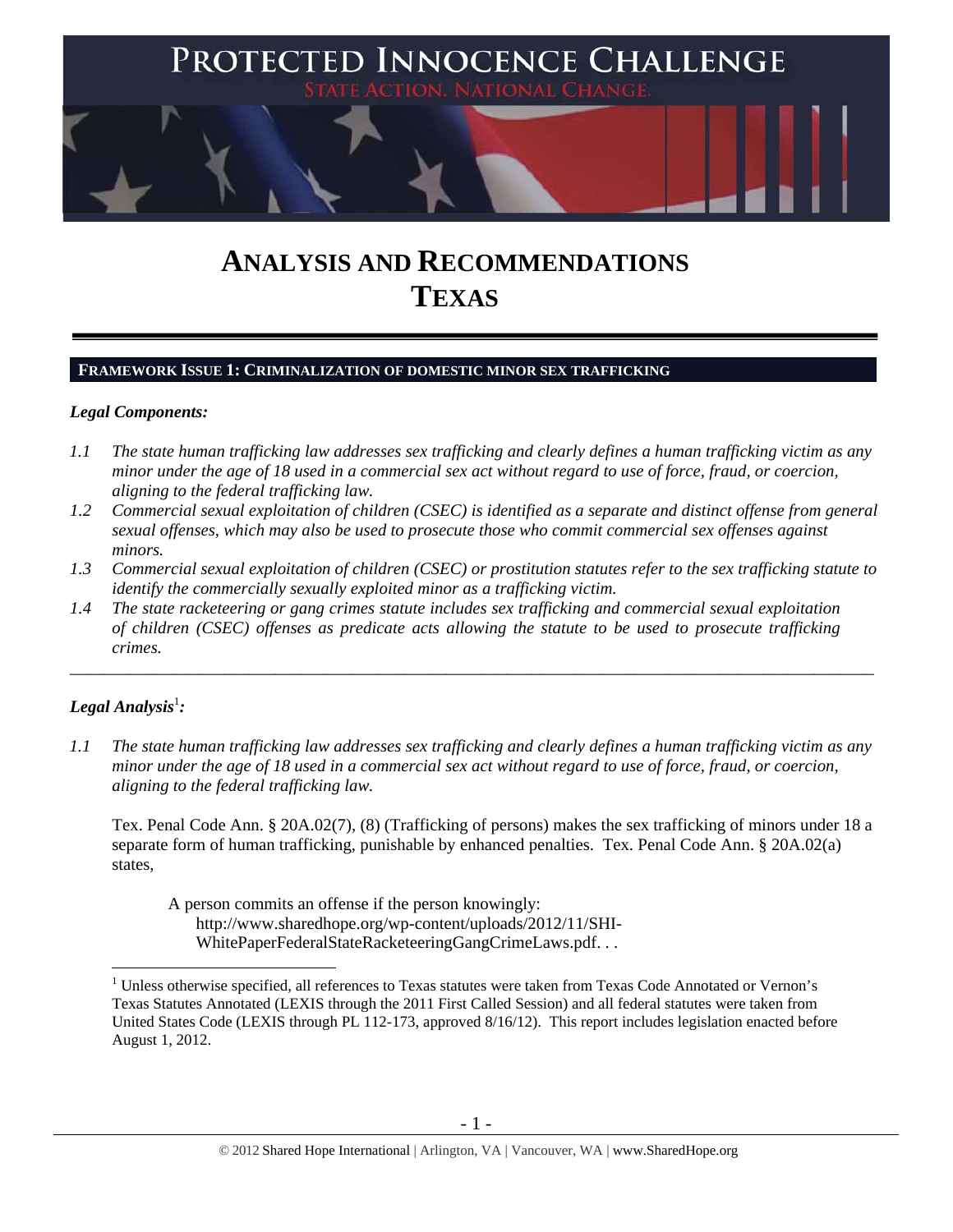(7) traffics<sup>2</sup> a child<sup>3</sup> and by any means causes the trafficked child to engage in, or become the victim of, conduct prohibited by:

(A) Section 21.02 (Continuous Sexual Abuse of Young Child or Children);

(B) Section 21.11 (Indecency with a Child);

(C) Section 22.011 (Sexual Assault);

(D) Section 22.021 (Aggravated Sexual Assault);

(E) Section 43.02 (Prostitution);

(F) Section 43.03 (Promotion of Prostitution);

(G) Section 43.04 (Aggravated Promotion of Prostitution);

(H) Section 43.05 (Compelling Prostitution);

(I) Section 43.25 (Sexual Performance by a Child);

(J) Section 43.251 (Employment Harmful to Children); or

(K) Section 43.26 (Possession or Promotion of Child Pornography); or

(8) receives a benefit from participating in a venture that involves an activity described by Subdivision  $(7)$  or engages in sexual conduct<sup>4</sup> with a child trafficked in the manner described in Subdivision  $(7)$ .

A first conviction under Tex. Penal Code Ann. § 20A.02(a) is generally punishable as a second degree felony by imprisonment for  $2-20$  years<sup>5</sup> and a possible fine not to exceed \$10,000. Tex. Penal Code Ann.

If the accused is found guilty of more than one offense arising out of the same criminal episode, the sentences may run concurrently or consecutively if each sentence is for a conviction of:

## (2) an offense:

. . . .

 $\overline{a}$ 

(B) for which a plea agreement was reached in a case in which the accused was charged with more than one offense listed in Paragraph (A) committed against a victim younger than 17 years of age at the time of the commission of the offense regardless of whether the accused is charged with violations of the same section more than once or is charged with violations of more than one section;

(3) an offense:

(A) under Section . . . 43.26 [Possession or promotion of child pornography], regardless of whether the accused is convicted of violations of the same section more than once or is convicted of violations of both sections; or

(B) for which a plea agreement was reached in a case in which the accused was charged with more than one offense listed in Paragraph (A), regardless of whether the accused is charged with violations of the same section more than once or is charged with violations of both sections;

(5) an offense:

. . . .

<sup>&</sup>lt;sup>2</sup> Pursuant to Tex. Penal Code Ann. § 20A.01(4), "Traffic' means to transport, entice, recruit, harbor, provide, or otherwise obtain another person by any means."

 $3$  Tex. Penal Code Ann.  $\S$  20A.01(1) defines a "child" as "a person younger than 18 years of age."

<sup>&</sup>lt;sup>4</sup> Tex. Penal Code Ann. § 20A.01(3) states that the term "sexual conduct" has the same meaning used in Tex. Penal Code Ann. § 43.25. Pursuant to Tex. Penal Code Ann. § 43.25(a)(2), "'Sexual conduct' means sexual contact, actual or simulated sexual intercourse, deviate sexual intercourse, sexual bestiality, masturbation, sado-masochistic abuse, or lewd exhibition of the genitals, the anus, or any portion of the female breast below the top of the areola." 5 <sup>5</sup> Texas Penal Code Sec. 3.03(b) (Sentences for offenses arising out of same criminal episode) states,

<sup>(</sup>A) under . . . Section 21.02 [Continuous sexual abuse of a child or children] . . . committed against a victim younger than 17 years of age at the time of the commission of the offense regardless of whether the accused is convicted of violations of the same section more than once or is convicted of violations of more than one section; or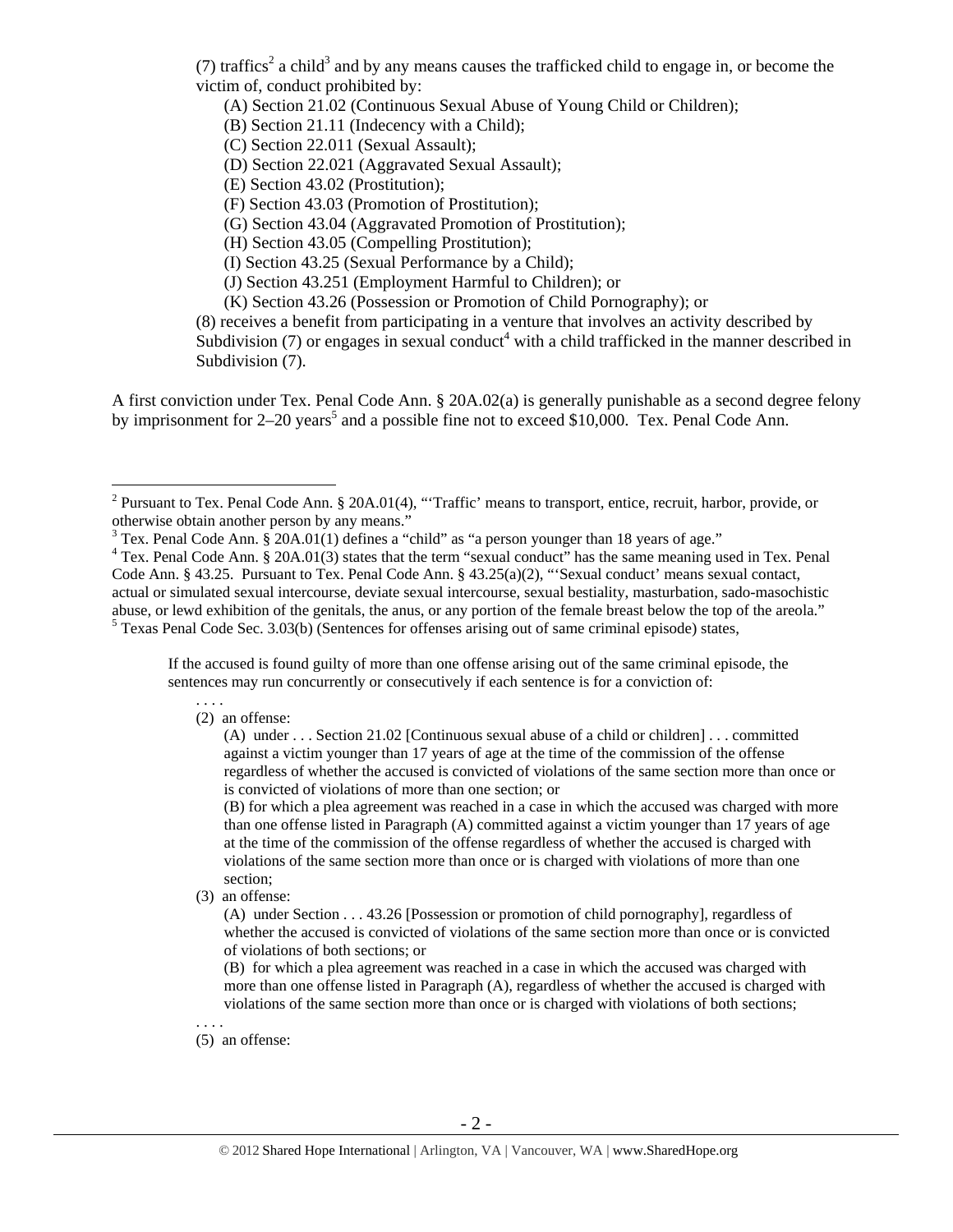§§ 20A.02(b)(1), 12.33. A first conviction under Tex. Penal Code Ann. § 20A.02(a)(7) or § 20A.02(a)(8), however, is punishable, without regard to the use of force, fraud, or coercion, as a first degree felony by imprisonment "for life or for any term of not more than 99 years or less than 5 years" and a possible fine not to exceed \$10,000, while subsequent convictions are punishable by life imprisonment and a possible fine not to exceed \$10,000. Tex. Penal Code Ann. §§ 20A.02(b)(1), 12.32, 12.42(c)(2).<sup>6</sup>

Additionally, Tex. Penal Code Ann. § 20A.03 (Continuous trafficking of persons) states,

(a) A person commits an offense if, during a period that is 30 or more days in duration, the person engages two or more times in conduct that constitutes an offense under Section 20A.02 [Trafficking of persons].

(b) If a jury is the trier of fact, members of the jury are not required to agree unanimously on which specific conduct engaged in by the defendant constituted an offense under Section 20A.02 or on which exact date the defendant engaged in that conduct. The jury must agree unanimously that the defendant, during a period that is 30 or more days in duration, engaged in conduct that constituted an offense under Section 20A.02.

(c) If the victim of an offense under Subsection (a) is the same victim as a victim of an offense under Section 20A.02, a defendant may not be convicted of the offense under Section 20A.02 in the same criminal action as the offense under Subsection (a), unless the offense under Section 20A.02:

(1) is charged in the alternative;

(2) occurred outside the period in which the offense alleged under Subsection (a) was committed; or (3) is considered by the trier of fact to be a lesser included offense of the offense alleged under Subsection (a).

(d) A defendant may not be charged with more than one count under Subsection (a) if all of the conduct that constitutes an offense under Section 20A.02 is alleged to have been committed against the same victim.

. . . .

A conviction under Tex. Penal Code Ann. § 20A.03 is punishable as a first degree felony by imprisonment for either 25–99 years<sup>7</sup> and a possible fine not to exceed \$10,000 or life and a possible fine not to exceed \$10,000.<sup>8</sup> Tex. Penal Code Ann. §§ 20A.03(e), 12.32.

> (A) under Section 20A.02 [Trafficking of persons] or 43.05 [Compelling prostitution], regardless of whether the accused is convicted of violations of the same section more than once or is convicted of violations of both sections; or

(B) for which a plea agreement was reached in a case in which the accused was charged with more than one offense listed in Paragraph (A), regardless of whether the accused is charged with violations of the same section more than once or is charged with violations of both sections.

<sup>6</sup> Additional sentencing limitations may also be applicable. For example, a person convicted under Tex. Penal Code Ann. § 20A.02 cannot be sentenced to community supervision and is not eligible for release to intensive supervision parole. Tex. Gov't Code Ann. § 499.027(b)(2)(Z) (First version); Tex. Code Crim. Proc. Ann. art. 42.12, § 3g(a)(1)(M). Additionally, if the offender has a prior conviction for certain crimes, including Tex. Penal Code Ann. § 20A.02(7) or (8), a second conviction is punishable by life imprisonment. Tex. Penal Code Ann.

 $\frac{8}{7}$  12.42(c)(2)(A). See supra note 5.

<sup>&</sup>lt;sup>8</sup> Pursuant to Tex. Gov't Code Ann. § 508.145(d)(1) (Eligibility for release on parole; computation of parole eligibility date), "An inmate serving a sentence for an offense . . . under [Tex. Penal Code Ann. § 20A.03] is not eligible for release on parole until the inmate's actual calendar time served, without consideration of good conduct time, equals one-half of the sentence or 30 calendar years, whichever is less, but in no event is the inmate eligible for release on parole in less than two calendar years."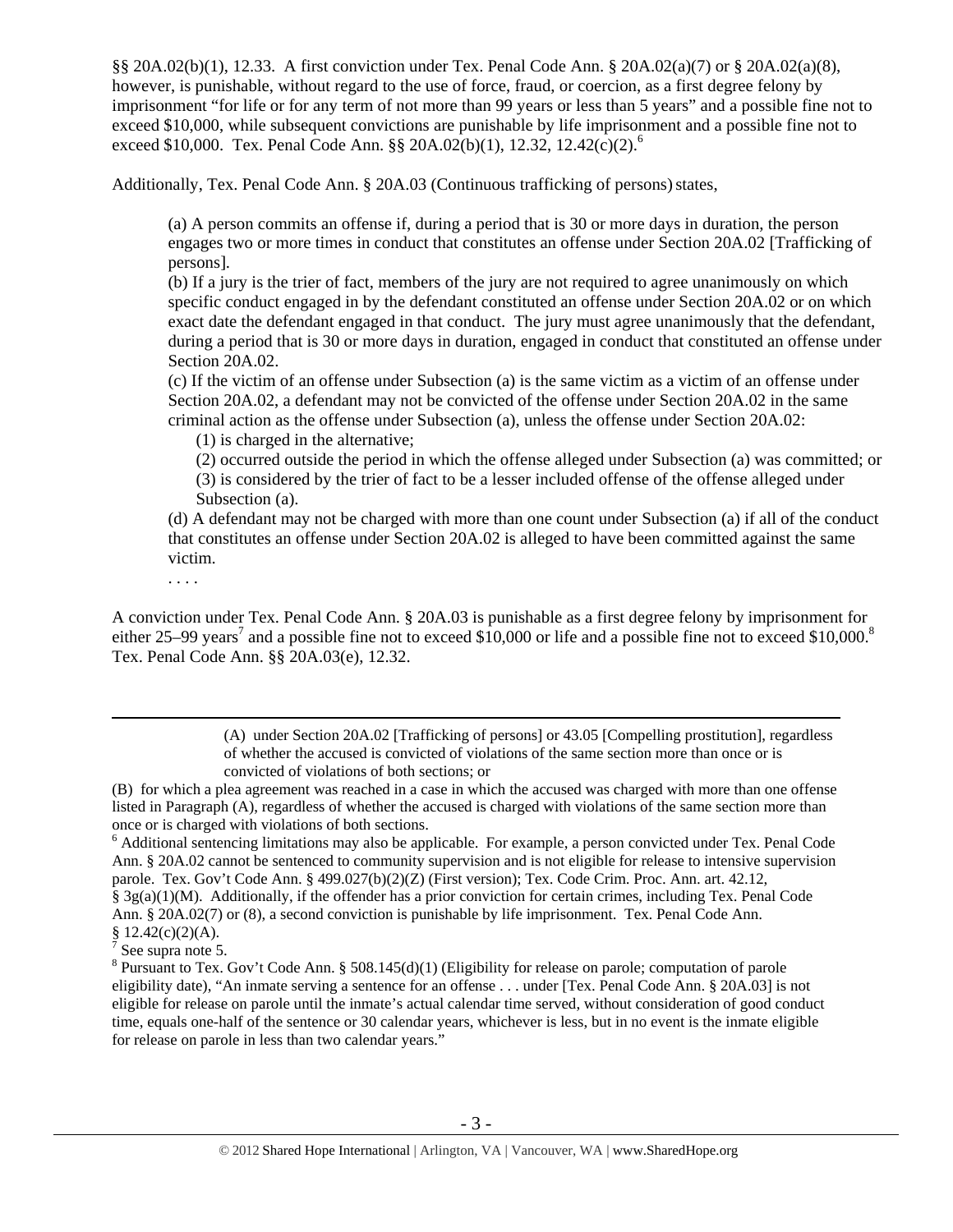*1.2 Commercial sexual exploitation of children (CSEC) is identified as a separate and distinct offense from general sexual offenses, which may also be used to prosecute those who commit commercial sex offenses against minors.* 

Texas has several statutes specifically criminalizing CSEC, including the following:

- 1. Tex. Penal Code Ann. § 43.05(a)(2) (Compelling prostitution) makes it a crime if a person knowingly "causes by any means a child younger than 18 years to commit prostitution, regardless of whether the actor knows the age of the child at the time the actor commits the offense." A conviction under Tex. Penal Code Ann. § 43.05(a)(2) is punishable as a first degree felony by imprisonment for either 5–99 years<sup>9</sup> and a possible fine not to exceed \$10,000 or life and a possible fine not to exceed \$10,000. Tex. Penal Code Ann. §§ 43.05(b), 12.32.
- 2. Tex. Penal Code Ann. § 43.02(a) (Prostitution) makes it a crime if a person "(1) offers to engage, agrees to engage, or engages in sexual conduct for a fee; or (2) solicits another in a public place to engage with him in sexual conduct for hire." A conviction under this statute is generally punishable as a Class B misdemeanor by imprisonment in a county jail up to 180 days, a fine not to exceed \$2,000, or both. Tex. Penal Code Ann. §§ 43.02(c), 12.22. If the person solicited is 14–17 years of age, however, a conviction is punishable as a third degree felony by imprisonment for 2–10 years and a possible fine not to exceed \$10,000, and if the person solicited is under the age of 14, a conviction is punishable as a second degree felony by imprisonment for 2–20 years and a possible fine not to exceed \$10,000. Tex. Penal Code Ann. §§ 43.02(c)(3), (4), 12.34, 12.33.
- 3. Tex. Penal Code Ann. § 15.031(b) (Criminal solicitation of a minor) states,

A person commits an offense if, with intent that an offense under Section 20A.02(a)(7) or (8) [Trafficking of persons], 21.02 [Continuous sexual abuse of young child or children], 21.11 [Indecency with a child], 22.011 [Sexual assault], 22.021 [Aggravated sexual assault], 43.02 [Prostitution], 43.05(a)(2) [Compelling prostitution], or 43.25 [Sexual performance by a child] be committed, the person by any means requests, commands, or attempts to induce a minor<sup>10</sup> or another whom the person believes to be a minor to engage in specific conduct that, under the circumstances surrounding the actor's conduct as the actor believes them to be, would constitute an offense under one of those sections or would make the minor or other believed by the person to be a minor a party to the commission of an offense under one of those sections.

Pursuant to Tex. Penal Code Ann. § 15.031(e), a conviction under Tex. Penal Code Ann. § 15.031(b) is punishable one category lower than committing the actual offense, but the punishment may be enhanced to the same category as the predicate offense if it is proven that the offender

(1) was at the time of the offense 17 years of age or older and a member of a criminal street gang, as defined by Section 71.01 [Definitions]; $^{11}$  and

(2) committed the offense with the intent to:

(A) further the criminal activities of the criminal street gang; or

<sup>&</sup>lt;sup>9</sup> See supra note 5.

<sup>&</sup>lt;sup>10</sup> Pursuant to Tex. Penal Code Ann. § 15.031(f), "In this section, 'minor' means an individual younger than 17 years of age."

<sup>&</sup>lt;sup>11</sup> Tex. Penal Code Ann. § 71.01(d) defines "criminal street gang" as "three or more persons having a common identifying sign or symbol or an identifiable leadership who continuously or regularly associate in the commission of criminal activities."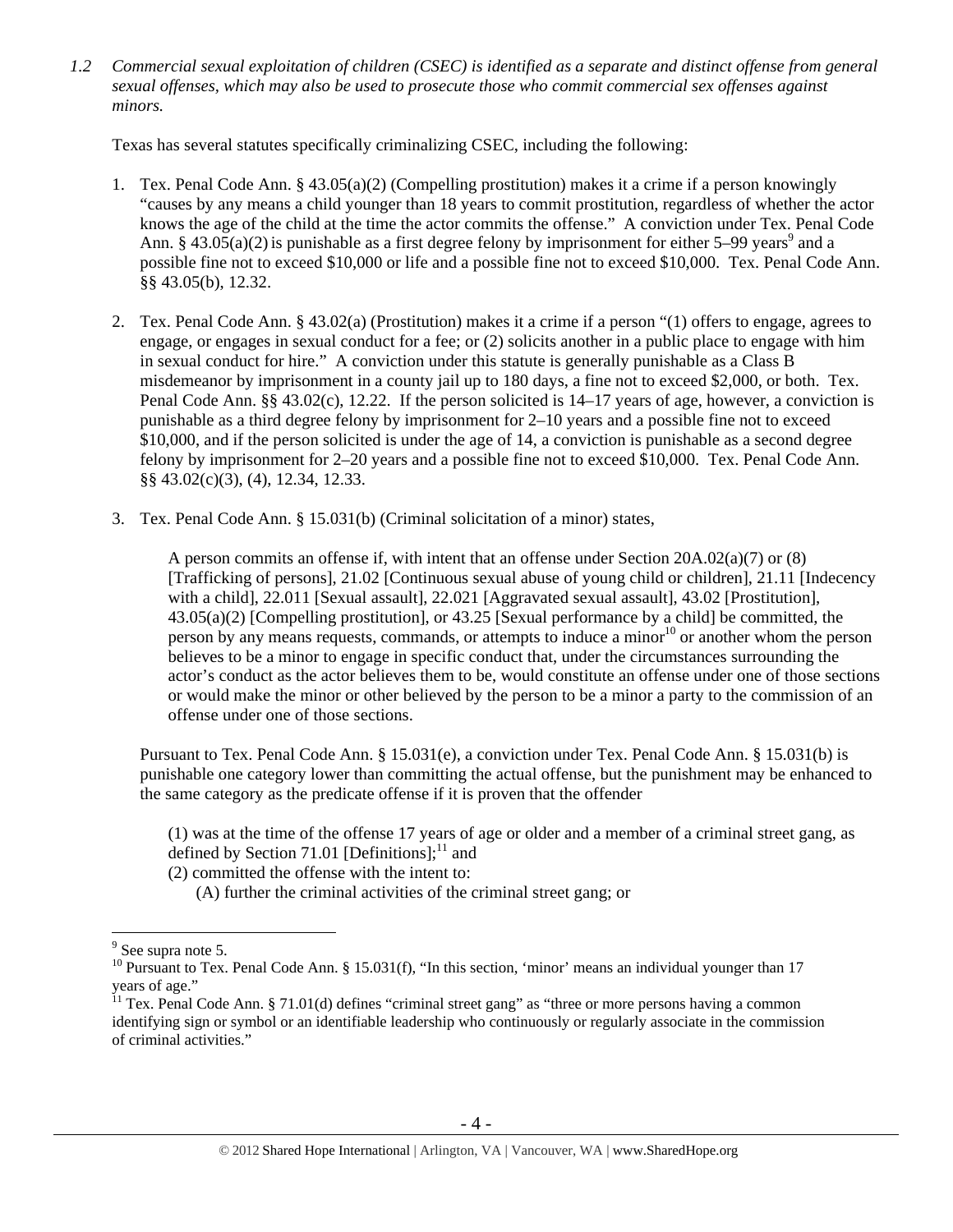(B) avoid detection as a member of a criminal street gang.

- 4. Tex. Penal Code Ann. § 43.251(b) (Employment harmful to children) states, "A person commits an offense if the person employs, authorizes, or induces a child<sup>12</sup> to work: (1) in a sexually oriented commercial activity;<sup>13</sup> or (2) in any place of business permitting, requesting, or requiring a child to work nude or topless." A conviction under Tex. Penal Code Ann. § 43.251(b) is punishable as either a felony or a misdemeanor.<sup>14</sup> Pursuant to Tex. Penal Code Ann. § 43.251(c) (First version), a conviction is punishable as a second degree felony by imprisonment for 2–20 years and a possible fine not to exceed \$10,000, but if the child is a minor under the age of 14, a conviction is punishable as a first degree felony by imprisonment for either 5–99 years and a possible fine not to exceed \$10,000 or life and a possible fine not to exceed \$10,000. Tex. Penal Code Ann. §§  $43.251(c)$ ,<sup>15</sup> 12.33, 12.32. Pursuant to Tex. Penal Code Ann. § 43.251(c) (Second version), however, a first conviction is punishable as a Class A misdemeanor by imprisonment in a county jail up to 1 year, a fine not to exceed \$4,000, or both. Tex. Penal Code Ann.  $\hat{\S} \hat{\S}$  43.251(c)(1), <sup>16</sup> 12.21.
- 5. Tex. Penal Code Ann. § 21.02(b), (c), (g) (Continuous sexual abuse of young child or children)states,
	- (b) A person commits an offense if:

(1) during a period that is 30 or more days in duration, the person commits two or more acts of sexual abuse, regardless of whether the acts of sexual abuse are committed against one or more victims; and

(2) at the time of the commission of each of the acts of sexual abuse, the actor is 17 years of age or older and the victim is a child younger than 14 years of age.

(c) For purposes of this section, "act of sexual abuse" means any act that is a violation of one or more of the following penal laws:

(1) aggravated kidnapping under Section 20.04(a)(4), if the actor committed the offense with the intent to violate or abuse the victim sexually;

(2) indecency with a child under Section  $21.11(a)(1)$ , if the actor committed the offense in a manner other than by touching, including touching through clothing, the breast of a child;

(3) sexual assault under Section 22.011;

- (4) aggravated sexual assault under Section 22.021;
- . . .

(6) sexual performance by a child under Section 43.25;

- (7) trafficking of persons under Section 20A.02(a)(7) or (8); and
- (8) compelling prostitution under Section 43.05(a)(2).

. . . .

- (g) It is an affirmative defense to prosecution under this section that the actor:
	- (1) was not more than five years older than:

<sup>&</sup>lt;sup>12</sup> Pursuant to Tex. Penal Code Ann. § 43.251(a)(1), "child" is defined as "a person younger than 18 years of age."

<sup>&</sup>lt;sup>13</sup> Tex. Penal Code Ann. § 43.251(a)(5) defines "sexually oriented commercial activity" as "a massage establishment, nude studio, modeling studio, love parlor, or other similar commercial enterprise the primary business of which is the offering of a service that is intended to provide sexual stimulation or sexual gratification to the customer."

<sup>&</sup>lt;sup>14</sup> There are currently two versions of Tex. Penal Code Ann. §  $43.251(c)$  in effect. The first version, 2011 Tex. Gen. Laws 515, § 4.03, states that a conviction is punishable as a felony, while the second version, 2011 Tex. Gen. Laws 938, § 1, states that a conviction may be punishable as a misdemeanor. *See also* TEXAS LEGISLATIVE COUNCIL, TEXAS LEGISLATIVE COUNCIL DRAFTING MANUAL § 8.08 (Feb. 2011), *available at* http://www.tlc.state.tx.us/legal/ dm/draftingmanual.pdf (discussing the appropriate resolution for conflicting acts passed in the same session).

<sup>15 2011</sup> Tex. Gen. Laws 515, § 4.03.

<sup>16 2011</sup> Tex. Gen. Laws 938, § 1.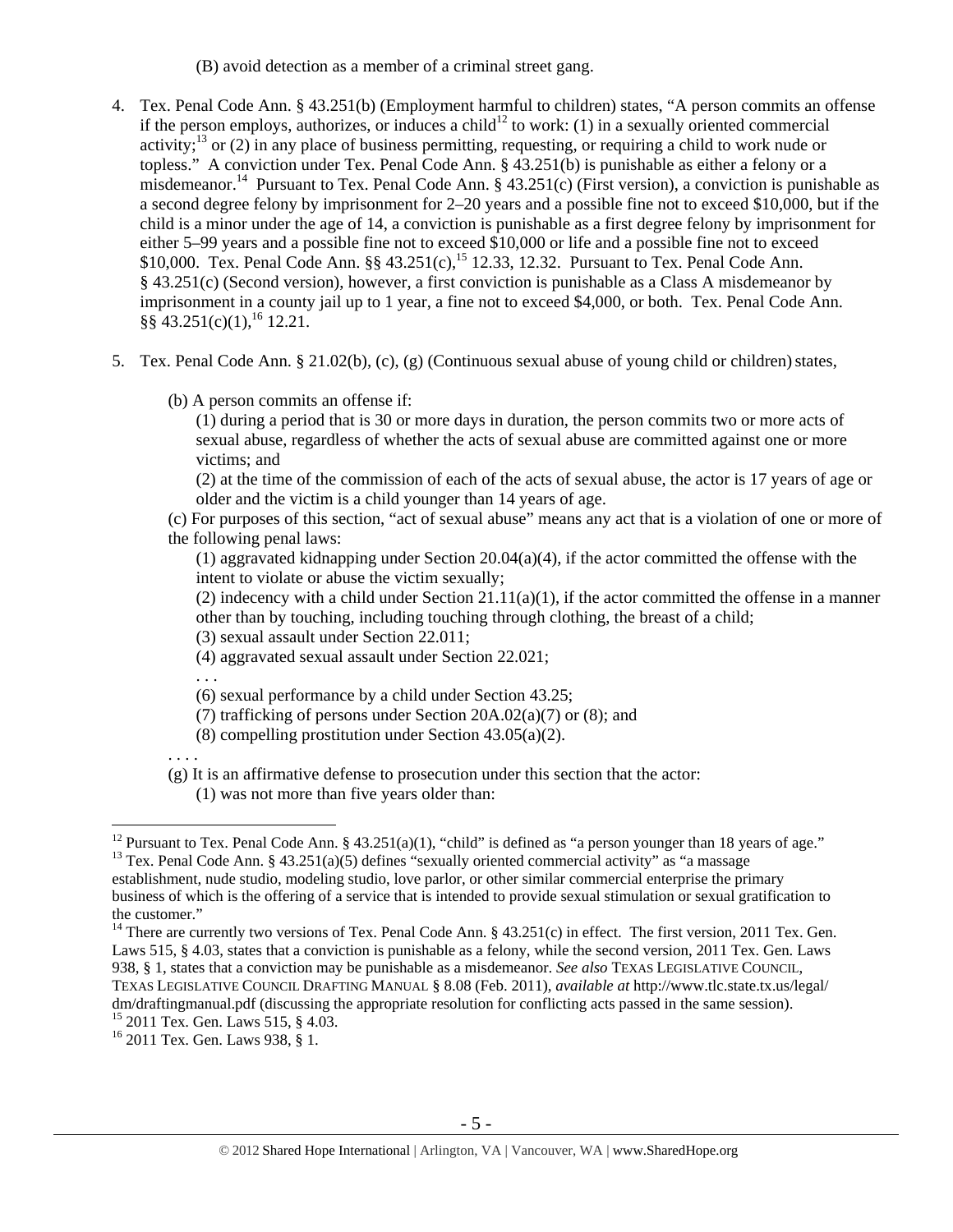(A) the victim of the offense, if the offense is alleged to have been committed against only one victim; or

(B) the youngest victim of the offense, if the offense is alleged to have been committed against more than one victim;

(2) did not use duress, force, or a threat against a victim at the time of the commission of any of the acts of sexual abuse alleged as an element of the offense; and

(3) at the time of the commission of any of the acts of sexual abuse alleged as an element of the offense:

(A) was not required under Chapter 62, Code of Criminal Procedure, to register for life as a sex offender; or

(B) was not a person who under Chapter 62 had a reportable conviction or adjudication for an offense under this section or an act of sexual abuse as described by Subsection (c).

A conviction under this statute is punishable as a first degree felony by imprisonment for either 25–99 years<sup>17</sup> and a possible fine not to exceed \$10,000 or life and a possible fine not to exceed \$10,000. Tex. Penal Code Ann. §§ 21.02(h), 12.32.

6. Tex. Penal Code Ann. § 22.021(a) (Aggravated sexual assault) states,

A person commits an offense:

(1) if the person:

. . .

- (B) intentionally or knowingly:
	- (i) causes the penetration of the anus or sexual organ of a child<sup>18</sup> by any means;
	- (ii) causes the penetration of the mouth of a child by the sexual organ of the actor;

(iii) causes the sexual organ of a child to contact or penetrate the mouth, anus, or sexual organ of another person, including the actor;

(iv) causes the anus of a child to contact the mouth, anus, or sexual organ of another person, including the actor; or

(v) causes the mouth of a child to contact the anus or sexual organ of another person, including the actor; and

(2) if:

(A) the person: . . .

> (vi) administers or provides flunitrazepam, otherwise known as rohypnol, gamma hydroxybutyrate, or ketamine to the victim of the offense with the intent of facilitating the commission of the offense; [or]

- (B) the victim is younger than 14 years of age . . .
- . . . .

A conviction under Tex. Penal Code Ann. § 22.021(a) is punishable as a first degree felony by imprisonment for either 5–99 years and a possible fine not to exceed \$10,000 or life and a possible fine not to exceed \$10,000. Tex. Penal Code Ann. §§ 22.021(e), 12.32. The minimum term of imprisonment is increased to 25 years, however, if the victim is younger than 6 years of age or is 13 years of age or younger

 $17$  See supra note 5.

<sup>&</sup>lt;sup>18</sup> Tex. Penal Code Ann. § 22.021(b)(1) defines "child" by referencing Tex. Penal Code Ann. § 22.011(c), which defines "child" as "a person younger than 17 years of age." Tex. Penal Code Ann.  $\S 22.011(c)(1)$ .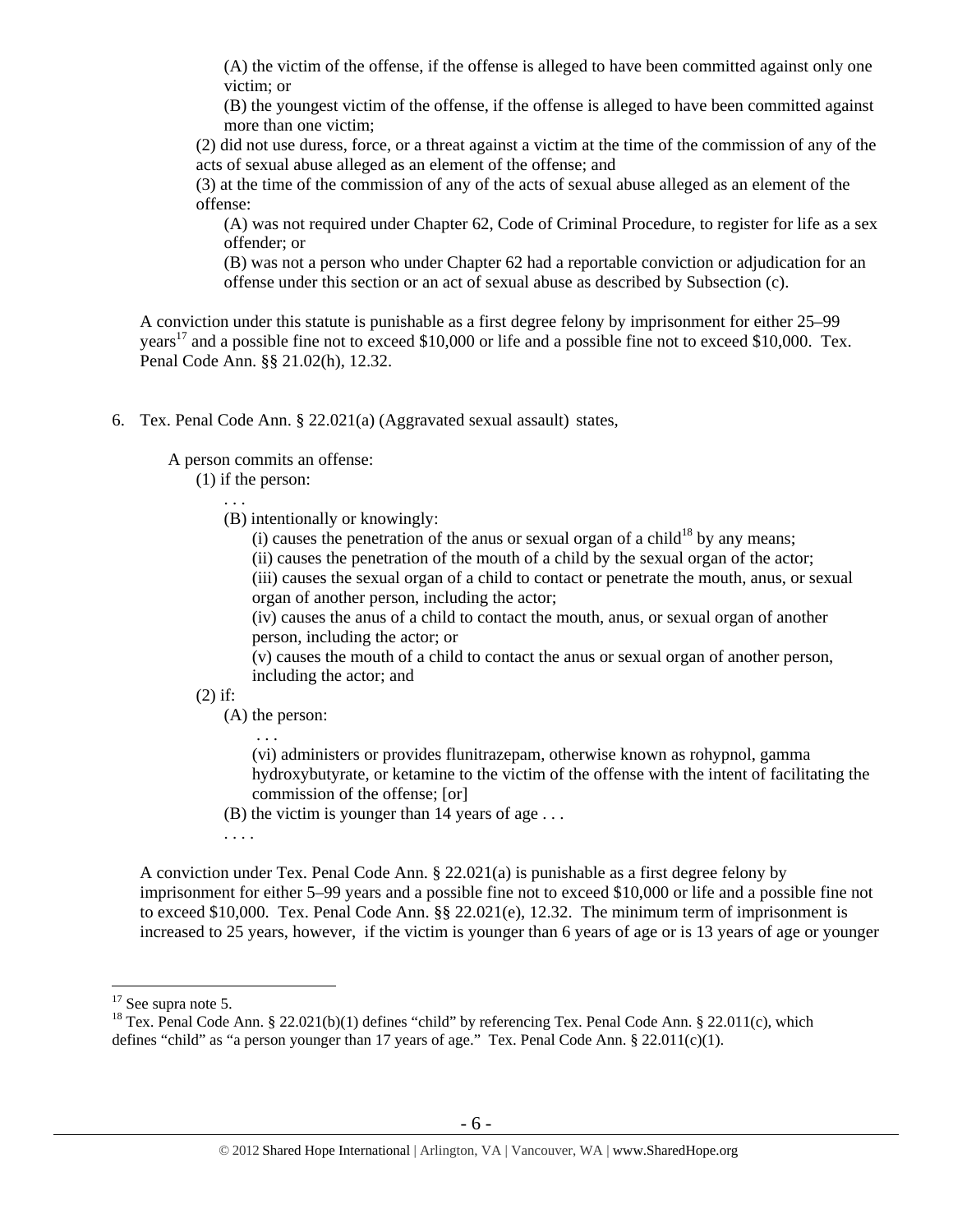and "the actor commits the offense in a manner described by Subsection (a)(2)(A)." Tex. Penal Code Ann.  $$22.021(f).$ 

7. Tex. Penal Code Ann. § 43.25(b) (Sexual performance by a child) states,

A person commits an offense if, knowing the character and content thereof, he employs, authorizes, or induces a child younger than 18 years of age to engage in sexual conduct<sup>19</sup> or a sexual performance.<sup>20</sup> A parent or legal guardian or custodian of a child younger than 18 years of age commits an offense if he consents to the participation by the child in a sexual performance.

A conviction under Tex. Penal Code Ann. § 43.25(b) is punishable as a second degree felony by imprisonment for 2–20 years and a possible fine not to exceed \$10,000. Tex. Penal Code Ann. §§ 43.25(c), 12.33. If the victim is under the age of 14, however, a conviction is punishable as a first degree felony by imprisonment for either 5–99 years and a possible fine not to exceed \$10,000 or life and a possible fine not to exceed \$10,000. Tex. Penal Code Ann. §§ 43.25(c), 12.32.

Other laws may be applicable to sexual exploitation of children although they do not specify commercial exchanges:

1. Tex. Penal Code Ann. § 22.011(a)(2) (Sexual assault) states,

A person commits an offense if the person:

. . . (2) intentionally or knowingly:

(A) causes the penetration of the anus or sexual organ of a child<sup>21</sup> by any means;

(B) causes the penetration of the mouth of a child by the sexual organ of the actor;

(C) causes the sexual organ of a child to contact or penetrate the mouth, anus, or sexual organ of another person, including the actor;

(D) causes the anus of a child to contact the mouth, anus, or sexual organ of another person, including the actor; or

(E) causes the mouth of a child to contact the anus or sexual organ of another person, including the actor.

A conviction under Tex. Penal Code Ann. § 22.011(a)(2) is punishable as a second degree felony by imprisonment for  $2-20$  years and a possible fine not to exceed \$10,000.<sup>22</sup> Tex. Penal Code Ann. §§ 22.011(f), 12.33.

<sup>&</sup>lt;sup>19</sup> Tex. Penal Code Ann. § 43.25(a)(2) defines "sexual conduct" as "sexual contact, actual or simulated sexual intercourse, deviate sexual intercourse, sexual bestiality, masturbation, sado-masochistic abuse, or lewd exhibition of the genitals, the anus, or any portion of the female breast below the top of the areola."

<sup>&</sup>lt;sup>20</sup> Tex. Penal Code Ann. § 43.25(a)(1) defines "sexual performance" as "any performance or part thereof that includes sexual conduct by a child younger than 18 years of age." Tex. Penal Code Ann. § 43.25(a)(3) defines "performance" as "any play, motion picture, photograph, dance, or other visual representation that can be exhibited before an audience of one or more persons."

<sup>&</sup>lt;sup>21</sup> Tex. Penal Code Ann. § 22.011(c)(1) defines "child" as "a person younger than 17 years of age."

<sup>&</sup>lt;sup>22</sup> Tex. Penal Code Ann. § 22.011(e)(2) provides,

It is an affirmative defense to prosecution under Subsection  $(a)(2)$ :

 $(1)$ ...

<sup>(2)</sup> that:

<sup>(</sup>A) the actor was not more than three years older than the victim and at the time of the offense: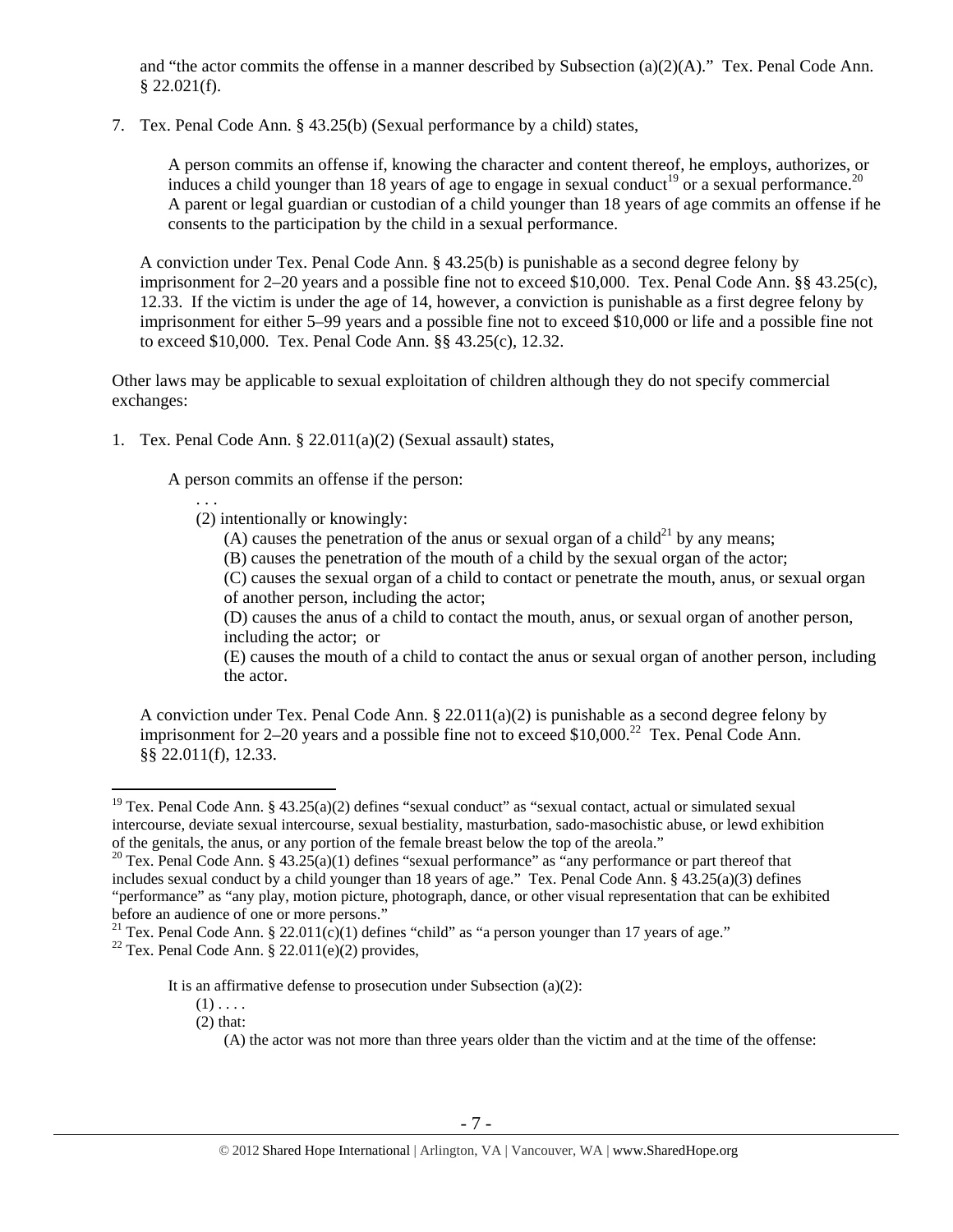2. Tex. Penal Code Ann. § 21.11(a), (b) (Indecency with a child) provides,

(a) A person commits an offense if, with a child younger than 17 years of age, whether the child is of the same or opposite sex, the person:

(1) engages in sexual contact with the child or causes the child to engage in sexual contact; or

(2) with intent to arouse or gratify the sexual desire of any person:

(A) exposes the person's anus or any part of the person's genitals, knowing the child is present; or

- (B) causes the child to expose the child's anus or any part of the child's genitals.
- (b) It is an affirmative defense to prosecution under this section that the actor:
	- (1) was not more than three years older than the victim and of the opposite sex;
	- (2) did not use duress, force, or a threat against the victim at the time of the offense; and
	- (3) at the time of the offense:
		- (A) was not required under Chapter 62, Code of Criminal Procedure, to register for life as a sex offender; or

(B) was not a person who under Chapter 62 had a reportable conviction or adjudication for an offense under this section.

A conviction under Tex. Penal Code Ann.  $\S 21.11(a)(1)$  is punishable as a second degree felony by imprisonment for 2–20 years and a possible fine not to exceed \$10,000, while a conviction under Tex. Penal Code Ann. § 21.11(a)(2) is punishable as a third degree felony by imprisonment for 2–10 years and a possible fine not to exceed \$10,000. Tex. Penal Code Ann. §§ 21.11(d), 12.33, 12.34.

3. Tex. Penal Code Ann. § 33.021(b), (c) (Online solicitation of a minor) states,

(b) A person who is 17 years of age or older commits an offense if, with the intent to arouse or gratify the sexual desire of any person, the person, over the Internet, by electronic mail or text message or other electronic message service or system, or through a commercial online service, intentionally:

(1) communicates in a sexually explicit<sup>23</sup> manner with a minor;<sup>24</sup> or

(2) distributes sexually explicit material to a minor.

(c) A person commits an offense if the person, over the Internet, by electronic mail or text message or other electronic message service or system, or through a commercial online service, knowingly solicits

> (i) was not required under Chapter 62 [Sex offender registration program], Code of Criminal Procedure, to register for life as a sex offender; or

(ii) was not a person who under Chapter 62, Code of Criminal Procedure, had a reportable conviction or adjudication for an offense under this section; and

(B) the victim:

(i) was a child of 14 years of age or older; and

(ii) was not a person whom the actor was prohibited from marrying or purporting to marry or with whom the actor was prohibited from living under the appearance of being married under

Section 25.01.<br><sup>23</sup> Pursuant to Tex. Penal Code Ann. § 33.021(a)(3), "'Sexually explicit' means any communication, language, or material, including a photographic or video image, that relates to or describes sexual conduct, as defined by Section 43.25." See supra note 4 for the definition of "sexual conduct" according to Tex. Penal Code Ann. § 43.2 <sup>24</sup> Pursuant to Tex. Penal Code Ann. § 33.021(a)(1), "'Minor' means: (A) an individual who represents himself or

herself to be younger than 17 years of age; or (B) an individual whom the actor believes to be younger than 17 years of age."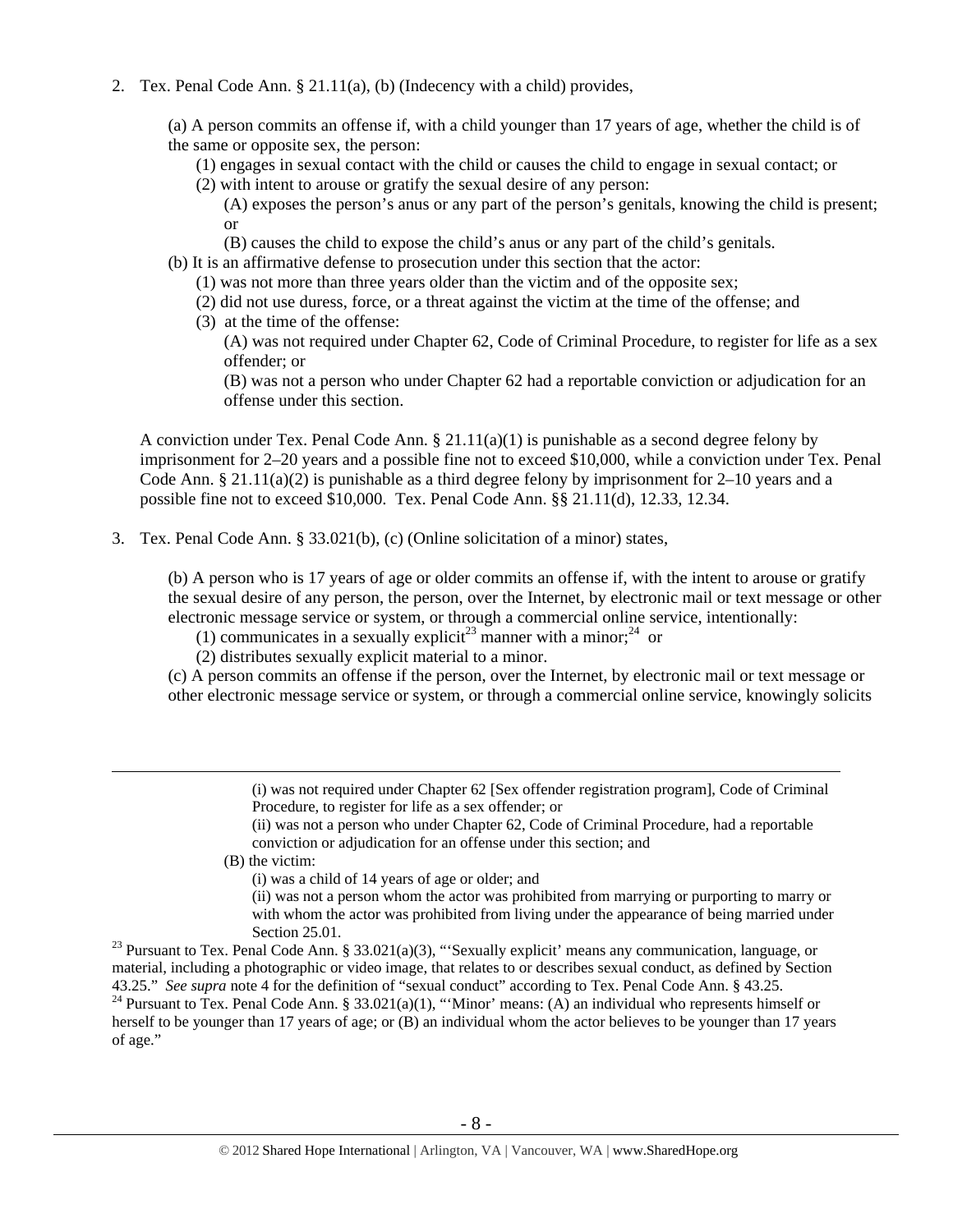a minor to meet another person, including the actor, with the intent that the minor will engage in sexual contact,<sup>25</sup> sexual intercourse, or deviate sexual intercourse with the actor or another person.

If the victim either represents himself or herself to be 14–16 years of age or the offender believes the victim to be 14–16 years of age, a conviction under Tex. Penal Code Ann. § 33.021(b) is punishable as a third degree felony by imprisonment for 2–10 years and a possible fine not to exceed \$10,000. Tex. Penal Code Ann. §§ 33.021(f), 12.34. If the victim is younger than 14 years of age or the offender believes the victim to be younger than 14 years of age, however, a conviction under Tex. Penal Code Ann. § 33.021(b) is punishable as a second degree felony by imprisonment for 2–20 years and a possible fine not to exceed \$10,000. Tex. Penal Code Ann. §§ 33.021(f), 12.33. A conviction under Tex. Penal Code Ann. §§ 33.021(c) is punishable as a second degree felony by imprisonment for 2–20 years and a possible fine not to exceed \$10,000. Tex. Penal Code Ann. §§ 33.021(f), 12.33.

*1.3 Commercial sexual exploitation of children (CSEC) or prostitution statutes refer to the sex trafficking statute to identify the commercially sexually exploited minor as a trafficking victim.* 

Tex. Penal Code Ann. § 43.02(d) (Prostitution) refers to Tex. Penal Code Ann. § 20A.02 (Trafficking of persons) by stating that "[i]t is a defense to prosecution under this section that the actor engaged in the conduct that constitutes the offense because the actor was the victim of conduct that constitutes an offense under Section 20A.02." However, the enhanced penalties applicable when a person solicits a minor under Tex. Penal Code Ann. § 43.02(c)(3), (4) do not refer to Tex. Penal Code Ann. § 20A.02 to clarify that the minor is a trafficking victim.

Tex. Penal Code Ann. § 15.031(b) (Criminal solicitation of a minor) also refers to Tex. Penal Code Ann. § 20A.02(a)(7), (8) by making it illegal for a person to "induce a minor ... to engage in specific conduct that .. . would constitute an offense" under Tex. Penal Code Ann. § 20A.02(a)(7) or (8). Additionally, Tex. Penal Code Ann. § 22.021(a) (Aggravated sexual assault) and § 21.02(c) (Continuous sexual abuse of young child or children) both refer to Tex. Penal Code Ann. §  $20A.02(a)(7)$ , (8). Tex. Penal Code Ann. §  $22.021(a)(2)(A)(iii)$ makes it a crime if a person "by acts or words occurring in the presence of the victim threatens to cause any person to become the victim of an offense under Section 20A.02(a)(3), (4), (7), or (8)," while Tex. Penal Code Ann. § 21.02(c)(7) includes conduct in violation of Tex. Penal Code Ann. § 20A.02(a)(7), (8) within the definition of "act of sexual abuse."

Tex. Penal Code Ann. § 43.05(a) (Compelling prostitution), § 43.251(b) (Employment harmful to children), and § 43.25(b) (Sexual performance by a child) do not refer to Tex. Penal Code Ann. § 20A.02 or otherwise clarify the status of the victim as a trafficking victim.

- 1.3.1 Recommendation: Amend Tex. Penal Code Ann. § 43.05(a) (Compelling prostitution), § 43.251(b) (Employment harmful to children), and § 43.25(b) (Sexual performance by a child) to refer to Tex. Penal Code Ann. § 20A.02 (Trafficking in Persons) to ensure CSEC victims are identified as sex trafficking victims.
- *1.4 The state racketeering or gang crimes statute includes sex trafficking and commercial sexual exploitation of children (CSEC) offenses as predicate acts allowing the statute to be used to prosecute trafficking crimes.*

<sup>&</sup>lt;sup>25</sup> Pursuant to Tex. Penal Code Ann. § 33.021(a)(2), "sexual contact" has the same meaning as assigned in Section 21.01. Tex. Penal Code Ann. § 21.01(2) defines "sexual contact" as "any touching of the anus, breast, or any part of the genitals of another person with intent to arouse or gratify the sexual desire of any person."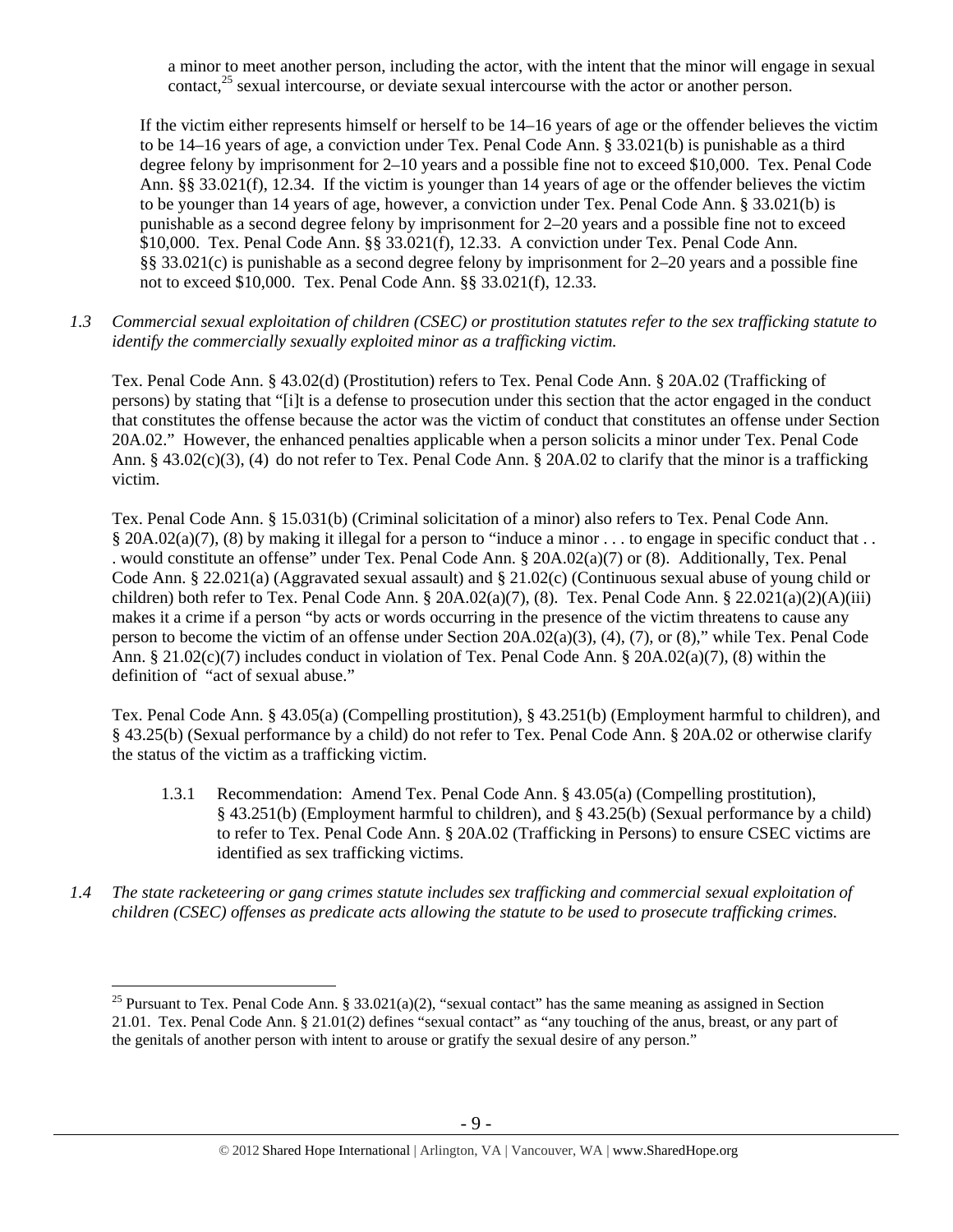In addition to the above crimes, offenders may face prosecution under Texas's laws related to organized criminal activity.<sup>26</sup> Tex. Penal Code Ann. § 71.02(a) (Engaging in organized criminal activity) states, in part,

A person commits an offense if, with the intent to establish, maintain, or participate in a combination<sup>27</sup> or in the profits of a combination or as a member of a criminal street gang,<sup>28</sup> the person commits or conspires to commit one or more of the following:

(1) murder, capital murder, arson, aggravated robbery, robbery, burglary, theft, aggravated kidnapping, kidnapping, aggravated assault, aggravated sexual assault, sexual assault . . .

(3) promotion of prostitution, aggravated promotion of prostitution, or compelling prostitution; . . .

(6) any unlawful wholesale promotion or possession of any obscene material or obscene device with the intent to wholesale promote the same;

(7) any offense under Subchapter B [Obscenity], Chapter 43 [Public indecency], depicting or involving conduct by or directed toward a child younger than 18 years of age;

(12) any offense under Chapter 20A [Trafficking of persons];

. . . .

. . .

. . .

A conviction under Tex. Penal Code Ann. § 71.02(a) is punishable "one category higher than the most serious offense listed in Subsection (a) that was committed." Tex. Penal Code Ann. § 71.02(b). Furthermore, any property "used or intended to be used in the commission of" Tex. Penal Code Ann. § 71.02(a) (Engaging in organized criminal activity) is subject to the forfeiture provisions outlined in Tex. Code Crim. Proc. Ann. art. 59.02(a) (Forfeiture of contraband). Tex. Code Crim. Proc. Ann. art. 59.01(2)(B)(xii).

Additional penalties are provided under Tex. Penal Code Ann. § 71.022(a) (Coercing, inducing, or soliciting membership in a criminal street gang) which states,

A person commits an offense if the person knowingly causes, enables, encourages, recruits, or solicits another person to become a member of a criminal street gang which, as a condition of initiation, admission, membership, or continued membership, requires the commission of any conduct which constitutes an offense punishable as a Class A misdemeanor or a felony.

A first conviction under this statute is punishable as a third degree felony by imprisonment for 2–10 years and a possible fine not to exceed \$10,000, while subsequent convictions are punishable as second degree felonies by imprisonment for 2–20 years and a possible fine not to exceed \$10,000. Tex. Penal Code Ann. §§ 71.022(b), (c), 12.34, 12.33.

<sup>&</sup>lt;sup>26</sup> For additional information on racketeering offenses, see http://www.sharedhope.org/wpcontent/uploads/2012/11/SHI-WhitePaperFederalStateRacketeeringGangCrimeLaws.pdf. 27 Pursuant to Tex. Penal Code Ann. § 71.01(a),

<sup>(</sup>a) "Combination" means three or more persons who collaborate in carrying on criminal activities, although:

<sup>(1)</sup> participants may not know each other's identity;

<sup>(2)</sup> membership in the combination may change from time to time; and

<sup>(3)</sup> participants may stand in a wholesaler-retailer or other arm's-length relationship in illicit

distribution operations.<br><sup>28</sup> *See supra* note 11 for the definition of "criminal street gang."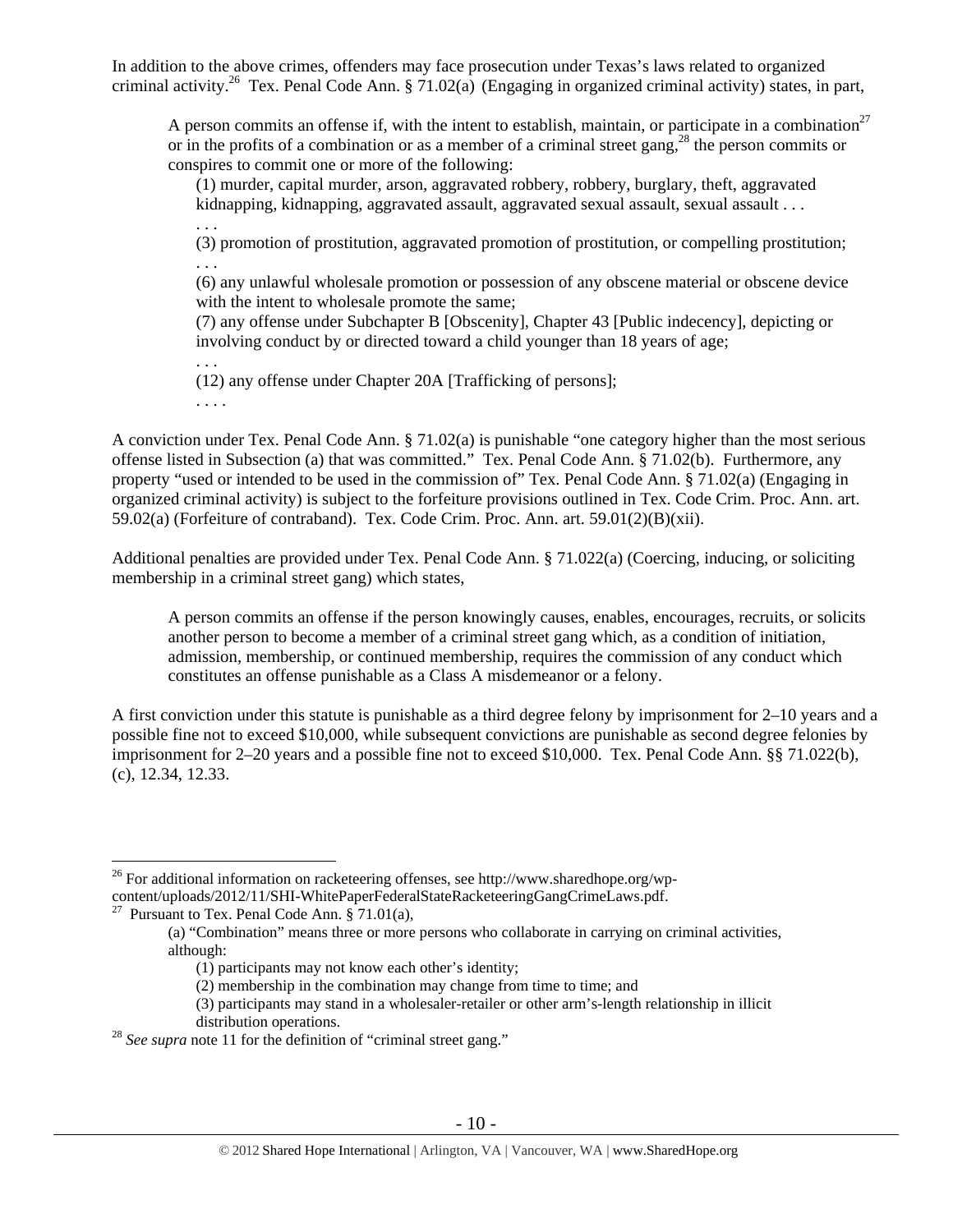1.4.1 Recommendation: Amend Tex. Penal Code Ann. § 71.02(a) (Engaging in organized criminal activity) to include the following as criminal activity: Tex. Penal Code Ann. §§ 43.02(a) (Prostitution), 15.031(b) (Criminal solicitation of a minor), 43.251(b) (Employment harmful to children),  $43.251(b)$  (Employment harmful to children),  $21.02(b)$ , (c), (g) (Continuous sexual abuse of young child or children)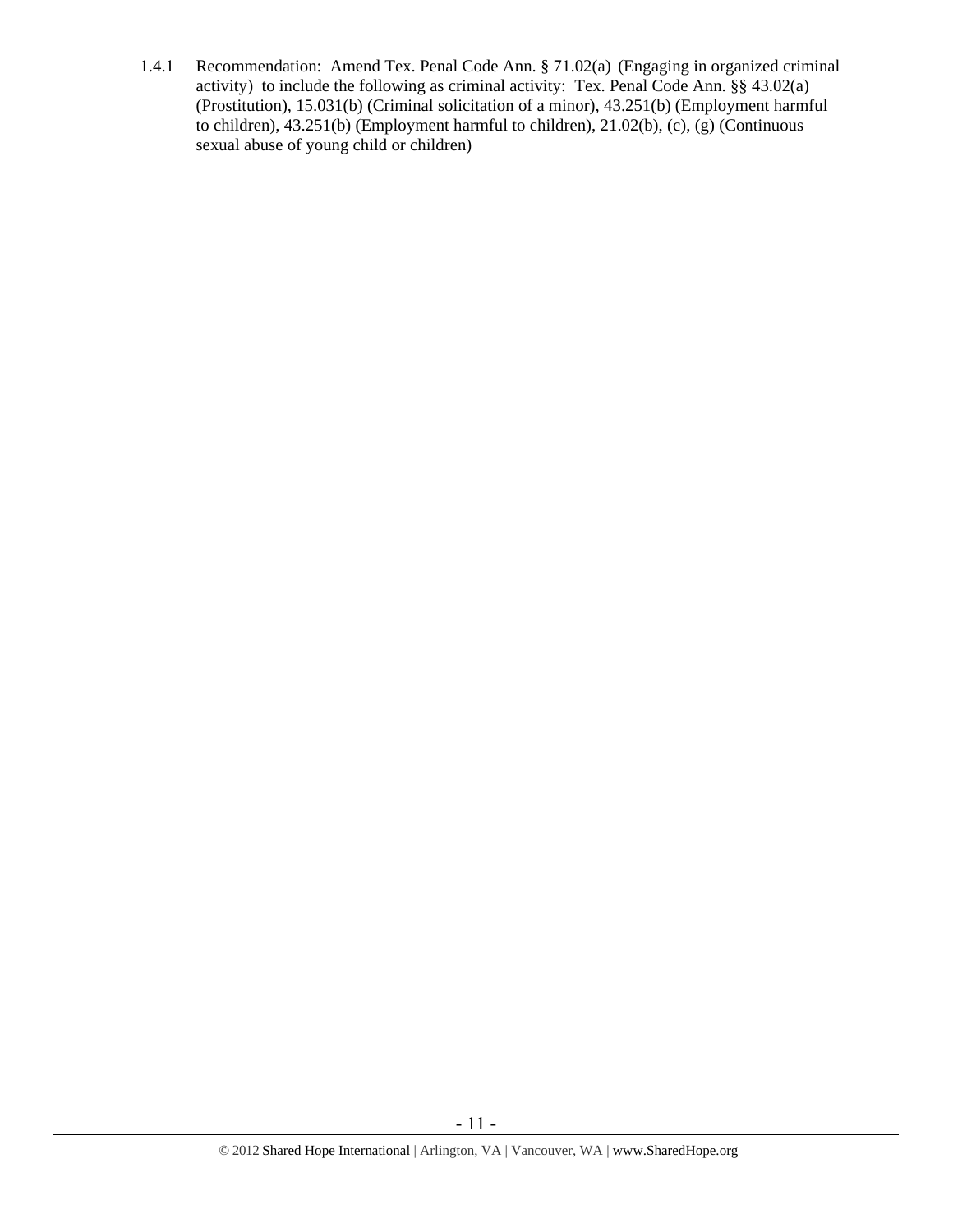#### **FRAMEWORK ISSUE 2: CRIMINAL PROVISIONS FOR DEMAND**

## *Legal Components:*

- *2.1 The state sex trafficking law can be applied to the buyers of commercial sex acts with a victim of domestic minor sex trafficking.*
- *2.2 Buyers of commercial sex acts with a minor can be prosecuted under commercial sexual exploitation of children (CSEC) laws.*
- *2.3 Solicitation laws differentiate buying sex acts with an adult and buying sex acts with a minor under 18.*
- *2.4 Penalties for buyers of commercial sex acts with minors are as high as federal penalties.*
- *2.5 Using the Internet to lure, entice, or purchase, or attempt to lure, entice, or purchase commercial sex acts with a minor is a separate crime or results in an enhanced penalty for buyers.*
- *2.6 No age mistake defense is permitted for a buyer of commercial sex acts with any minor under 18.*
- *2.7 Base penalties for buying sex acts with a minor under 18 are sufficiently high and not reduced for older minors.*
- *2.8 Financial penalties for buyers of commercial sex acts with minors are sufficiently high to make it difficult for buyers to hide the crime.*
- *2.9 Buying and possessing child pornography carries penalties as high as similar federal offenses.*
- *2.10 Convicted buyers of commercial sex acts with minors and child pornography are required to register as sex offenders.*

\_\_\_\_\_\_\_\_\_\_\_\_\_\_\_\_\_\_\_\_\_\_\_\_\_\_\_\_\_\_\_\_\_\_\_\_\_\_\_\_\_\_\_\_\_\_\_\_\_\_\_\_\_\_\_\_\_\_\_\_\_\_\_\_\_\_\_\_\_\_\_\_\_\_\_\_\_\_\_\_\_\_\_\_\_\_\_\_\_\_\_\_\_\_

## *Legal Analysis:*

*2.1 The state sex trafficking law can be applied to the buyers of commercial sex acts with a victim of domestic minor sex trafficking.* 

Tex. Penal Code Ann. § 20A.02(a)(8) (Trafficking of persons) applies to buyers who engage in sexual conduct with a domestic minor sex trafficking victim and expressly applies to a buyer who "engages in sexual conduct with a child trafficked in the manner described in Subdivision (7)." Additionally, Tex. Penal Code Ann. § 20A.03 (Continuous trafficking of persons) could apply to a buyer if the buyer "during a period that is 30 or more days in duration engages two or more times in conduct that constitutes an offense under Section 20A.02."

*2.2 Buyers of commercial sex acts with a minor can be prosecuted under commercial sexual exploitation of children (CSEC) laws.* 

Texas's CSEC laws specifically include the crime of buying sex with a minor. Tex. Penal Code Ann. § 43.02(a) (Prostitution) makes it a crime if a person "(1) offers to engage, agrees to engage, or engages in sexual conduct for a fee; or (2) solicits another in a public place to engage with him in sexual conduct for hire." A conviction under this statute is generally punishable as a Class B misdemeanor by imprisonment in a county jail up to 180 days, a fine not to exceed \$2,000, or both. Tex. Penal Code Ann. §§ 43.02(c), 12.22. If the person solicited is 14–17 years of age, however, a conviction is punishable as a third degree felony by imprisonment for 2–10 years and a possible fine not to exceed \$10,000, and if the person solicited is under the age of 14, a conviction is punishable as a second degree felony by imprisonment for 2–20 years and a possible fine not to exceed \$10,000. Tex. Penal Code Ann. §§ 43.02(c)(3), (4), 12.34, 12.33. Pursuant to Tex. Health & Safety Code Ann. § 169.002(b) (Authority to establish program; eligibility), however, a buyer convicted under Tex. Penal Code Ann. § 43.02(a)(2) who has the consent of the prosecuting attorney and does not have a prior conviction under Tex. Penal Code Ann. § 20A.02 (Trafficking of persons), § 43.02 (Prostitution), § 43.03 (Promotion of prostitution), § 43.04 (Aggravated promotion of prostitution), or § 43.05 (Compelling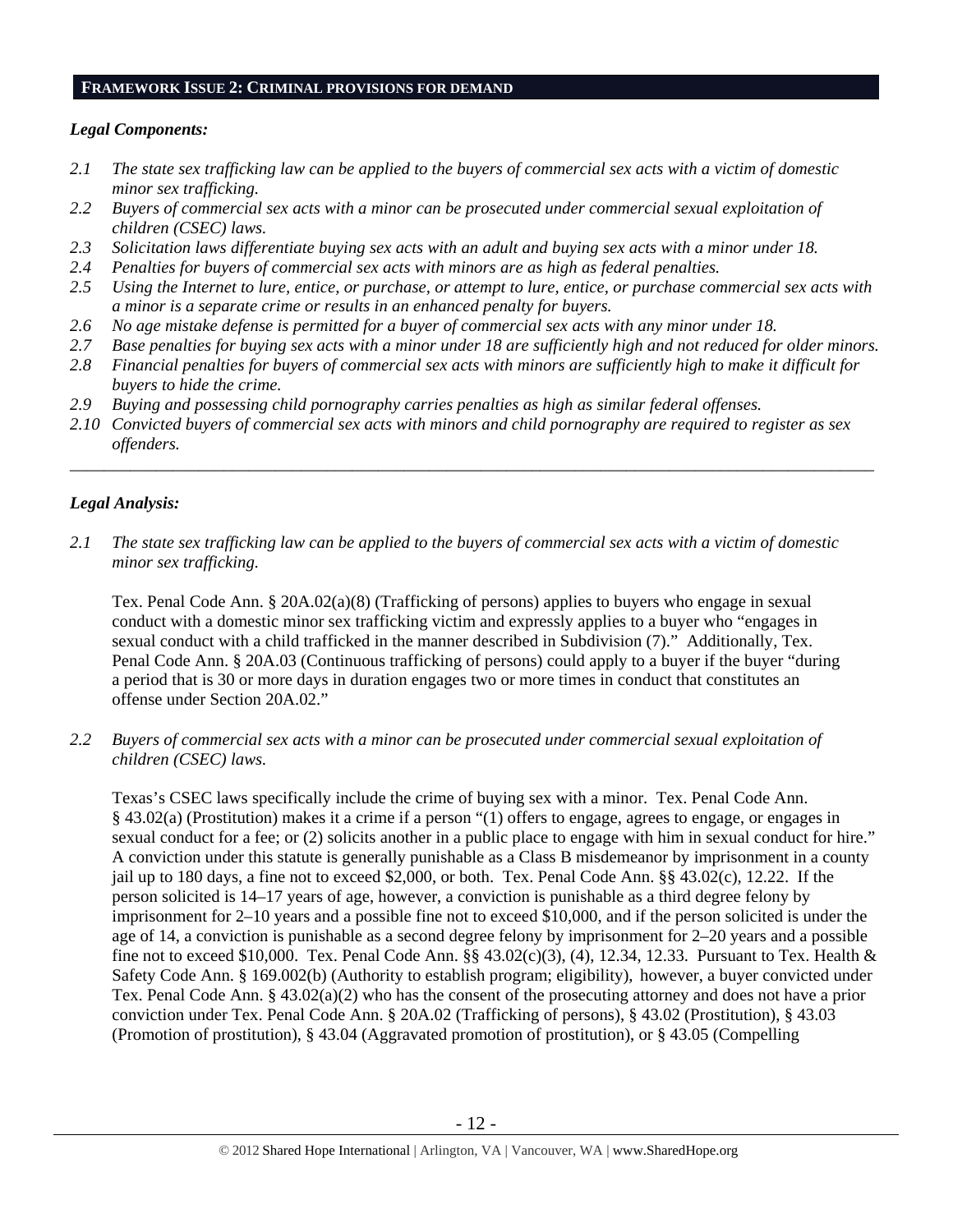prostitution), or certain other offenses, is eligible to participate in a first offender prostitution prevention program.<sup>29</sup>

Tex. Penal Code Ann. § 15.031(b) (Criminal solicitation of a minor) makes it illegal if a buyer "by any means requests, commands, or attempts to induce a minor<sup>30</sup> or another whom the person believes to be a minor to engage in specific conduct that, under the circumstances surrounding the actor's conduct as the actor believes them to be, would constitute an offense under" Tex. Penal Code Ann. § 20A.02(a)(8) (Trafficking of persons), § 21.02 (Continuous sexual abuse of young child or children), § 21.11 (Indecency with a child), § 22.011 (Sexual assault), § 22.021 (Aggravated sexual assault), § 43.02 (Prostitution), § 43.05(a)(2) (Compelling prostitution), or § 43.25 (Sexual performance by a child). Pursuant to Tex. Penal Code Ann. § 15.031(e), a conviction under Tex. Penal Code Ann. § 15.031(b) is punishable one category lower than committing the actual offense, but the punishment may be enhanced to the same category as the predicate offense if it is proven that the offender

(1) was at the time of the offense 17 years of age or older and a member of a criminal street gang, as defined by Section 71.01 [Definitions]; $^{31}$  and (2) committed the offense with the intent to:

In this chapter, "first offender prostitution prevention program" means a program that has the following essential characteristics:

(1) the integration of services in the processing of cases in the judicial system;

(2) the use of a nonadversarial approach involving prosecutors and defense attorneys to promote public safety, to reduce the demand for the commercial sex trade and trafficking of persons by educating offenders, and to protect the due process rights of program participants;

(3) early identification and prompt placement of eligible participants in the program;

(4) access to information, counseling, and services relating to sex addiction, sexually transmitted diseases, mental health, and substance abuse;

- (5) a coordinated strategy to govern program responses to participant compliance;
- (6) monitoring and evaluation of program goals and effectiveness;

(7) continuing interdisciplinary education to promote effective program planning, implementation, and operations; and

(8) development of partnerships with public agencies and community organizations.

Tex. Health & Safety Code Ann. § 169.001(b) further explains,

If a defendant successfully completes a first offender prostitution prevention program, regardless of whether the defendant was convicted of the offense for which the defendant entered the program or whether the court deferred further proceedings without entering an adjudication of guilt, after notice to the state and a hearing on whether the defendant is otherwise entitled to the petition, including whether the required time period has elapsed, and whether issuance of the order is in the best interest of justice, the court shall enter an order of nondisclosure under Section 411.081 [Application of Subchapter], Government Code, as if the defendant had received a discharge and dismissal under Section 5(c) [Deferred Adjudication; Community Supervision], Article 42.12 [Community Supervision], Code of Criminal Procedure, with respect to all records and files related to the defendant's arrest for the offense for which the defendant entered the program if the defendant:

(1) has not been previously convicted of a felony offense; and

(2) is not convicted of any other felony offense before the second anniversary of the defendant's successful completion of the program. 30 *See supra* note 10. 31 *See supra* note 11.

<sup>&</sup>lt;sup>29</sup> Tex. Health & Safety Code Ann. § 169.001(a) (First offender prostitution prevention program; procedures for certain defendants) states,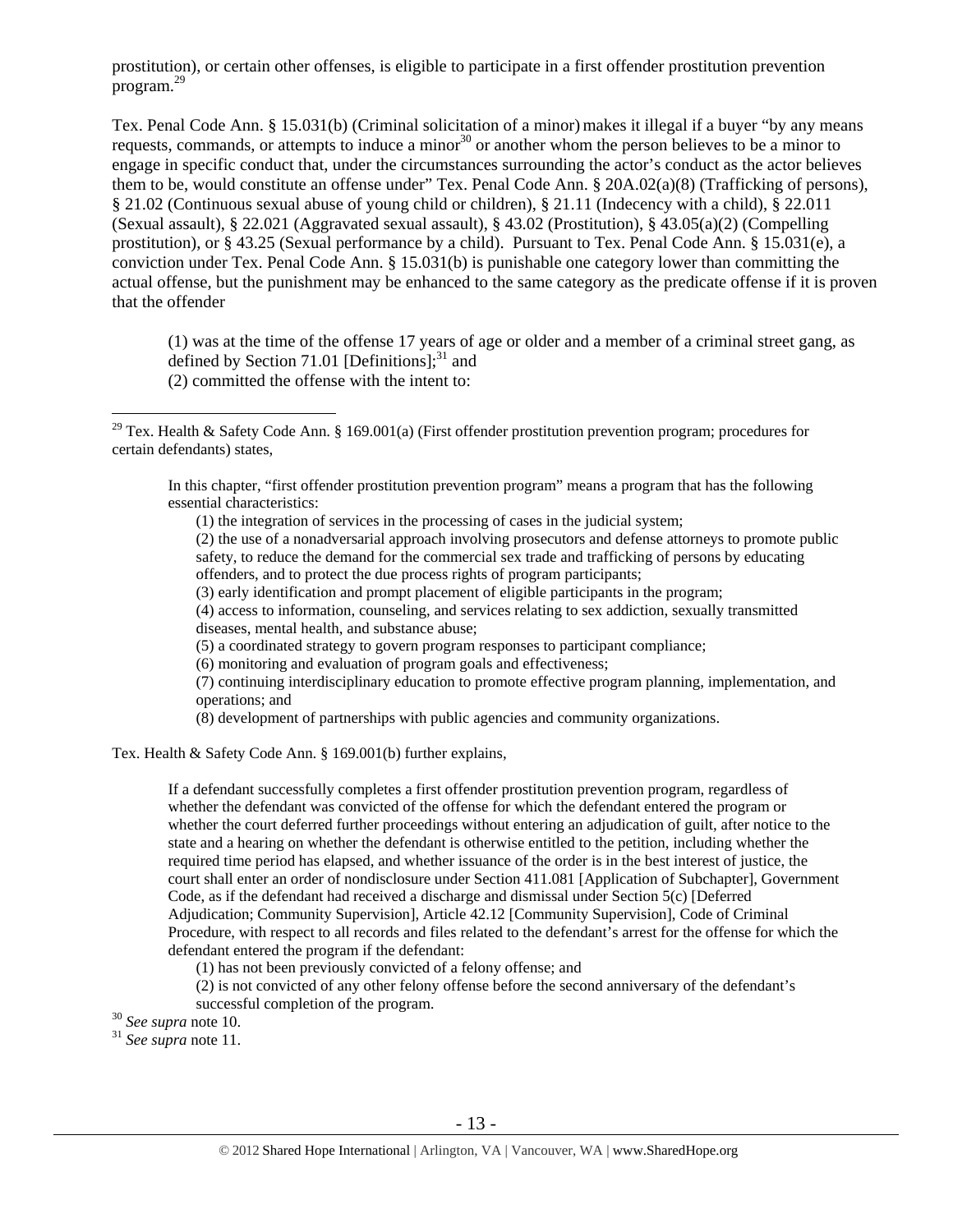- (A) further the criminal activities of the criminal street gang; or
- (B) avoid detection as a member of a criminal street gang.

A buyer may also be convicted under Tex. Penal Code Ann. § 21.02(b) (Continuous sexual abuse of young child or children) if the buyer is at least 17 years of age and commits "two or more acts of sexual abuse  $32$ [against a child under the age of 14], regardless of whether the acts of sexual abuse are committed against one or more victims" and these acts occur "during a period that is 30 or more days in duration." A conviction under this statute is punishable as a first degree felony by imprisonment for either 25–99 years and a possible fine not to exceed \$10,000 or life and a possible fine not to exceed \$10,000. Tex. Penal Code Ann. §§ 21.02(h), 12.32.

Additionally, buyers may also be convicted under Tex. Penal Code Ann. § 22.021(a) (Aggravated sexual assault)<sup>33</sup> if the buyer either engages in specified sexual conduct with a child under 17 and, among other things, "threatens to cause any person to become the victim of an offense under Section 20A.02(a)(3), (4), (7), or (8) [Trafficking of persons]," or engages in specified sexual conduct with a minor under the age of 14. A conviction under Tex. Penal Code Ann. § 22.021(a) is punishable as a first degree felony by imprisonment for either 5–99 years and a possible fine not to exceed \$10,000 or life and a possible fine not to exceed \$10,000. Tex. Penal Code Ann. §§ 22.021(e), 12.32. The minimum term of imprisonment is increased to 25 years, however, if the victim is younger than 6 years of age or is 13 years of age or younger and "the actor commits" the offense" by, among other things, threatening "to cause any person to become the victim of an offense under Section 20A.02(a)(3), (4), (7), or (8)." Tex. Penal Code Ann. § 22.021(f).

Tex. Penal Code Ann. § 43.25(b) (Sexual performance by a child) may apply to certain buyers.<sup>34</sup> Tex. Penal Code Ann. § 43.25(b) makes it a crime if a person "induces a child younger than 18 years of age to engage in sexual conduct."<sup>35</sup> A conviction under Tex. Penal Code Ann. § 43.25(b) is punishable as a second degree felony by imprisonment for 2–20 years and a possible fine not to exceed \$10,000. Tex. Penal Code Ann. §§ 43.25(c), 12.33. If the victim is under the age of 14, however, a conviction is punishable as a first degree felony by imprisonment for either 5–99 years and a possible fine not to exceed \$10,000 or life and a possible fine not to exceed \$10,000. Tex. Penal Code Ann §§ 43.25(c), 12.32.

Lastly, although it is not entirely clear, Tex. Penal Code Ann. § 43.05(a)(2) (Compelling prostitution) may apply to a buyer who knowingly "causes by any means a child younger than 18 years to commit prostitution, regardless of whether the actor knows the age of the child at the time the actor commits the offense."36 A

 $\overline{a}$ 

<sup>&</sup>lt;sup>32</sup> See supra Section 1.2 for the definition of "sexual abuse."<br><sup>33</sup> See supra Section 1.2 for the substantive provisions of Tex. Penal Code Ann. § 22.021(a).<br><sup>34</sup> The Texas Court of Criminal Appeals has held that a scho § 43.25(b) even though "she was not offered money, grades, or favors in exchange for consenting to oral sex." Dornbusch v. State, 156 S.W.3d 859, 868 (Tex. Crim. App. 2005). The court determined that the teacher's position of authority alone was enough to induce the minor. *Id.* Additionally, the Court stated, "Whether an offense has occurred under section 43.25(b) does not turn on who initially requests sex; it depends on whether an adult knowingly employed, induced, or authorized sexual conduct from a minor." *Id.* at 871. The Court, however, declined to state whether § 43.25(b) would apply if a minor initiated the sexual conduct. *Id.* Therefore, buyers may be convicted under this statute if a court determines that the minor has been "induced" into engaging in sexual conduct by the buyer.<br><sup>35</sup> See supra note 19 for the definition of "sexual conduct."

<sup>&</sup>lt;sup>36</sup> Texas case law does not expressly state that Tex. Penal Code Ann. § 43.05(a)(2) (Compelling Prostitution) applies to buyers or patrons of prostitution. However, a Texas Court of Appeals has relied on an interpretation by the Oregon Court of Appeals regarding a similar Oregon compelling prostitution statute. Waggoner v. State, 897 S.W.2d 510, 512 (Tex. Crim. App. 1995) (citing State v. Wood, 579 P.2d 294, 296 (Or. Ct. App. 1978)). In a case decided after *Waggoner*, the Oregon Court of Appeals determined that its compelling prostitution statue did not apply to patrons or buyers. State v. Vargas-Torres, 242 P.3d 619, 626 (Or. Ct. App. 2010). Therefore, since Texas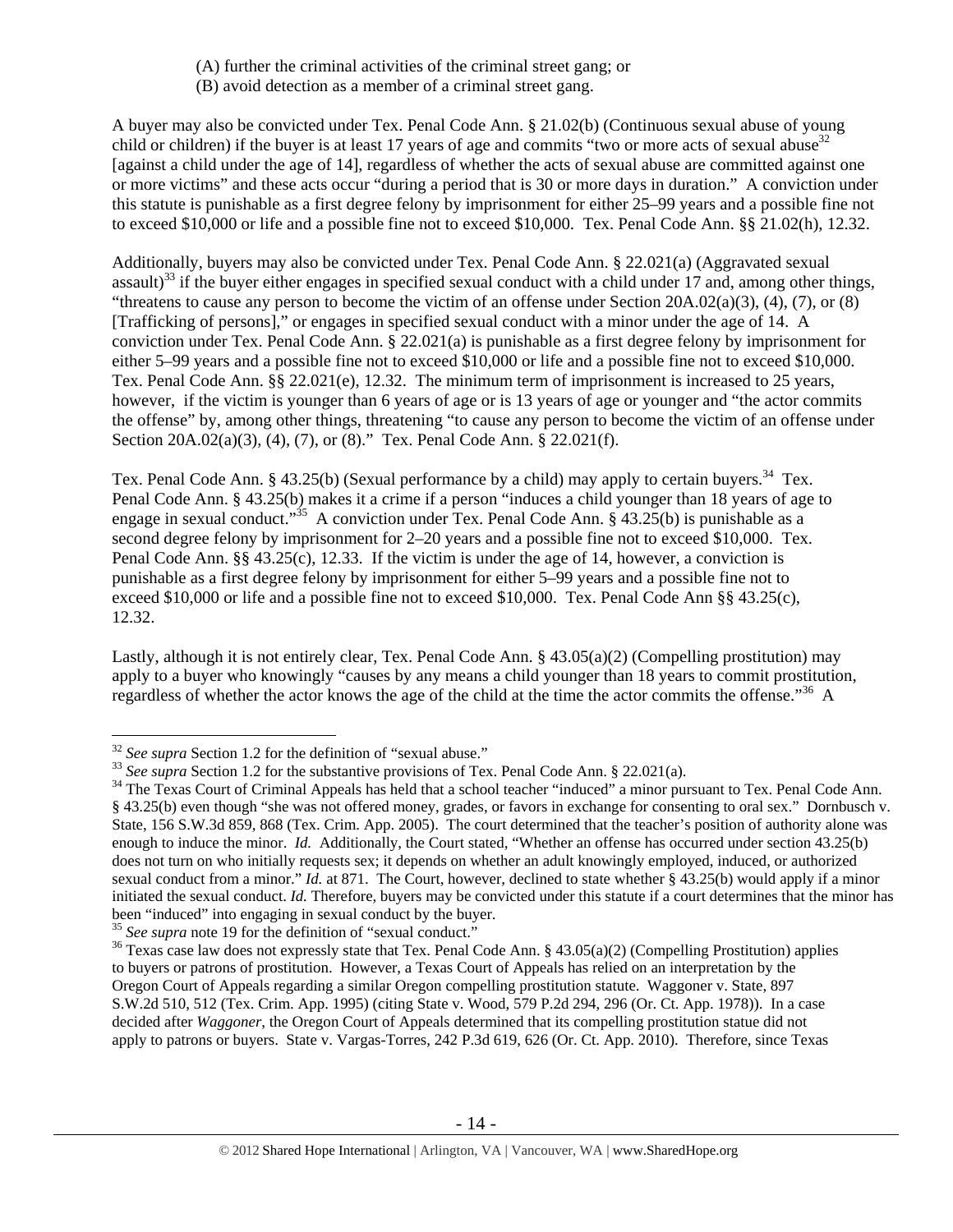conviction under Tex. Penal Code Ann.  $\S 43.05(a)(2)$  is punishable as a first degree felony by imprisonment for either 5–99 years and a possible fine not to exceed \$10,000 or life and a possible fine not to exceed \$10,000. Tex. Penal Code Ann. §§ 43.05(b), 12.32.

Several other sexual offenses may also be used to prosecute buyers of commercial sex acts with a minor but do not specifically prohibit the commercial sexual exploitation of a child, and do not refer to Tex. Penal Code Ann. § 20A.02 (Trafficking of persons).

## *2.3 Solicitation laws differentiate buying sex acts with an adult and buying sex acts with a minor under 18.*

Tex. Penal Code Ann. § 43.02 (Prostitution)<sup>37</sup> imposes heightened penalties if an adult solicits or purchases sex with a minor. A conviction under Tex. Penal Code Ann. § 43.02(a) is generally punishable as a Class B misdemeanor by imprisonment in a county jail up to 180 days, a fine not to exceed \$2,000, or both. Tex. Penal Code Ann. §§ 43.02(c), 12.22. If the person solicited is  $14-17$  years of age, however, a conviction is punishable as a third degree felony by imprisonment for 2–10 years and a possible fine not to exceed \$10,000, and if the person solicited is under the age of 14, a conviction is punishable as a second degree felony by imprisonment for 2–20 years and a possible fine not to exceed \$10,000. Tex. Penal Code Ann. §§ 43.02(c)(3), (4), 12.34, 12.33.

## *2.4 Penalties for buyers of commercial sex acts with minors are as high as federal penalties.*

A first conviction under Tex. Penal Code Ann. § 20A.02(a)(8) is punishable as a first degree felony by imprisonment "for life or for any term of not more than 99 years or less than 5 years" and a possible fine not to exceed \$10,000, while subsequent convictions are punishable by life imprisonment. Tex. Penal Code Ann.  $\S$ § 20A.02(b)(1), 12.32, 12.42(c)(2).<sup>38</sup> A buyer's conviction under Tex. Penal Code Ann. § 43.02(a) (Prostitution) is generally punishable as a Class B misdemeanor by imprisonment in a county jail up to 180 days, a fine not to exceed \$2,000, or both. Tex. Penal Code Ann. §§ 43.02(c), 12.22. If the person solicited is 14–17 years of age, however, a conviction is punishable as a third degree felony by imprisonment for 2–10 years and a possible fine not to exceed \$10,000, and if the person solicited is under the age of 14, a conviction is punishable as a second degree felony by imprisonment for 2–20 years and a possible fine not to exceed \$10,000. Tex. Penal Code Ann. §§ 43.02(c)(3), (4), 12.34, 12.33. Additionally, a buyer's conviction under Tex. Penal Code Ann. § 43.25(b) (Sexual performance by a child) is punishable as a second degree felony by imprisonment for 2–20 years and a possible fine not to exceed \$10,000. Tex. Penal Code Ann. §§ 43.25(c), 12.33. If the victim is under the age of 14, however, a conviction is punishable as a first degree felony by imprisonment for either 5–99 years and a possible fine not to exceed \$10,000 or life and a possible fine not to exceed \$10,000. Tex. Penal Code Ann. §§ 43.25(c), 12.32. A buyer's conviction under Tex. Penal Code Ann. § 21.02(b) (Continuous sexual abuse of young child or children) is punishable as a first degree felony by imprisonment for either 25–99 years and a possible fine not to exceed \$10,000 or life and a possible fine not to exceed \$10,000. Tex. Penal Code Ann. §§ 21.02(h), 12.32. Pursuant to Tex. Penal Code Ann. § 15.031(e), a conviction under Tex. Penal Code Ann. § 15.031(b) (Criminal solicitation of a minor) is punishable one category lower than committing the actual offense, but the punishment may be enhanced to the same category as the predicate offense if certain requirements are satisfied.39 A buyer's conviction under Tex. Penal Code Ann. § 22.021(a)

has previously relied on an opinion issued by an Oregon court interpreting a similar compelling prostitution statute, it is arguable that Texas courts may similarly restrict the applicability of Tex. Penal Code Ann. § 43.05(a)(2) against buyers, just as Oregon restricted the applicability of its prostitution statute against buyers in *Vargas-Torres*.<br><sup>37</sup> See supra Section 1.2 for the provisions of Tex. Penal Code Ann. § 43.02.<br><sup>38</sup> See supra note 6.

<sup>39</sup> *See supra* Section 1.2 for the substantive provisions of Tex. Penal Code Ann. § 15.031(e).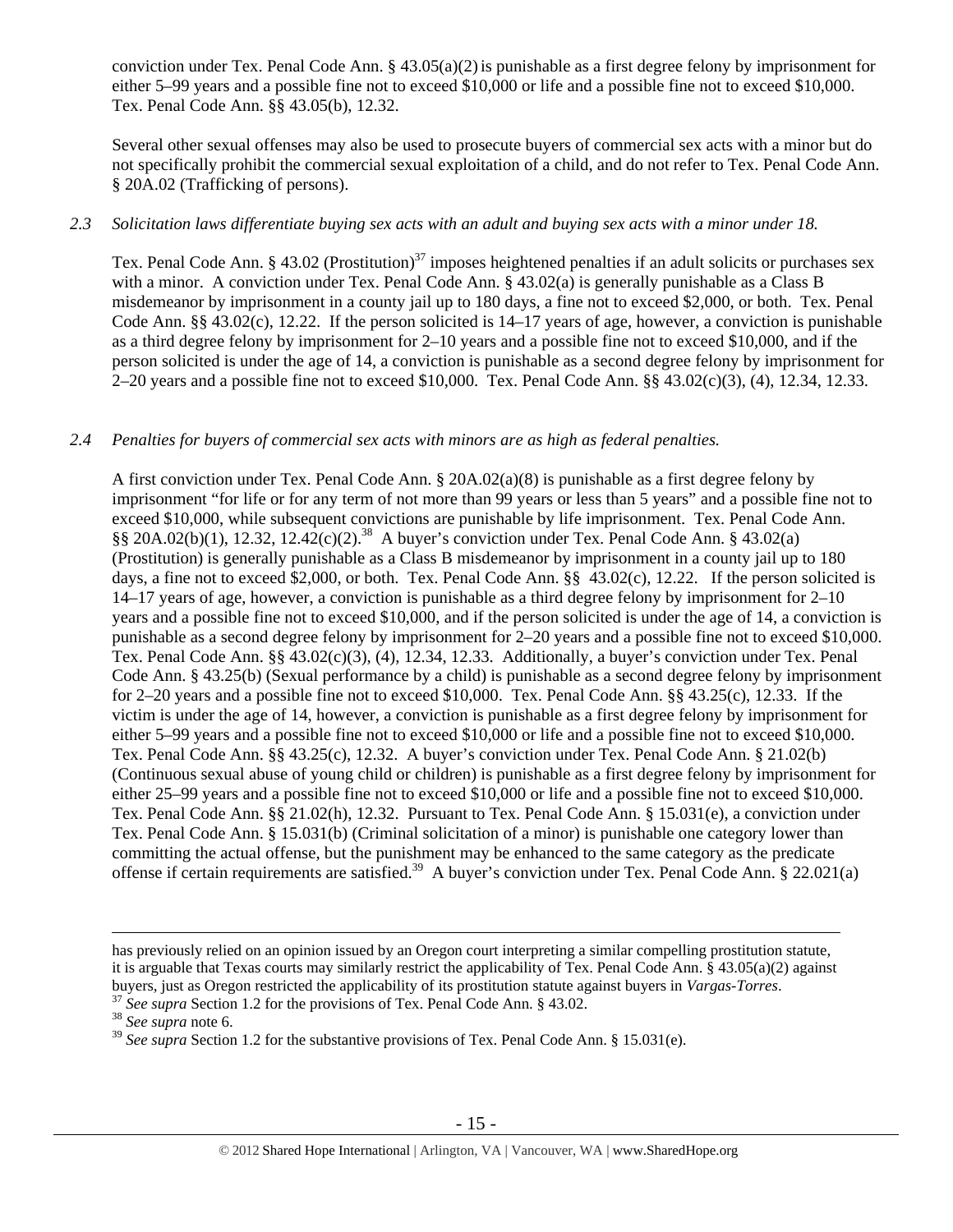(Aggravated sexual assault)<sup>40</sup> is punishable as a first degree felony by imprisonment for either 5–99 years and a possible fine not to exceed \$10,000 or life and a possible fine not to exceed \$10,000. Tex. Penal Code Ann. §§ 22.021(e), 12.32. The minimum term of imprisonment is increased to 25 years, however, if the victim is younger than 6 years of age or is 13 years of age or younger and "the actor commits the offense in a manner described by Subsection (a)(2)(A)." Tex. Penal Code Ann. § 22.021(f). Lastly, a buyer convicted under Tex. Penal Code Ann. § 43.05(a)(2) (Compelling prostitution)<sup>41</sup> is guilty of a first degree felony punishable by imprisonment for either 5–99 years and a possible fine not to exceed \$10,000 or life and a possible fine not to exceed \$10,000. Tex. Penal Code Ann. §§ 43.05(b), 12.32.

In comparison, if the victim is under the age of 14, a conviction under the Trafficking Victims Protection Act  $(TVPA)^{42}$  for child sex trafficking is punishable by 15 years to life imprisonment and a fine not to exceed \$250,000. 18 U.S.C. §§ 1591(b)(1), 3559(a)(1), 3571(b)(3). If the victim is between the ages of 14–17, a conviction is punishable by 10 years to life imprisonment and a fine not to exceed \$250,000. 18 U.S.C. §§ 1591(b)(2),  $3559(a)(1)$ ,  $3571(b)(3)$ . A conviction is punishable by mandatory life imprisonment, however, if the buyer has a prior conviction for a federal sex offense<sup>43</sup> against a minor. 18 U.S.C. § 3559(e)(1). To the extent buyers can be prosecuted under other federal CSEC laws.<sup>44</sup> a conviction is punishable by penalties ranging from a fine not to exceed \$250,000 to life imprisonment and a fine not to exceed  $$250,000.<sup>45</sup>$ 

*2.5 Using the Internet to lure, entice, or purchase, or attempt to lure, entice, or purchase commercial sex acts with a minor is a separate crime or results in an enhanced penalty for buyers.* 

Although not expressly commercial, Tex. Penal Code Ann. § 33.021(b), (c) (Online solicitation of a minor) makes it a crime for a person to use the Internet to lure, entice, or recruit commercial sex acts with a minor. Tex. Penal Code Ann. § 33.021(b), (c) states,

<sup>&</sup>lt;sup>40</sup> See supra Section 1.2 for the substantive provisions of Tex. Penal Code Ann. § 22.021(a).

<sup>&</sup>lt;sup>41</sup> See supra Section 2.2 for discussion on whether Tex. Penal Code Ann. § 43.05(a)(2) (Compelling prostitution) is applicable against buyers.

<sup>42</sup> Trafficking Victims Protection Act (TVPA) of 2000, Pub. L. No. 106-386, 114 Stat. 1464, 1466 (codified in scattered sections of 18 and 22 U.S.C.).

<sup>&</sup>lt;sup>43</sup> Pursuant to 18 U.S.C. § 3559(e)(2), "federal sex offense" is defined as

an offense under section 1591 [18 USCS § 1591] (relating to sex trafficking of children), 2241 [18 USCS § 2241] (relating to aggravated sexual abuse), 2242 [18 USCS § 2242] (relating to sexual abuse),  $2244(a)(1)$  [18 USCS §  $2244(a)(1)$ ] (relating to abusive sexual contact),  $2245$  [18 USCS § 2245] (relating to sexual abuse resulting in death), 2251 [18 USCS § 2251] (relating to sexual exploitation of children), 2251A [18 USCS § 2251A] (relating to selling or buying of children), 2422(b) [18 USCS § 2422(b)] (relating to coercion and enticement of a minor into prostitution), or 2423(a) [18 USCS § 2423(a)] (relating to transportation of minors).<br><sup>44</sup> 18 U.S.C. §§ 2251A(b) (Selling or buying of children), 2251(a) (Sexual exploitation of children), 2423(a)

<sup>(</sup>Transportation of a minor with intent for minor to engage in criminal sexual activity),  $2422(a)$  (Coercion and enticement),  $2252(a)(2)$ ,  $(a)(4)$  (Certain activities relating to material involving the sexual exploitation of <sup>45</sup> 18 U.S.C. §§ 2251A(b) (conviction punishable by imprisonment for 30 years to life and a fine), 2251(e) (conviction punishable by imprisonment for 15–30 years and a fine), 2423(a) (conviction punishable by imprisonment for 10 years to life and a fine), 2422(a) (conviction punishable by a fine, imprisonment up to 20 years, or both),  $2252(a)(2)$ , (4) (stating that a conviction under subsection (a)(2) is punishable by imprisonment for 5–20 years and a fine, while a conviction under subsection (a)(4) is punishable by imprisonment up to 10 years, a fine, or both); *see also* 18 U.S.C. §§ 3559(a)(1) (classifying all of the above listed offenses as felonies), 3571(b)(3) (providing a fine up to \$250,000 for any felony conviction).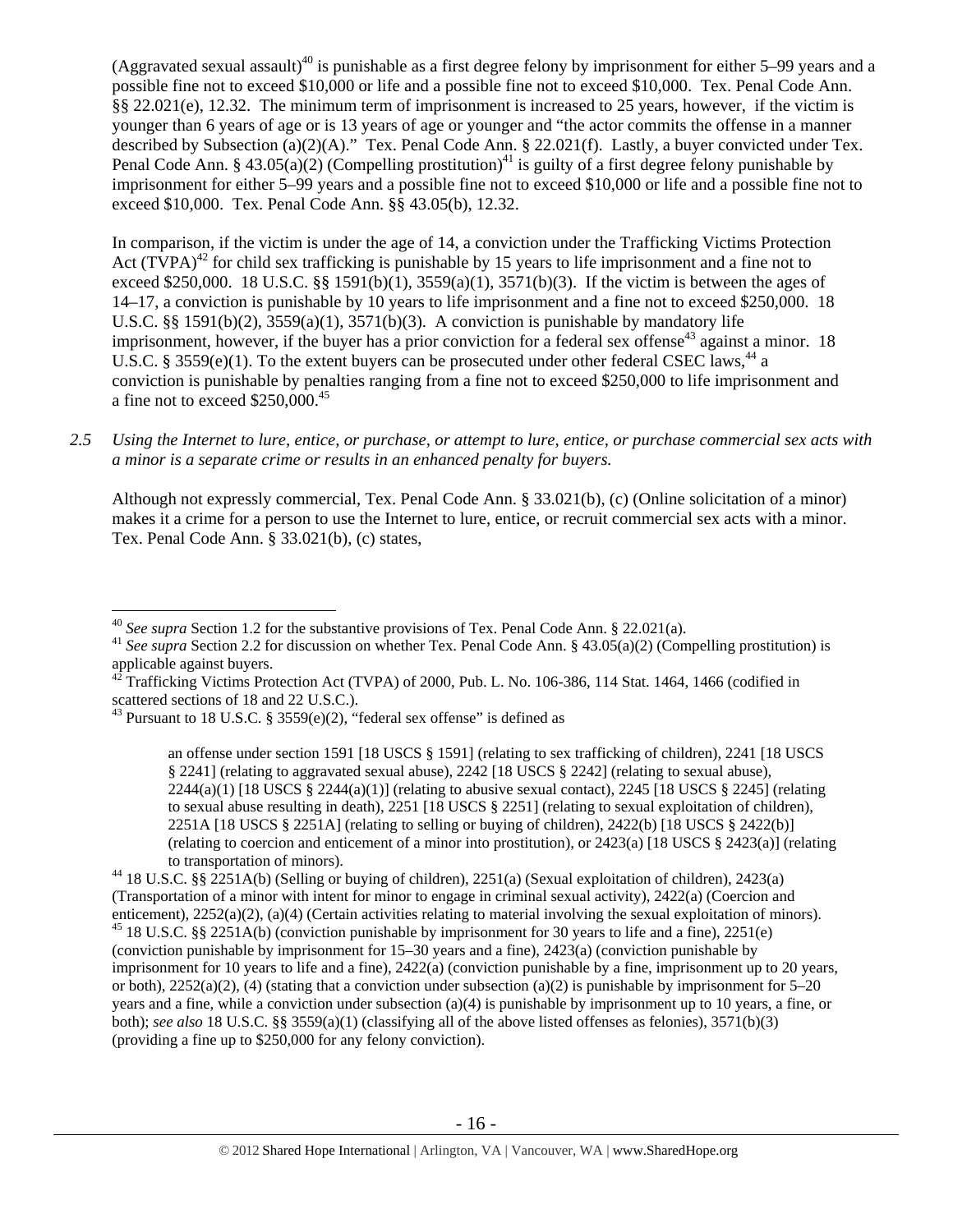(b) A person who is 17 years of age or older commits an offense if, with the intent to arouse or gratify the sexual desire of any person, the person, over the Internet, by electronic mail or text message or other electronic message service or system, or through a commercial online service, intentionally:

(1) communicates in a sexually explicit<sup>46</sup> manner with a minor;<sup>47</sup> or

(2) distributes sexually explicit material to a minor.

(c) A person commits an offense if the person, over the Internet, by electronic mail or text message or other electronic message service or system, or through a commercial online service, knowingly solicits a minor to meet another person, including the actor, with the intent that the minor will engage in sexual contact, sexual intercourse, or deviate sexual intercourse with the actor or another person.

If the victim either represents himself or herself to be 14–16 years of age or the offender believes the victim to be 14–16 years of age, a conviction under Tex. Penal Code Ann. § 33.021(b) is punishable as a third degree felony by imprisonment for 2–10 years and a possible fine not to exceed \$10,000. Tex. Penal Code Ann. §§ 33.021(f), 12.34. If the victim is younger than 14 years of age or the offender believes the victim to be younger than 14 years of age, however, a conviction under Tex. Penal Code Ann. § 33.021(b) is punishable as a second degree felony by imprisonment for 2–20 years and a possible fine not to exceed \$10,000. Tex. Penal Code Ann. §§ 33.021(f), 12.33. A conviction under Tex. Penal Code Ann. §§ 33.021(c) is punishable as a second degree felony by imprisonment for 2–20 years and a possible fine not to exceed \$10,000. Tex. Penal Code Ann. §§ 33.021(f), 12.33.

- 2.5.1 Recommendation: Amend Tex. Penal Code Ann. § 33.021(b), (c) (Online solicitation of a minor) to prohibit use of the Internet to solicit commercial sex acts with any minor under 18 to protect all minor victims of CSEC.
- *2.6 No age mistake defense is permitted for a buyer of commercial sex acts with any minor under 18.*

Tex. Penal Code Ann. § 20A.02(b)(1) (Trafficking of persons) specifically eliminates the use of a mistake of age defense by a defendant charged under Tex. Penal Code Ann. § 20A.02(a)(8), which may include certain buyers.48 Tex. Penal Code Ann. § 20A.02(b)(1) states, in part,

An offense under this section is a felony of the first degree if:

(1) the applicable conduct constitutes an offense under Subsection (a)(5), (6), (7), or (8), regardless of whether the actor knows the age of the child at the time the actor commits the offense . . .

Tex. Penal Code Ann. § 43.02 (Prostitution), § 15.031(b) (Criminal solicitation of a minor), § 21.02(b) (Continuous sexual abuse of young child or children), and § 43.25(b) (Sexual performance by a child), however, do not specifically eliminate a mistake of age defense.

## *2.7 Base penalties for buying sex acts with a minor under 18 are sufficiently high and not reduced for older minors.*

Tex. Penal Code Ann. § 20A.02(a)(8) (Trafficking of persons) does not stagger penalties based on the age of the minor victim. Instead, a first conviction under Tex. Penal Code Ann. § 20A.02(a)(8) is punishable as a first degree felony by imprisonment "for life or for any term of not more than 99 years or less than 5 years" and a

<sup>&</sup>lt;sup>46</sup> See supra note 23.

<sup>46</sup> *See supra* note 23. 47 *See supra* note 24. 48 *See supra* Section 2.1 for discussion on how Tex. Penal Code Ann. § 20A.02(a)(7), (8) may be applicable to buyers.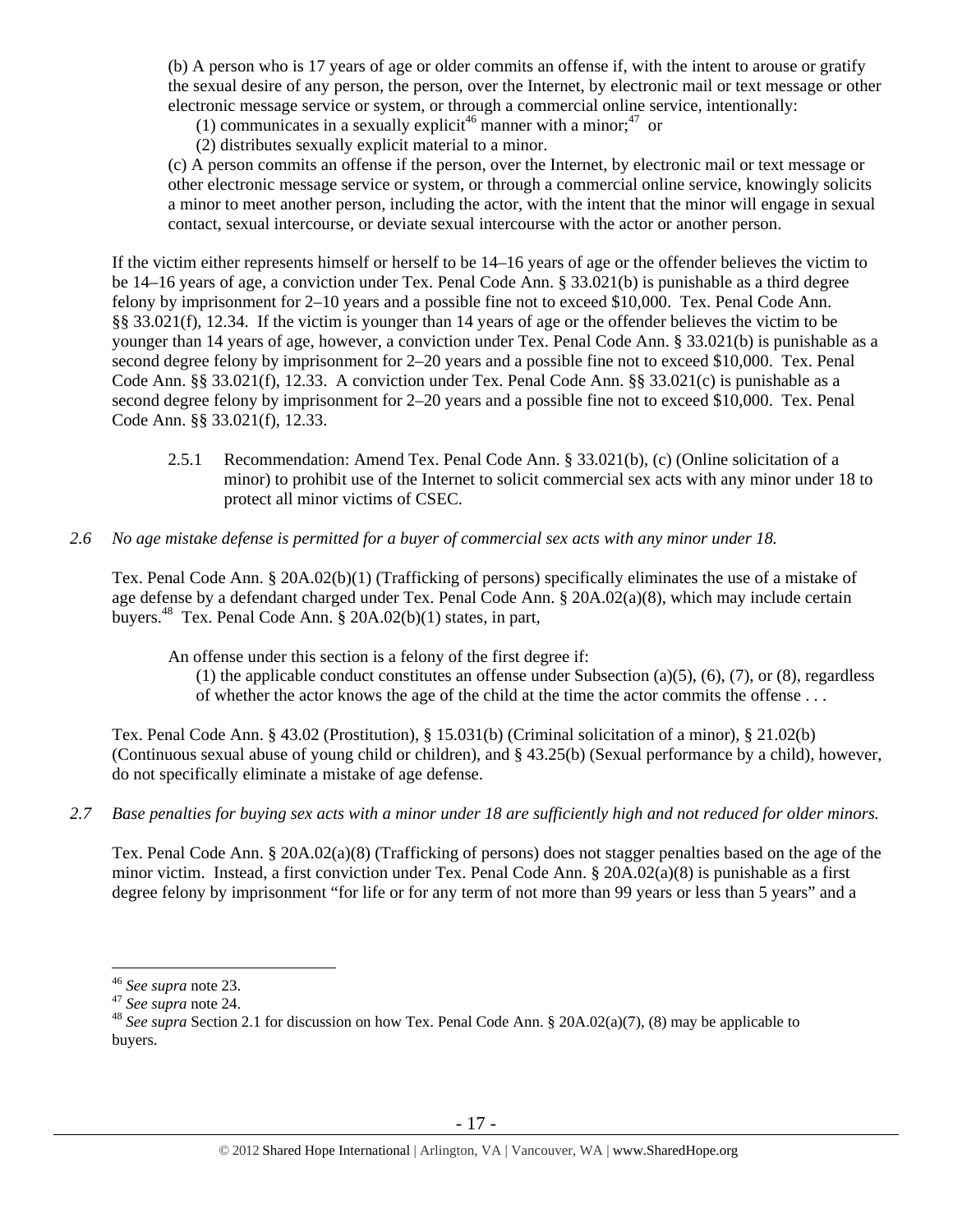possible fine not to exceed \$10,000, while subsequent convictions are punishable by life imprisonment and a possible fine not to exceed \$10,000. Tex. Penal Code Ann. §§ 20A.02(b)(1), 12.32, 12.42(c)(2).<sup>49</sup>

Some of Texas' CSEC laws, however, do stagger penalties based on the age of the minor-victim. For example, a conviction under Tex. Penal Code Ann. § 43.02(a) (Prostitution) is generally punishable as a Class B misdemeanor by imprisonment in a county jail up to 180 days, a fine not to exceed \$2,000, or both, but if the person solicited is 14–17 years of age, a conviction is punishable as a third degree felony by imprisonment for 2–10 years and a possible fine not to exceed \$10,000, and if the person solicited is under the age of 14, a conviction is punishable as a second degree felony by imprisonment for 2–20 years and a possible fine not to exceed \$10,000. Tex. Penal Code Ann. §§ 43.02(c)(3), (4), 12.22, 12.34, 12.33. Similarly, if the minor-victim is under the age of 18, a conviction under Tex. Penal Code Ann. § 43.25(b) (Sexual performance by a child) is punishable as a second degree felony by imprisonment for 2–20 years and a possible fine not to exceed \$10,000, but if the minor-victim is under the age of 14, a conviction is punishable as a first degree felony by imprisonment for either 5–99 years and a possible fine not to exceed \$10,000 or life and a possible fine not to exceed \$10,000. Tex. Penal Code Ann. §§ 43.25(c), 12.33, 12.32.

Additionally, Tex. Penal Code Ann. § 15.031(f) (Criminal solicitation of a minor) defines "minor" as a person younger than 17 years of age. Pursuant to Tex. Penal Code Ann. § 15.031(e), a conviction under Tex. Penal Code Ann. § 15.031(b) is punishable one category lower than committing the actual offense, but the punishment may be enhanced to the same category as the predicate offense if certain requirements are satisfied.<sup>50</sup> Thus, if the predicate offense has penalties staggered based on the victim's age, then the penalties pursuant Tex. Penal Code Ann. § 15.031(e) will also be staggered based on age.

Tex. Penal Code Ann. § 21.02 (Continuous sexual abuse of young child or children) and § 22.021 (Aggravated sexual assault)only apply if the victim is a minor under the age of  $14<sup>51</sup>$  leaving minors between the ages of  $14-$ 17 unprotected. Convictions under Tex. Penal Code Ann. § 21.02(b), (c) and § 22.021(a) are punishable as first degree felonies by life or 25–99 years imprisonment and a possible fine up to \$10,000. Tex. Penal Code Ann. §§ 21.02(h), 22.021(e), 12.32.

- 2.7.1 Recommendation: Amend Tex. Penal Code Ann. § 43.02 (Prostitution), § 21.02 (Continuous sexual abuse of young child or children),  $\S 22.011(c)(1)$  (Sexual assault), and  $\S 15.031(f)$  (Criminal solicitation of a minor) to raise the age of a minor victim to under 18 and provide a sufficiently high base penalty for all offenses involving a minor.
- 2.7.2 Recommendation: Amend Tex. Penal Code Ann. §§ 43.02(c)(3), (4) (Prostitution), 12.22, 12.34, 12.33 to eliminate the staggered penalties or raise the penalty for older minors to provide a sufficiently high base penalty for all minors under the age of 18.
- *2.8 Financial penalties for buyers of commercial sex acts with minors are sufficiently high to make it difficult for buyers to hide the crime.*

Pursuant to Tex. Penal Code Ann. §§ 12.32–.34, all felony convictions are subject to a possible fine not to exceed \$10,000. Therefore, a buyer convicted under Tex. Penal Code Ann. § 20A.02(a)(8) (Trafficking of persons), § 43.02(a) (Prostitution), § 21.02(b) (Continuous sexual abuse of young child or children), § 22.021(a) (Aggravated sexual assault), § 43.25(b) (Sexual performance by a child), or § 15.031(b) (Criminal solicitation

<sup>49</sup> *See supra* note 6.

 $51$  Tex. Penal Code Ann. § 22.021 does include minors under the age of 17 in certain instances, but it is highly unlikely that these instances are applicable to buyers.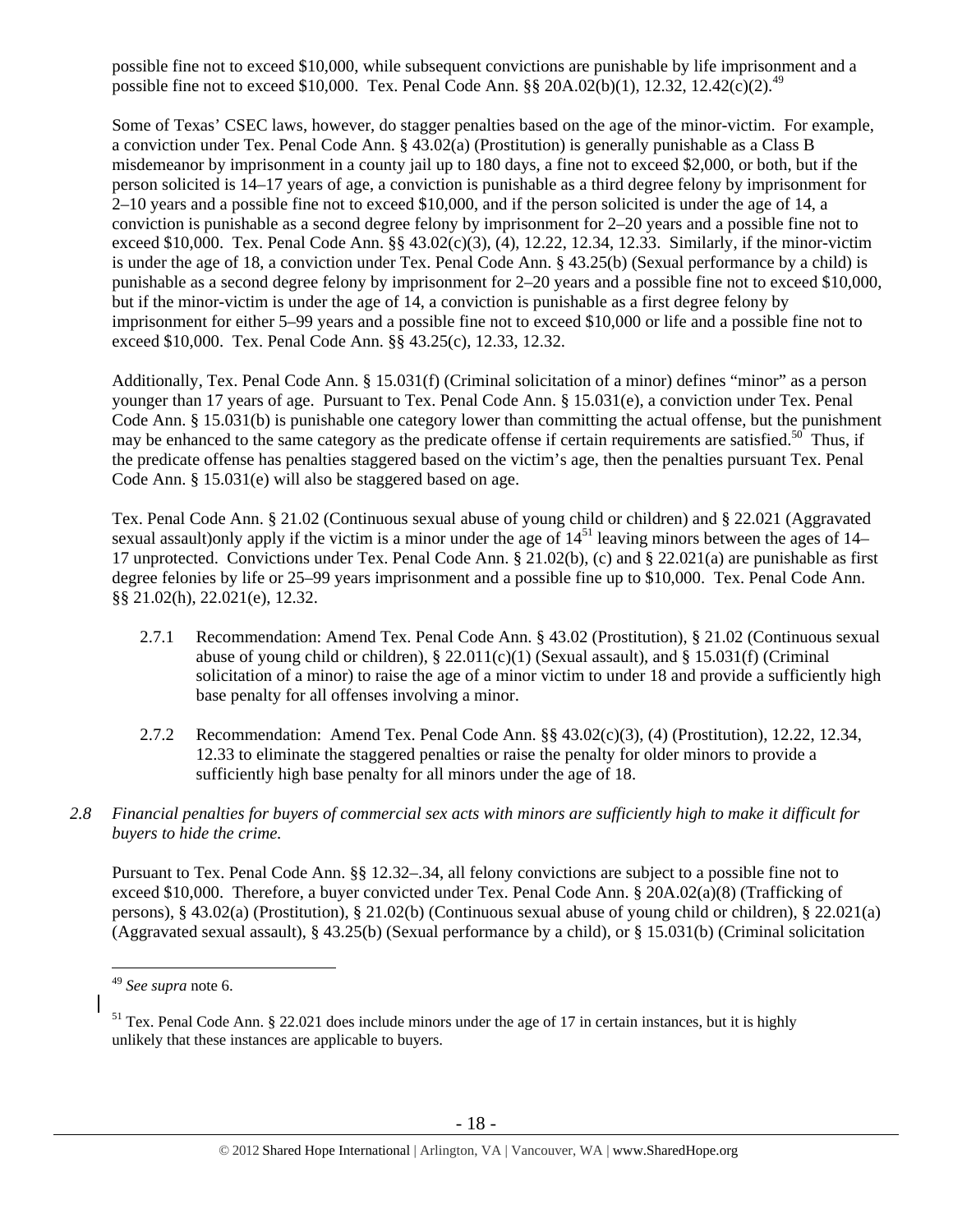of a minor) is subject to a possible fine not to exceed \$10,000. Tex. Penal Code Ann. §§ 20A.02(b)(1), 43.02(c)(3), (4), 21.02(h), 22.021(e), 43.25(c).

Pursuant to Tex. Code Crim. Proc. Ann. art. 42.0372 (Mandatory restitution for child victims of trafficking of persons or compelling prostitution), buyers convicted under Tex. Penal Code Ann. § 20A.02(a)(8) (Trafficking of persons) are required to make restitution to their victims. Tex. Code Crim. Proc. Ann. art. 42.0372 states,

(a) The court shall order a defendant convicted of an offense under Section 20A.02 [Trafficking of persons] or 43.05(a)(2) [Compelling prostitution], Penal Code, to pay restitution in an amount equal to the cost of necessary rehabilitation, including medical, psychiatric, and psychological care and treatment, for any victim of the offense who is younger than 18 years of age. (b) The court shall, after considering the financial circumstances of the defendant, specify in a restitution order issued under Subsection (a) the manner in which the defendant must pay the restitution. (c) A restitution order issued under subsection (a) may be enforced by the state, or by a victim named in the order to receive the restitution, in the same manner as a judgment in a civil action. (d) The court may hold a hearing, make findings of fact, and amend a restitution order issued under Subsection (a) if the defendant fails to pay the victim name in the order in the manner specified by the court.

Buyers convicted of other crimes may also be required to make restitution at the discretion of the court, pursuant to Tex. Code Crim. Proc. Ann. art. 42.037(a), (b) (Restitution), which states,

(a) In addition to any fine authorized by law, the court that sentences a defendant convicted of an offense may order the defendant to make restitution to any victim of the offense or to the compensation to victims of crime fund established under Subchapter B [Crime Victims' Compensation], Chapter 56 [Rights of Crime Victims], to the extent that fund has paid compensation to or on behalf of the victim. . . .

(b)(1) If the offense results in damage to or loss or destruction of property of a victim of the offense, the court may order the defendant:

(A) to return the property to the owner of the property or someone designated by the owner; or

(B) if return of the property is impossible or impractical or is an inadequate remedy, to pay an amount equal to the greater of:

(i) the value of the property on the date of the damage, loss, or destruction; or

(ii) the value of the property on the date of sentencing, less the value of any part of the property that is returned on the date the property is returned.

(2) If the offense results in personal injury to a victim, the court may order the defendant to make restitution to:

(A) the victim for any expenses incurred by the victim as a result of the offense; or

(B) the compensation to victims of crime fund to the extent that fund has paid compensation to or on behalf of the victim.

. . . .

Additionally, buyers may be subject to criminal asset forfeiture.<sup>52</sup> Pursuant to Tex. Code Crim. Proc. Ann. art. 59.02(a) "(a) Property that is contraband is subject to seizure and forfeiture under this chapter." Tex. Code Crim. Proc. Ann. art. 59.01(2) states,

(2) "Contraband" means property of any nature, including real, personal, tangible, or intangible, that is:

 $\overline{a}$  $52$  For additional information on asset forfeiture laws and procedures, see http://www.sharedhope.org/wpcontent/uploads/2012/11/SHIStateAssetForfeitureLawsChart.pdf.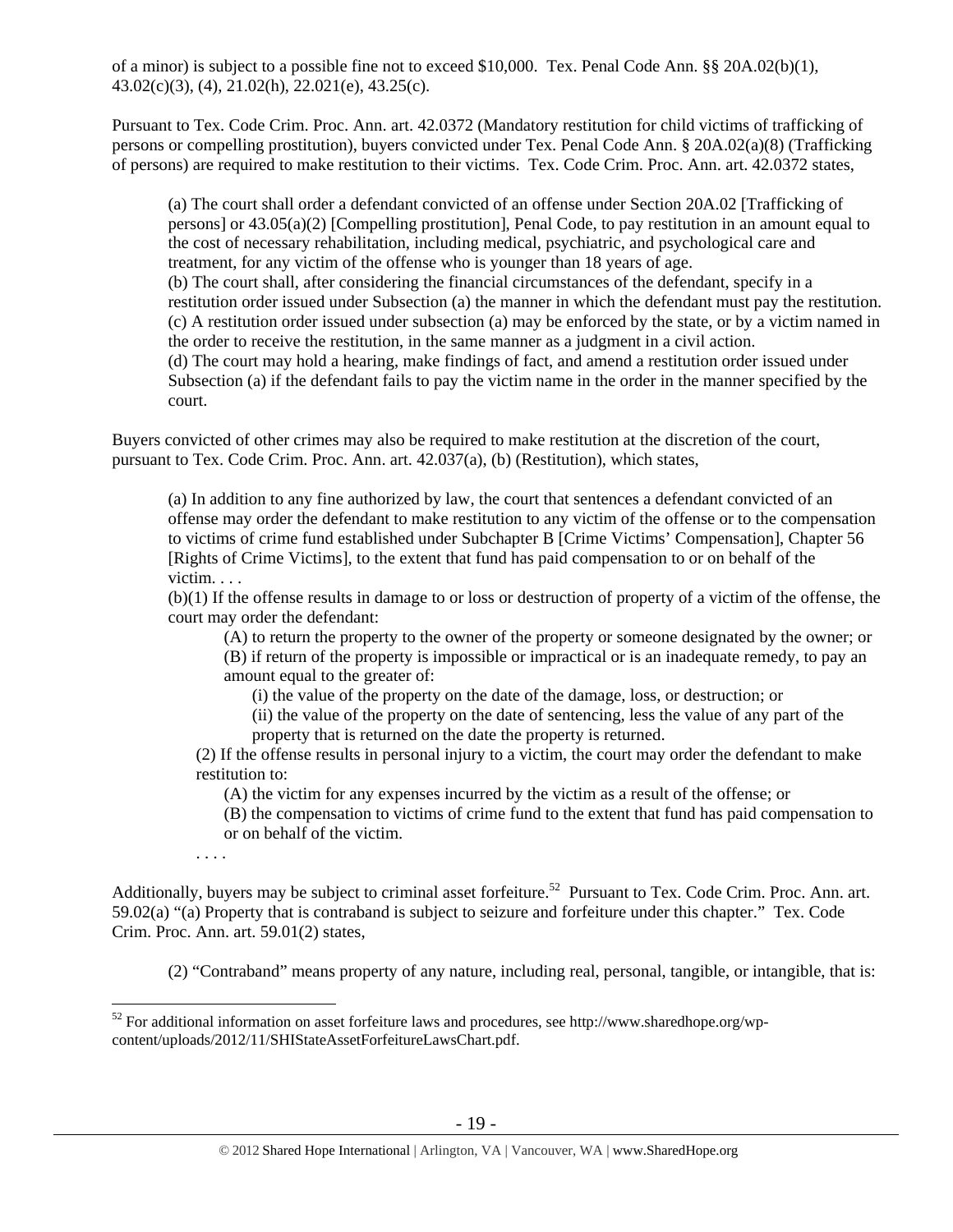(A) used in the commission of:

(i) any first or second degree felony under the Penal Code;

(ii) any felony under Section 15.031(b) [Criminal solicitation of a minor], 20.05 [Smuggling of persons], 21.11 [Indecency with a child], 38.04 [Evading arrest or detention], or Chapter 43 [Public indecency], 20A [Trafficking of persons], 29 [Robbery], 30 [Burglary and criminal trespass], 31 [Theft], 32 [Fraud], 33 [Computer crimes] [which includes Tex. Penal Code Ann. § 33.021 (Online Solicitation of a Minor)], 33A [Telecommunications crimes], or 35 [Insurance fraud], Penal Code;

. . . . . .

(C) the proceeds gained from the commission of a felony listed in Paragraph  $(A) \dots$  of this subdivision . . .

(D) acquired with proceeds gained from the commission of a felony listed in Paragraph (A) . . . of this subdivision . . .

. . . (F) used to facilitate or intended to be used to facilitate the commission of a felony under Section 20A.02 or Chapter 43, Penal Code.

Tex. Code Crim. Proc. Ann. art. 59.03 (Seizure of contraband) governs the seizure of forfeitable property and states, in relevant part:

(a) Property subject to forfeiture under this chapter, other than property described by Article 59.12, may be seized by any peace officer under authority of a search warrant.

(b) Seizure of property subject to forfeiture may be made without warrant if:

(1) the owner, operator, or agent in charge of the property knowingly consents;

(2) the seizure is incident to a search to which the owner, operator, or agent in charge of the property knowingly consents;

(3) the property subject to seizure has been the subject of a prior judgment in favor of the state in a forfeiture proceeding under this chapter; or

(4) the seizure was incident to a lawful arrest, lawful search, or lawful search incident to arrest.

Additionally, Tex. Code Crim. Proc. Ann. art. 18.18(a) (Disposition of gambling paraphernalia, prohibited weapon, criminal instrument, and other contraband) provides for the destruction or forfeiture of, among other things, any "obscene device or material" or "child pornography" for any offense that involves an obscene device or material or child pornography.

- 2.8.2 Recommendation: Amend the sex trafficking and CSEC laws to require mandatory fines for these offenses.
- *2.9 Buying and possessing child pornography carries penalties as high as similar federal offenses.*

Tex. Penal Code Ann. § 43.26(a) (Possession or promotion of child pornography) makes it illegal for a person to possess child pornography. Tex. Penal Code Ann. § 43.26(a) states,

A person commits an offense if: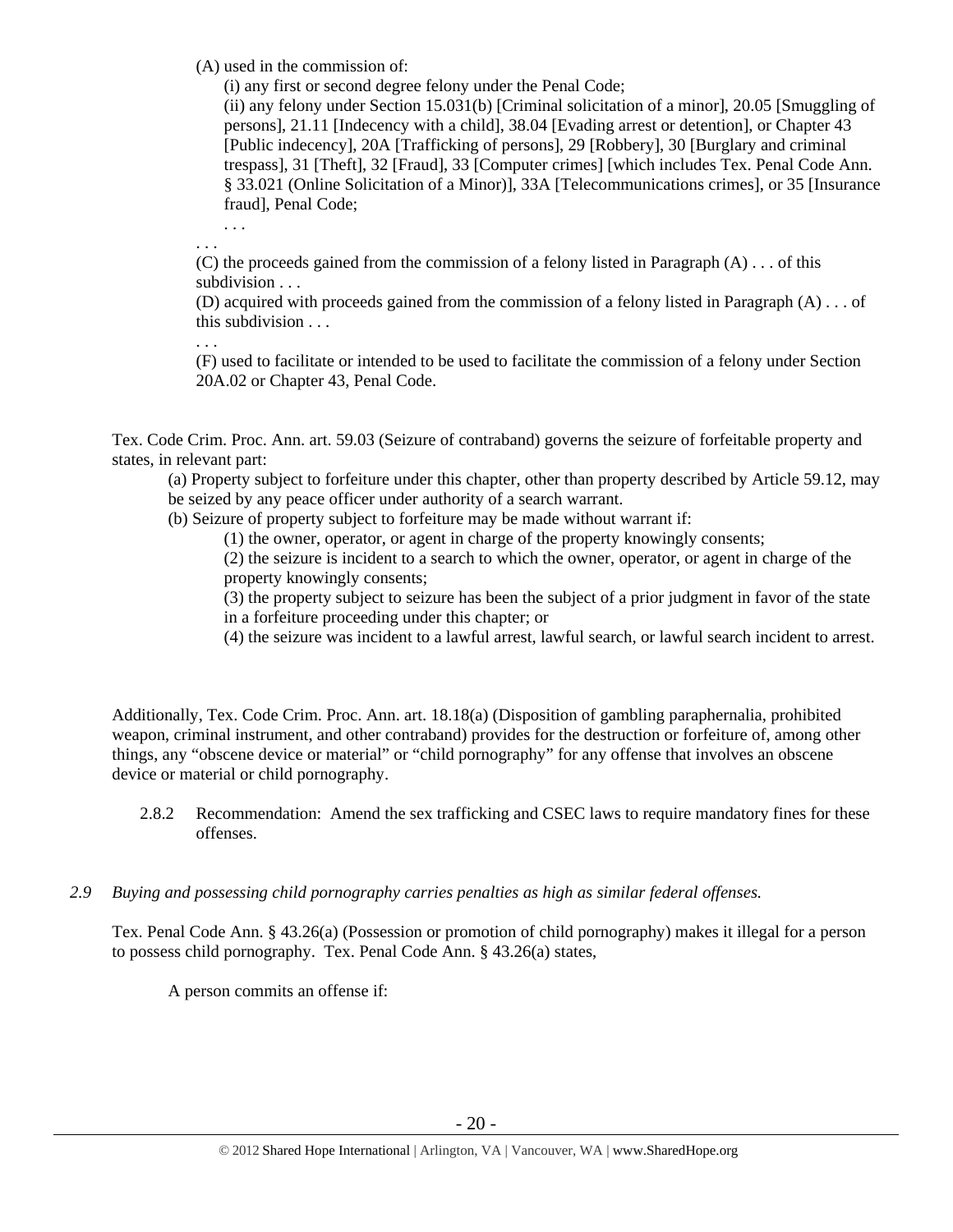(1) the person knowingly or intentionally possesses visual material<sup>53</sup> that visually depicts a child younger than 18 years of age at the time the image of the child was made who is engaging in sexual conduct; $54$  and

(2) the person knows that the material depicts the child as described by Subdivision (1).

A conviction under Tex. Penal Code Ann. § 43.26(a) is punishable as a third degree felony by imprisonment for  $2-10$  years<sup>55</sup> and a possible fine not to exceed \$10,000. Tex. Penal Code Ann. §§ 43.26(d), 12.34.

In comparison, a federal conviction for possession of child pornography<sup>56</sup> is generally punishable by imprisonment for 5–20 years and a fine not to exceed  $\$250,000$ .<sup>57</sup> Subsequent convictions, however, are punishable by imprisonment up to 40 years and a fine not to exceed  $$250,000.<sup>58</sup>$ 

2.9.1 Recommendation: Increase the penalties for possessing child pornography under Tex. Penal Code Ann. § 43.26(a) to be comparable to the federal penalties.

## *2.10 Convicted buyers of commercial sex acts with minors and child pornography are required to register as sex offenders.*

Tex. Code Crim. Proc. Ann. art. 62.051(a) (Registration: general) states, "A person who has a reportable conviction or adjudication . . . shall register . . . with the local law enforcement authority in any municipality where the person resides or intends to reside for more than seven days." Pursuant to Tex. Code Crim. Proc. Ann. art. 62.001(5)(A), (B), (J), (K) (Definitions), the definition of "reportable conviction or adjudication" expressly includes convictions under Tex. Penal Code Ann. § 20A.02(a)(8) (Trafficking of persons), § 21.02 (Continuous sexual abuse of young child or children), § 22.021(a) (Aggravated sexual assault), § 43.26

(B) any disk, diskette, or other physical medium that allows an image to be displayed on a computer or other video screen and any image transmitted to a computer or other video screen by telephone line, cable,

 $\overline{a}$ 

 $\frac{57}{18}$  18 U.S.C. §§ 2252(b) (stating that a conviction under subsection (a)(2) is punishable by imprisonment for 5–20 years and a fine, while a conviction under subsection (a)(4) is punishable by imprisonment up to 10 years, a fine, or both),  $2252A(b)(1)$  (a conviction is punishable by imprisonment for 5–20 years and a fine),  $1466A(a)$ , (b) (stating that a conviction under subsection (a) is "subject to the penalties provided in section  $2252A(b)(1)$ ," imprisonment for 5–20 years and a fine, while a conviction under subsection (b) is "subject to the penalties provided in section 2252A(b)(2)," imprisonment up to 10 years, a fine, or both); *see also* 18 U.S.C. §§ 3559(a)(1) (classifying all of the above listed offenses as felonies), 3571(b)(3) (providing a fine up to \$250,000 for any felony conviction).

<sup>58</sup> 18 U.S.C. §§ 2252(b) (stating if a person has a prior conviction under subsection (a)(2), or a list of other statutes, a conviction is punishable by a fine and imprisonment for 15–40 years, but if a person has a prior conviction under subsection (a)(4), or a list of other statutes, a conviction is punishable by a fine and imprisonment for 10–20 years),  $2252A(b)(1)$  (stating if a person has a prior conviction under subsection (a)(2), (a)(3), or a list of other statutes, a conviction is punishable by a fine and imprisonment for  $15-40$  years),  $1466A(a)$ , (b) (stating that the penalty scheme for section 2252A(b) applies); *see also* 18 U.S.C. §§ 3559(a)(1) (classifying all of the above listed offenses as felonies), 3571(b)(3) (providing a fine up to \$250,000 for any felony conviction).

 $53$  Tex. Penal Code Ann. § 43.26(b)(3) defines "visual material" as

<sup>(</sup>A) any film, photograph, videotape, negative, or slide or any photographic reproduction that contains or incorporates in any manner any film, photograph, videotape, negative, or slide; or

satellite transmission, or other method.<br><sup>54</sup> Tex. Penal Code Ann. § 43.26(b)(2) defines "sexual conduct" as having "the meaning assigned by Section 43.25." *See supra* note 4 for the applicable definition of "sexual conduct." 55 See supra note 5.

<sup>&</sup>lt;sup>56</sup> 18 U.S.C. §§ 2252(a)(2), (a)(4) (Certain activities relating to material involving the sexual exploitation of minors),  $2252A(a)(2)$ –(3) (Certain activities relating to material constituting or containing child pornography), 1466A(a), (b) (Obscene visual representations of the sexual abuse of children).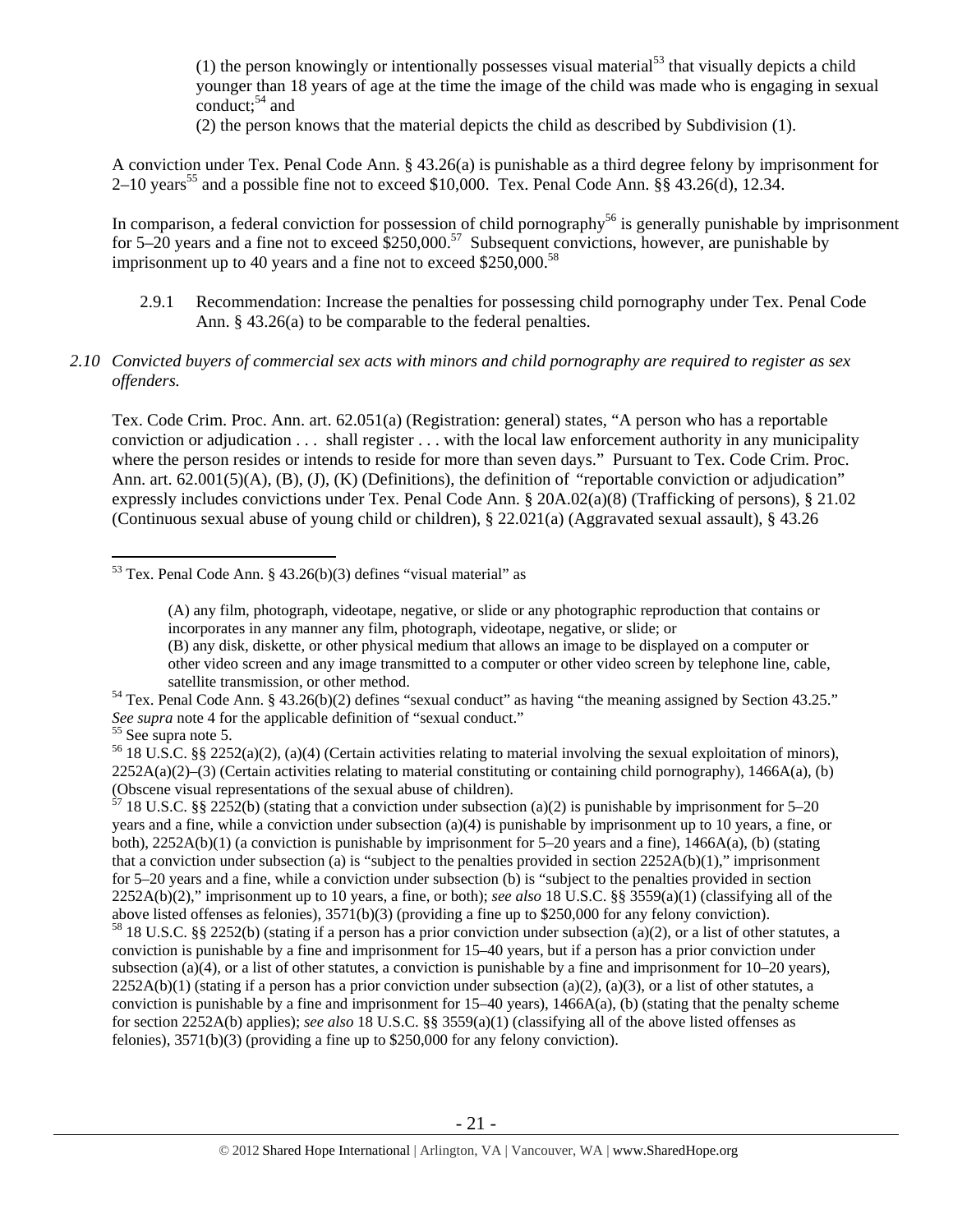(Possession or promotion of child pornography), § 43.25(b) (Sexual performance by a child), or § 33.021(b), (c) (Online solicitation of a minor). Convictions under Tex. Penal Code Ann. § 43.02 (Prostitution) or § 15.031(b) (Criminal solicitation of a minor), however, are not included within the definition of "reportable conviction or adjudication," and, therefore, do not require registration.

Tex. Code Crim. Proc. Ann. art. 62.101(a)(2) (Expiration of duty to register) further imposes a lifetime registration requirement on offenders convicted under Tex. Penal Ann. Code § 20A.02(a)(8).

2.10.1 Recommendation: Amend the definition of "reportable conviction or adjudication" in Tex. Code Crim. Proc. Ann. art. 62.001(5) to include Tex. Penal Code Ann. § 43.02 (Prostitution) and § 15.031(b) (Criminal solicitation of a minor) if the person with whom sex is purchased is a minor under the age of 18.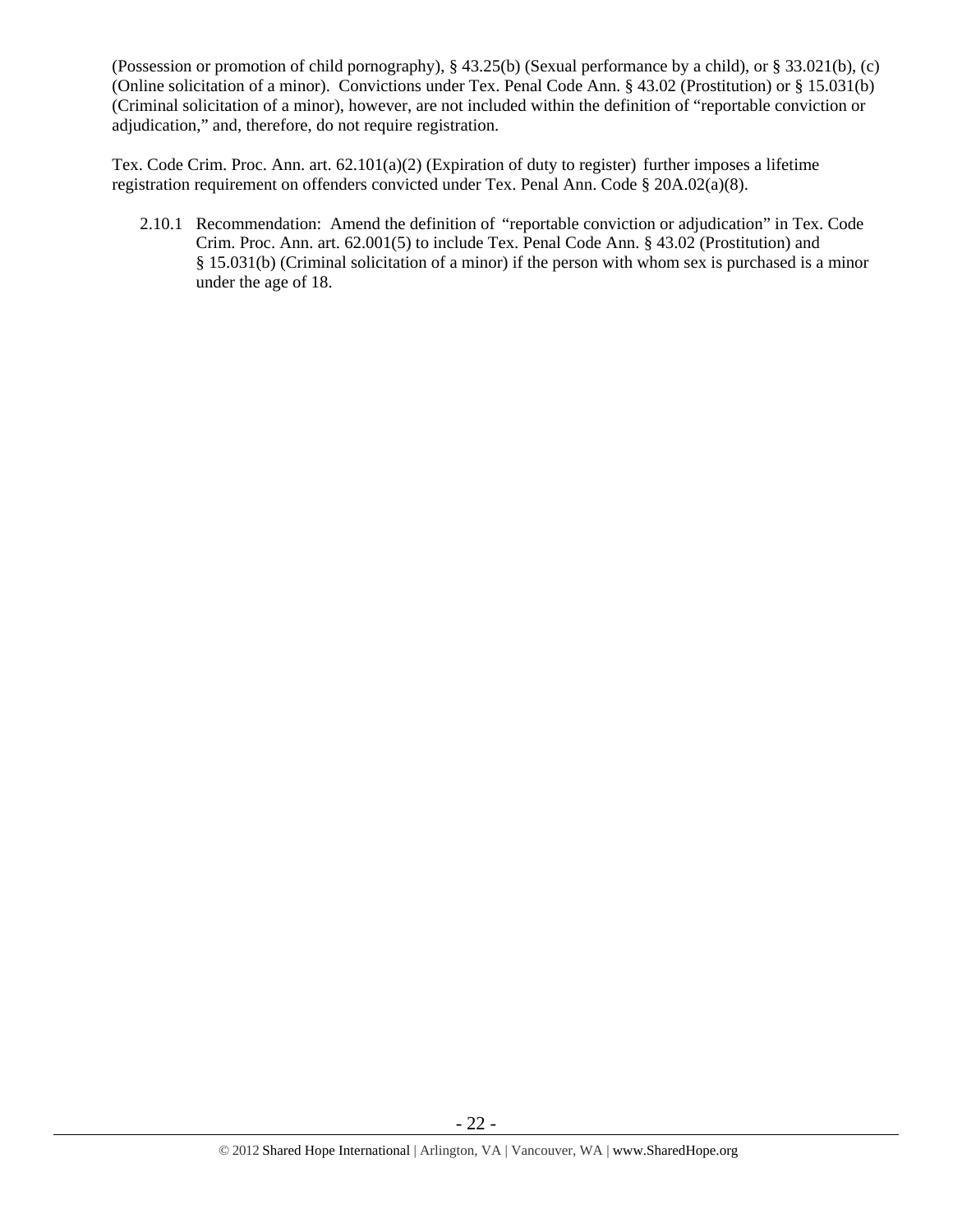#### **FRAMEWORK ISSUE 3: CRIMINAL PROVISIONS FOR TRAFFICKERS**

#### *Legal Components:*

- *3.1 Penalties for trafficking a child for sexual exploitation are as high as federal penalties.*
- *3.2 Creating and distributing child pornography carries penalties as high as similar federal offenses.*
- *3.3 Using the Internet to lure, entice, recruit or sell commercial sex acts with a minor is a separate crime or results in an enhanced penalty for traffickers.*
- *3.4 Financial penalties for traffickers, including asset forfeiture, are sufficiently high.*
- *3.5 Convicted traffickers are required to register as sex offenders.*
- *3.6 Laws relating to termination of parental rights for certain offenses include sex trafficking or commercial sexual exploitation of children (CSEC) offenses in order to remove the children of traffickers from their control and potential exploitation.*

\_\_\_\_\_\_\_\_\_\_\_\_\_\_\_\_\_\_\_\_\_\_\_\_\_\_\_\_\_\_\_\_\_\_\_\_\_\_\_\_\_\_\_\_\_\_\_\_\_\_\_\_\_\_\_\_\_\_\_\_\_\_\_\_\_\_\_\_\_\_\_\_\_\_\_\_\_\_\_\_\_\_\_\_\_\_\_\_\_\_\_\_\_\_

## *Legal Analysis:*

*3.1 Penalties for trafficking a child for sexual exploitation are as high as federal penalties.* 

Tex. Penal Code Ann. § 20A.02(b)(1) (Trafficking of persons) imposes enhanced penalties for the sex trafficking of a minor under Tex. Penal Code Ann. §  $20A.02(a)(7)$ , (8).<sup>59</sup> A first conviction under Tex. Penal Code Ann. § 20A.02(a) is generally punishable as a second degree felony by imprisonment for 2–20 years and a possible fine not to exceed \$10,000. Tex. Penal Code Ann. §§ 20A.02(b)(1), 12.33. A first conviction under Tex. Penal Code Ann. § 20A.02(a)(7) or § 20A.02(a)(8), however, is punishable as a first degree felony by imprisonment "for life or for any term of not more than 99 years or less than 5 years" and a possible fine not to exceed \$10,000, while subsequent convictions are punishable by life imprisonment and a possible fine not to exceed \$10,000. Tex. Penal Code Ann. §§ 20A.02(b)(1), 12.32, 12.42(c)(2).<sup>60</sup> Additionally, a trafficker who "during a period that is 30 or more days in duration, . . . engages two or more times in conduct that constitutes an offense under Section 20A.02 [Trafficking of persons]," may be convicted under Tex. Penal Code Ann. § 20A.03 (Continuous trafficking of persons).<sup>61</sup> A conviction under Tex. Penal Code Ann. § 20A.03 is punishable as a first degree felony by imprisonment for either 25–99 years and a possible fine not to exceed  $$10,000$  or life and a possible fine not to exceed  $$10,000$ .<sup>62</sup> Tex. Penal Code Ann. §§ 20A.03(e), 12.32.

Several of Texas's CSEC laws may also be used to convict traffickers. A trafficker's conviction under Tex. Penal Code Ann. § 43.05(a)(2) (Compelling prostitution)<sup>63</sup> is punishable as a first degree felony by imprisonment for either 5–99 years and a possible fine not to exceed \$10,000 or life and a possible fine not to exceed \$10,000. Tex. Penal Code Ann. §§ 43.05(b), 12.32. Traffickers may also be convicted under Tex. Penal Code Ann. § 15.031(b) (Criminal solicitation of a minor),<sup>64</sup> which, pursuant to Tex. Penal Code Ann. § 15.031(e), is punishable one category lower than committing the actual offense, but the punishment may be enhanced to the same category as the predicate offense if certain requirements are satisfied.<sup>65</sup>

<sup>&</sup>lt;sup>59</sup> See supra Section 1.1 for the provisions of Tex. Penal Code Ann. § 20A.02(a)(7), (8).<br><sup>60</sup> See supra note 6.<br><sup>61</sup> See supra Section 1.1 for the provisions of Tex. Penal Code Ann. § 20A.03.<br><sup>62</sup> See supra note 8.<br><sup>63</sup>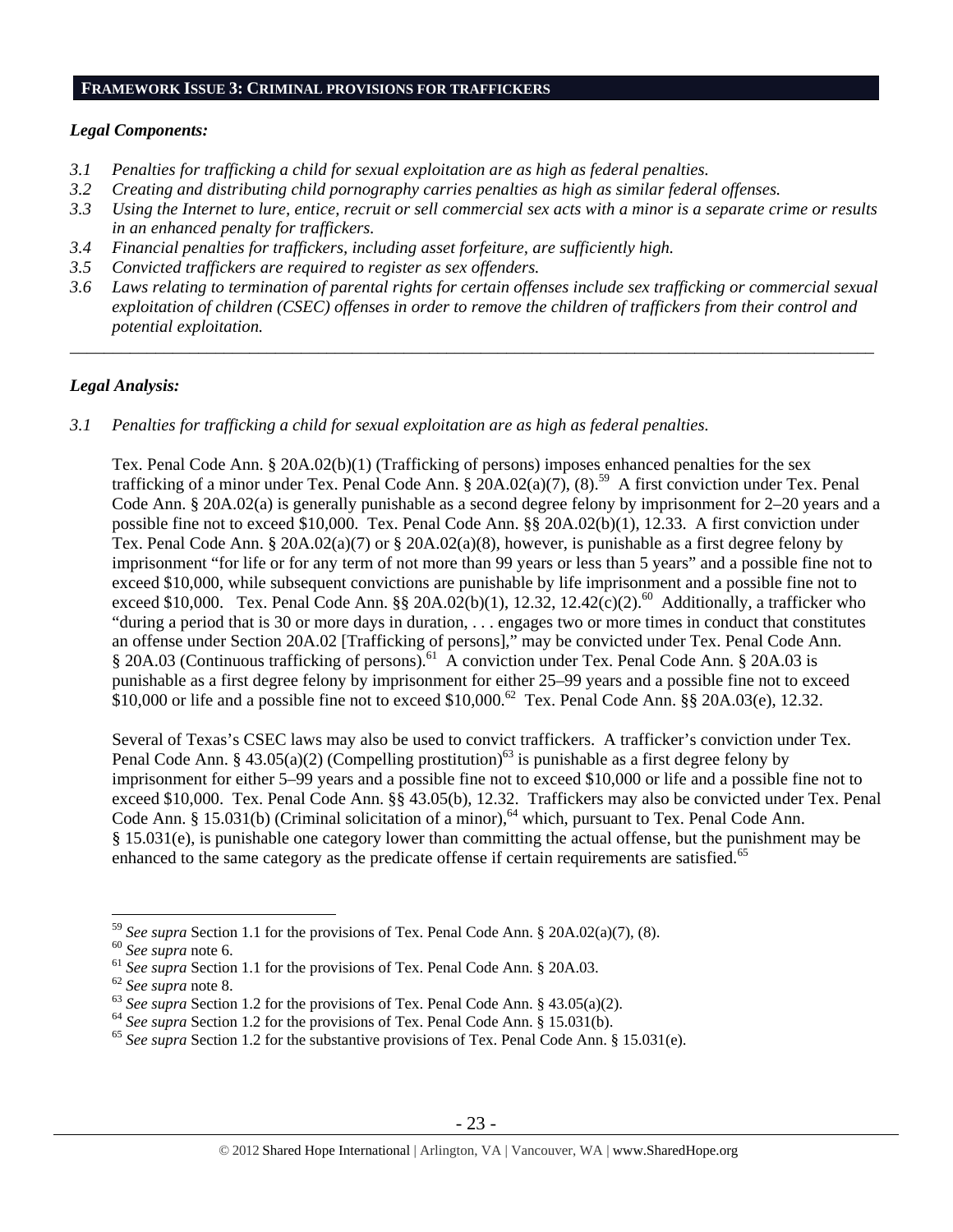A trafficker who "employs, authorizes, or induces a child to work . . . in a sexually oriented commercial activity; or . . . in any place of business permitting, requesting, or requiring a child to work nude or topless" may be convicted under Tex. Penal Code Ann. § 43.251 (Employment harmful to children).<sup>66</sup> A conviction under Tex. Penal Code Ann. § 43.251(b) is punishable as either a felony or a misdemeanor.<sup>67</sup> Pursuant to Tex. Penal Code Ann. § 43.251(c) (First version), a conviction is punishable as a second degree felony by imprisonment for 2–20 years and a fine not to exceed \$10,000, but if the child is a minor under the age of 14, a conviction is punishable as a first degree felony by imprisonment for either 5–99 years and a possible fine not to exceed \$10,000 or life and a possible fine not to exceed \$10,000. Tex. Penal Code Ann.  $\S § 43.251(c)$ ,<sup>68</sup> 12.33, 12.32. Pursuant to Tex. Penal Code Ann. § 43.251(c) (Second version), however, a first conviction is punishable as a Class A misdemeanor by imprisonment in a county jail up to 1 year, a fine not to exceed \$4,000, or both. Tex. Penal Code Ann. §§  $43.251(c)(1)$ ,<sup>69</sup> 12.21.

A trafficker's conviction under Tex. Penal Code Ann. § 43.25(b) (Sexual performance by a child)<sup>70</sup> is punishable as a second degree felony by imprisonment for 2–20 years and a possible fine not to exceed \$10,000. Tex. Penal Code Ann. §§ 43.25(c), 12.33. If the victim is under the age of 14, however, a conviction is punishable as a first degree felony by imprisonment for either 5–99 years and a possible fine not to exceed \$10,000 or life and a possible fine not to exceed \$10,000. Tex. Penal Code Ann. §§ 43.25(c), 12.32.

Additionally, traffickers may face prosecution under Texas's laws related to organized criminal activity. Tex. Penal Code Ann. § 71.02(a) (Engaging in organized criminal activity) states, in part,

A person commits an offense if, with the intent to establish, maintain, or participate in a combination<sup>71</sup> or in the profits of a combination or as a member of a criminal street gang,<sup>72</sup> the person commits or conspires to commit one or more of the following:

(1) murder, capital murder, arson, aggravated robbery, robbery, burglary, theft, aggravated kidnapping, kidnapping, aggravated assault, aggravated sexual assault, sexual assault  $\ldots$ 

. . .

(3) promotion of prostitution, aggravated promotion of prostitution, or compelling prostitution; . . .

(6) any unlawful wholesale promotion or possession of any obscene material or obscene device with the intent to wholesale promote the same;

(7) any offense under Subchapter B [Obscenity], Chapter 43 [Public indecency], depicting or involving conduct by or directed toward a child younger than 18 years of age;

. . . (12) any offense under Chapter 20A [Trafficking of persons];

. . . .

A conviction under Tex. Penal Code Ann. § 71.02(a) is punishable "one category higher than the most serious offense listed in Subsection (a) that was committed." Tex. Penal Code Ann. § 71.02(b).

<sup>&</sup>lt;sup>66</sup> See supra Section 1.2 for the provisions of Tex. Penal Code Ann. § 43.251.<br><sup>67</sup> See supra note 14.<br><sup>68</sup> See supra note 15.<br><sup>69</sup> See supra note 16.<br><sup>70</sup> See supra Section 1.2 for the provisions of Tex. Penal Code Ann.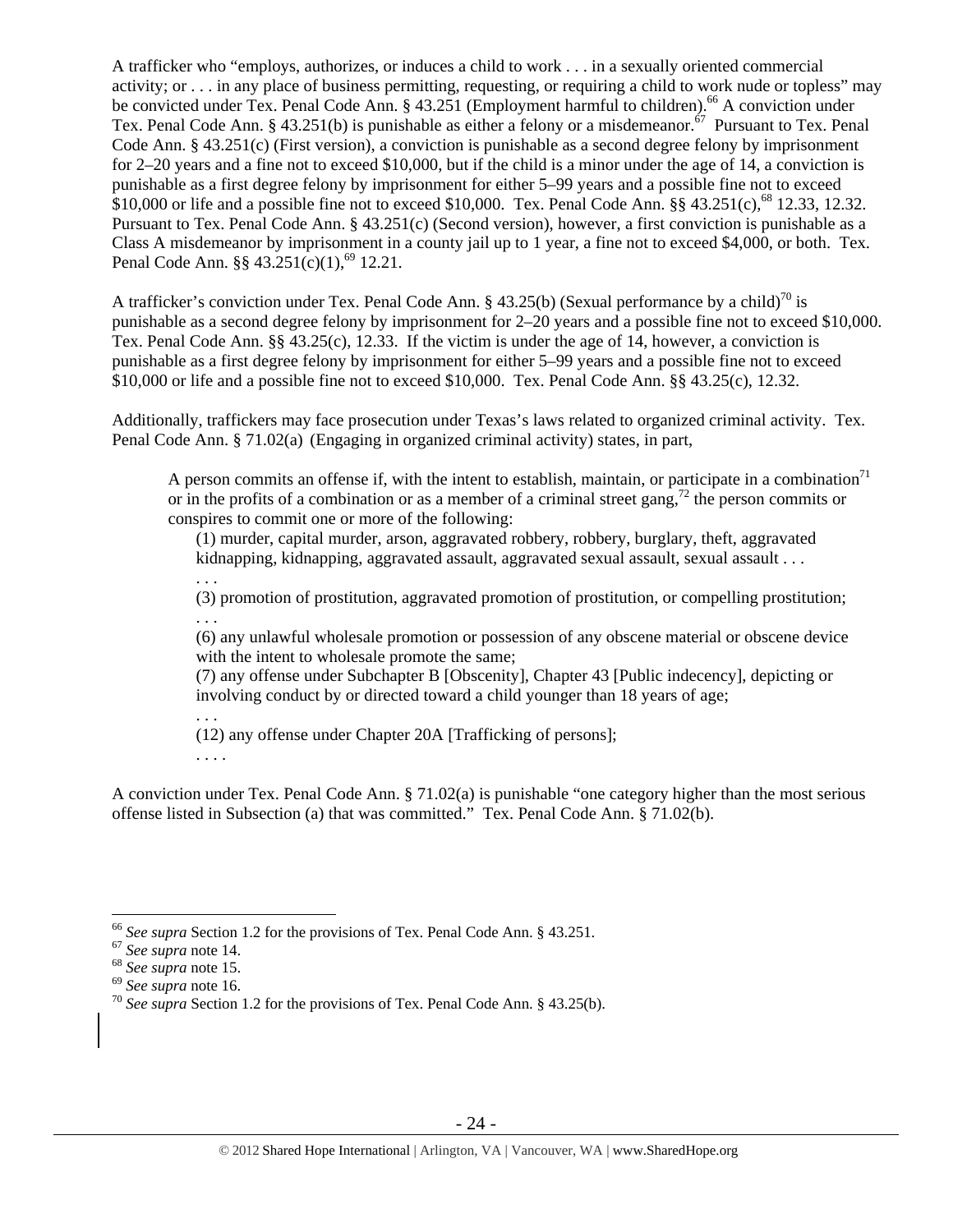In comparison, if the victim is under the age of 14, a conviction under the Trafficking Victims Protection Act  $(TVPA)<sup>73</sup>$  for child sex trafficking is punishable by 15 years to life imprisonment and a fine not to exceed \$250,000. 18 U.S.C. §§ 1591(b)(1), 3559(a)(1), 3571(b)(3). If the victim is between the ages of 14–17, a conviction is punishable by 10 years to life imprisonment and a fine not to exceed \$250,000. 18 U.S.C. §§ 1591(b)(2), 3559(a)(1), 3571(b)(3). A conviction is punishable by mandatory life imprisonment, however, if the trafficker has a prior conviction for a federal sex offense<sup> $74$ </sup> against a minor.

## *3.2 Creating and distributing child pornography carries penalties as high as similar federal offenses.*

Tex. Penal Code Ann. § 43.25(b) (Sexual performance by a child) prohibits the creation of child pornography by making it a crime if a trafficker "employs, authorizes, or induces a child younger than 18 years of age to engage in sexual conduct<sup>75</sup> or a sexual performance."<sup>76</sup> A conviction under Tex. Penal Code Ann. § 43.25(b) is punishable as a second degree felony by imprisonment for 2–20 years and a possible fine not to exceed \$10,000. Tex. Penal Code Ann. §§ 43.25(c), 12.33. If the victim is under the age of 14, however, a conviction is punishable as a first degree felony by imprisonment for either 5–99 years and a possible fine not to exceed \$10,000 or life and a possible fine not to exceed \$10,000. Tex. Penal Code Ann. §§ 43.25(c), 12.32. Tex. Penal Code Ann. § 43.25(d) further provides, "A person commits an offense if, knowing the character and content of the material, he produces,<sup>77</sup> directs, or promotes<sup>78</sup> a performance that includes sexual conduct by a child younger than 18 years of age." A conviction under Tex. Penal Code Ann. § 43.25(d) is punishable as a third degree felony by imprisonment for 2–10 years and a possible fine up to \$10,000, but if the victim is under the age of 14, a conviction is punishable as a second degree felony by imprisonment for 2–20 years and a possible fine not to exceed \$10,000. Tex. Penal Code Ann. §§ 43.25(e), 12.34, 12.33.

Additionally, Tex. Penal Code Ann. § 43.26 (Possession or promotion of child pornography) makes it a crime for a person to promote child pornography. Tex. Penal Code Ann. § 43.26(e), (f) states,

(e) A person commits an offense if:

 $(1)$  the person knowingly or intentionally promotes<sup>79</sup> or possesses with intent to promote material described by Subsection (a)(1); $^{80}$  and

(2) the person knows that the material depicts the child as described by Subsection (a)(1).

(f) A person who possesses visual material<sup>81</sup> that contains six or more identical visual depictions of a child as described by Subsection (a)(1) is presumed to possess the material with the intent to promote the material.

A conviction under Tex. Penal Code Ann. § 43.26(e) is punishable as a second degree felony by imprisonment for 2–20 years and a possible fine not to exceed \$10,000. Tex. Penal Code Ann.  $\S$ § 43.26(g), 12.33.

 $73$  See supra note 42.

<sup>&</sup>lt;sup>74</sup> See supra note 43.<br><sup>75</sup> See supra note 19.<br><sup>75</sup> See supra note 20.<br><sup>76</sup> See supra note 20.<br><sup>77</sup> Pursuant to Tex. Penal Code Ann. § 43.25(a)(4), "'Produce' with respect to a sexual performance includes any conduct that directly contributes to the creation or manufacture of the sexual performance."<br><sup>78</sup> Tex. Penal Code Ann. § 43.25(a)(5) defines "promote" as "to procure, manufacture, issue, sell, give, provide,

lend, mail, deliver, transfer, transmit, publish, distribute, circulate, disseminate, present, exhibit, or advertise or to offer or agree to do any of the above."

<sup>79</sup> Tex. Penal Code Ann. § 43.26(b)(1) defines "promote" as having "the meaning assigned by Section 43.25." *See* 

<sup>&</sup>lt;sup>80</sup> *See supra* Section 2.9 for the substantive provisions of Tex. Penal Code Ann. § 43.26(a). <sup>81</sup> *See supra* note 53.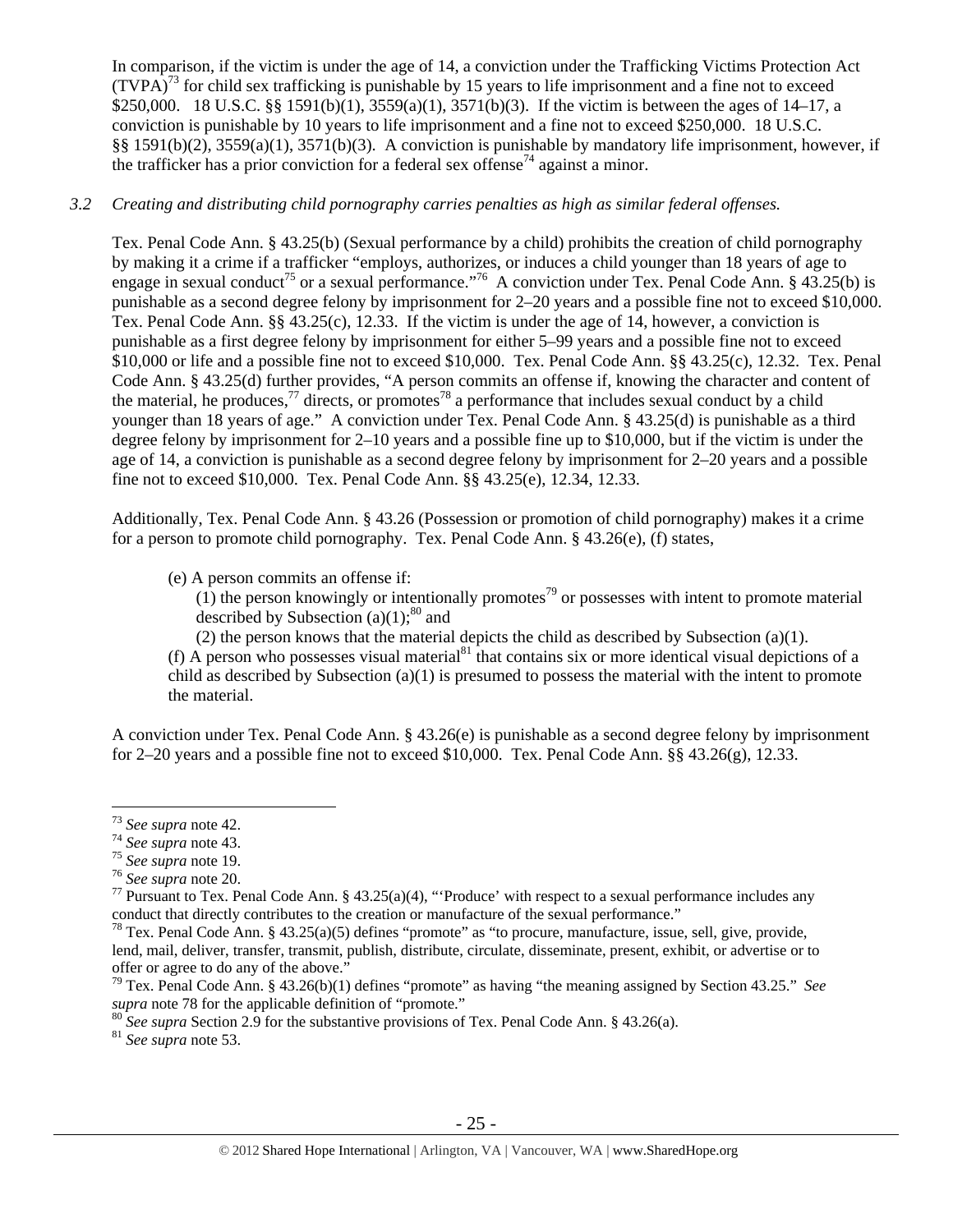In comparison, if the victim is under the age of 14, a conviction under the TVPA for child sex trafficking is punishable by 15 years to life imprisonment and a fine not to exceed \$250,000. 18 U.S.C. §§ 1591(b)(1),  $3559(a)(1)$ ,  $3571(b)(3)$ . If the victim is between the ages of  $14-17$ , a conviction is punishable by 10 years to life imprisonment and a fine not to exceed \$250,000. 18 U.S.C. §§ 1591(b)(2), 3559(a)(1), 3571(b)(3). A conviction is punishable by mandatory life imprisonment, however, if the trafficker has a prior conviction for a federal sex offense<sup>82</sup> against a minor. Additionally, a federal conviction for distribution of child pornography<sup>83</sup> is generally punishable by imprisonment for 5–20 years and a fine not to exceed \$250,000.<sup>84</sup> Subsequent convictions, however, are punishable by imprisonment up to 40 years and a fine not to exceed \$250,000.<sup>85</sup>

*3.3 Using the Internet to lure, entice, recruit or sell commercial sex acts with a minor is a separate crime or results in an enhanced penalty for traffickers.* 

Although not expressly commercial, Tex. Penal Code Ann. § 33.021(c) (Online solicitation of a minor) makes it illegal for a trafficker to use the Internet to lure, entice, or recruit commercial sex acts with a minor. Tex. Penal Code Ann. § 33.021(c) provides,

A person commits an offense if the person, over the Internet, by electronic mail or text message or other electronic message service or system, or through a commercial online service, knowingly solicits a minor<sup>86</sup> to meet another person, including the actor, with the intent that the minor will engage in sexual contact. $87$  sexual intercourse, or deviate sexual intercourse with the actor or another person.

A conviction under Tex. Penal Code Ann. §§ 33.021(c) is punishable as a second degree felony by imprisonment for 2–20 years and a possible fine not to exceed \$10,000. Tex. Penal Code Ann. §§ 33.021(f), 12.33.

3.3.1 Recommendation: Amend Tex. Penal Code Ann. § 33.021(b), (c) (Online solicitation of a minor) to prohibit use of the Internet to solicit commercial sex acts with any minor under 18 to protect all minor victims of CSEC and sex trafficking offenses.

## *3.4 Financial penalties for traffickers, including asset forfeiture, are sufficiently high.*

 $\overline{a}$ 

<sup>&</sup>lt;sup>82</sup> *See supra* note 43.<br><sup>83</sup> 18 U.S.C. §§ 2252(a)(1), (a)(2), (a)(3) (Certain activities relating to material involving the sexual exploitation of minors),  $2252A(a)(2)$ , (a)(3) (Certain activities relating to material constituting or containing child pornography), 1466A(a) (Obscene visual representations of the sexual abuse of children).<br><sup>84</sup> 18 U.S.C. §§ 2252(b) (stating that a conviction under subsection (a)(1), (a)(2), or (a)(3) is punishable by

imprisonment for 5–20 years and a fine), 2252A(b)(1) (a conviction is punishable by imprisonment for 5–20 years and a fine), 1466A(a), (b) (stating that a conviction under subsection (a) is "subject to the penalties provided in section 2252A(b)(1)," imprisonment for 5–20 years and a fine, while a conviction under subsection (b) is "subject to the penalties provided in section 2252A(b)(2)," imprisonment up to 10 years, a fine, or both); *see also* 18 U.S.C. §§ 3559(a)(1) (classifying all of the above listed offenses as felonies),  $3571(b)(3)$  (providing a fine up to \$250,000 for any felony conviction).

<sup>&</sup>lt;sup>85</sup> 18 U.S.C. §§ 2252(b) (stating if a person has a prior conviction under subsection (a)(1), (a)(2), or (a)(3) or a list of other statutes, a conviction is punishable by a fine and imprisonment for 15–40 years), 2252A(b)(1) (stating if a person has a prior conviction under subsection (a)(2), (a)(3), or a list of other statutes, a conviction is punishable by a fine and imprisonment for 15–40 years), 1466A(a), (b) (stating that the penalty scheme for section 2252A(b) applies); *see also* 18 U.S.C. §§ 3559(a)(1) (classifying all of the above listed offenses as felonies), 3571(b)(3) (providing a fine up to \$250,000 for any felony conviction).

<sup>86</sup> *See supra* note 24. 87 *See supra* note 25.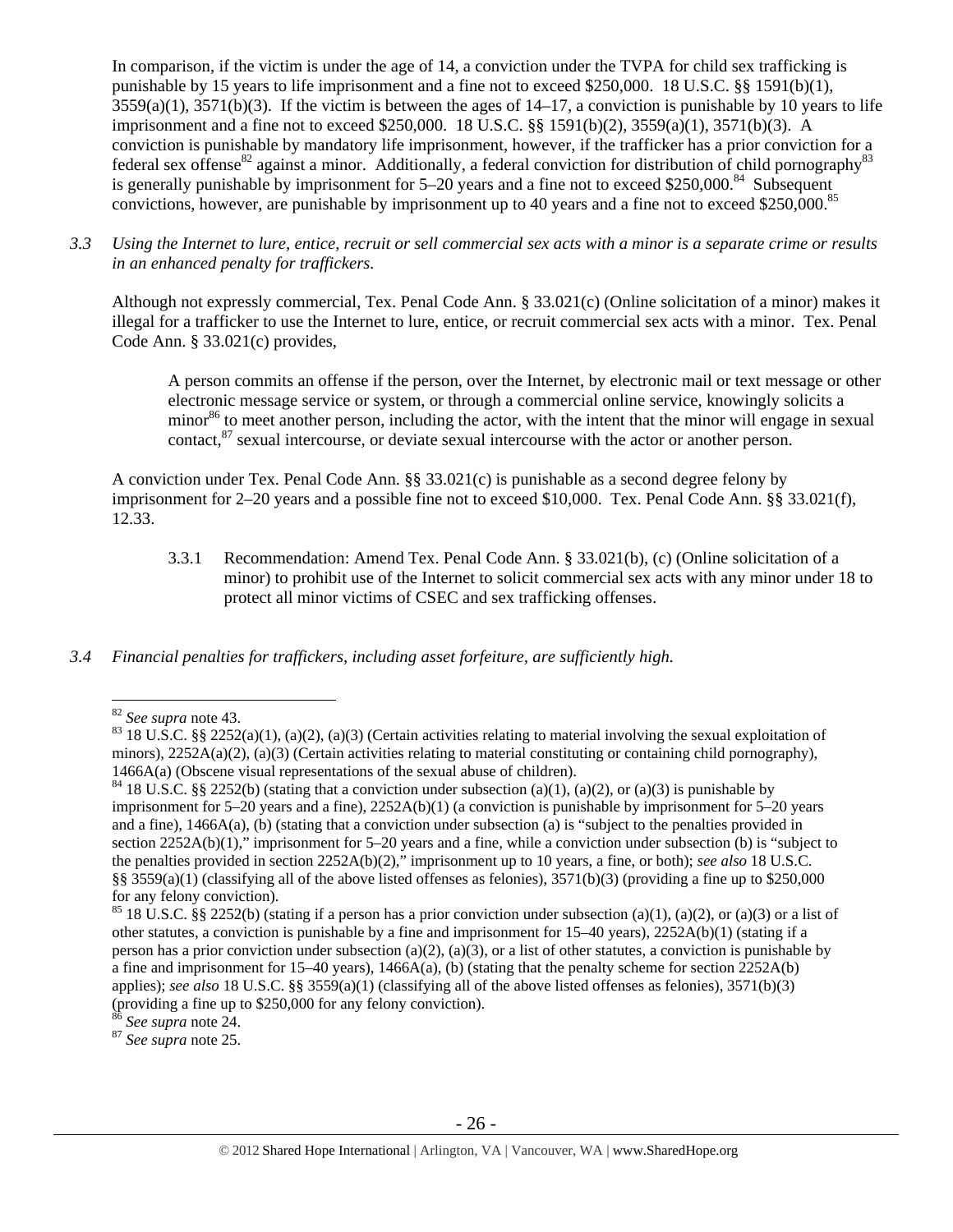Pursuant to Tex. Penal Code Ann. §§ 12.32–.34, all felony convictions are subject to a possible fine not to exceed \$10,000. Therefore, a trafficker convicted under Tex. Penal Code Ann. § 20A.02(a)(7), (8) (Trafficking of persons), § 20A.03 (Continuous trafficking of persons), § 43.05(a)(2) (Compelling prostitution), § 15.031(b) (Criminal solicitation of a minor), § 43.251 (Employment harmful to children),<sup>88</sup> § 43.25(b) (Sexual performance by a child), § 71.02 (Engaging in organized criminal activity), or § 71.022(a) (Coercing, inducing, or soliciting membership in a criminal street gang) is subject to a possible fine not to exceed \$10,000. Tex. Penal Code Ann. §§ 20A.02(b)(1), 20A.03(e), 43.05(b), 15.031(e), 43.251(c), 43.25(e), 71.02(b), 71.022(b).

Pursuant to Tex. Code Crim. Proc. Ann. art. 42.0372 (Mandatory restitution for child victims of trafficking of persons or compelling prostitution), traffickers convicted under Tex. Penal Code Ann. § 20A.02 (Trafficking of persons) or § 43.05(a)(2) (Compelling prostitution) are required to make restitution to their victims. Tex. Code Crim. Proc. Ann. art. 42.0372 states,

(a) The court shall order a defendant convicted of an offense under Section 20A.02 [Trafficking of persons] or 43.05(a)(2) [Compelling prostitution], Penal Code, to pay restitution in an amount equal to the cost of necessary rehabilitation, including medical, psychiatric, and psychological care and treatment, for any victim of the offense who is younger than 18 years of age. (b) The court shall, after considering the financial circumstances of the defendant, specify in a restitution order issued under Subsection (a) the manner in which the defendant must pay the restitution. (c) A restitution order issued under subsection (a) may be enforced by the state, or by a victim named in the order to receive the restitution, in the same manner as a judgment in a civil action. (d) The court may hold a hearing, make findings of fact, and amend a restitution order issued under Subsection (a) if the defendant fails to pay the victim name in the order in the manner specified by the court.

Traffickers convicted of other crimes may also be required to make restitution at the discretion of the court, pursuant to Tex. Code Crim. Proc. Ann. art. 42.037(a), (b) (Restitution), which states,

(a) In addition to any fine authorized by law, the court that sentences a defendant convicted of an offense may order the defendant to make restitution to any victim of the offense or to the compensation to victims of crime fund established under Subchapter B [Crime Victims' Compensation], Chapter 56 [Rights of Crime Victims], to the extent that fund has paid compensation to or on behalf of the victim. . . .

(b)(1) If the offense results in damage to or loss or destruction of property of a victim of the offense, the court may order the defendant:

(A) to return the property to the owner of the property or someone designated by the owner; or (B) if return of the property is impossible or impractical or is an inadequate remedy, to pay an amount equal to the greater of:

(i) the value of the property on the date of the damage, loss, or destruction; or

(ii) the value of the property on the date of sentencing, less the value of any part of the property that is returned on the date the property is returned.

(2) If the offense results in personal injury to a victim, the court may order the defendant to make restitution to:

(A) the victim for any expenses incurred by the victim as a result of the offense; or (B) the compensation to victims of crime fund to the extent that fund has paid compensation to or on behalf of the victim.

<sup>&</sup>lt;sup>88</sup> Additionally, a conviction under Tex. Penal Code Ann. § 43.251(c) may be prosecuted as a Class A misdemeanor, and, thus, punishable by a possible fine not to exceed \$4,000. *See supra* Section 1.2 and note 14 for discussion regarding possible conflicting punishments for Tex. Penal Code Ann. § 43.251(c).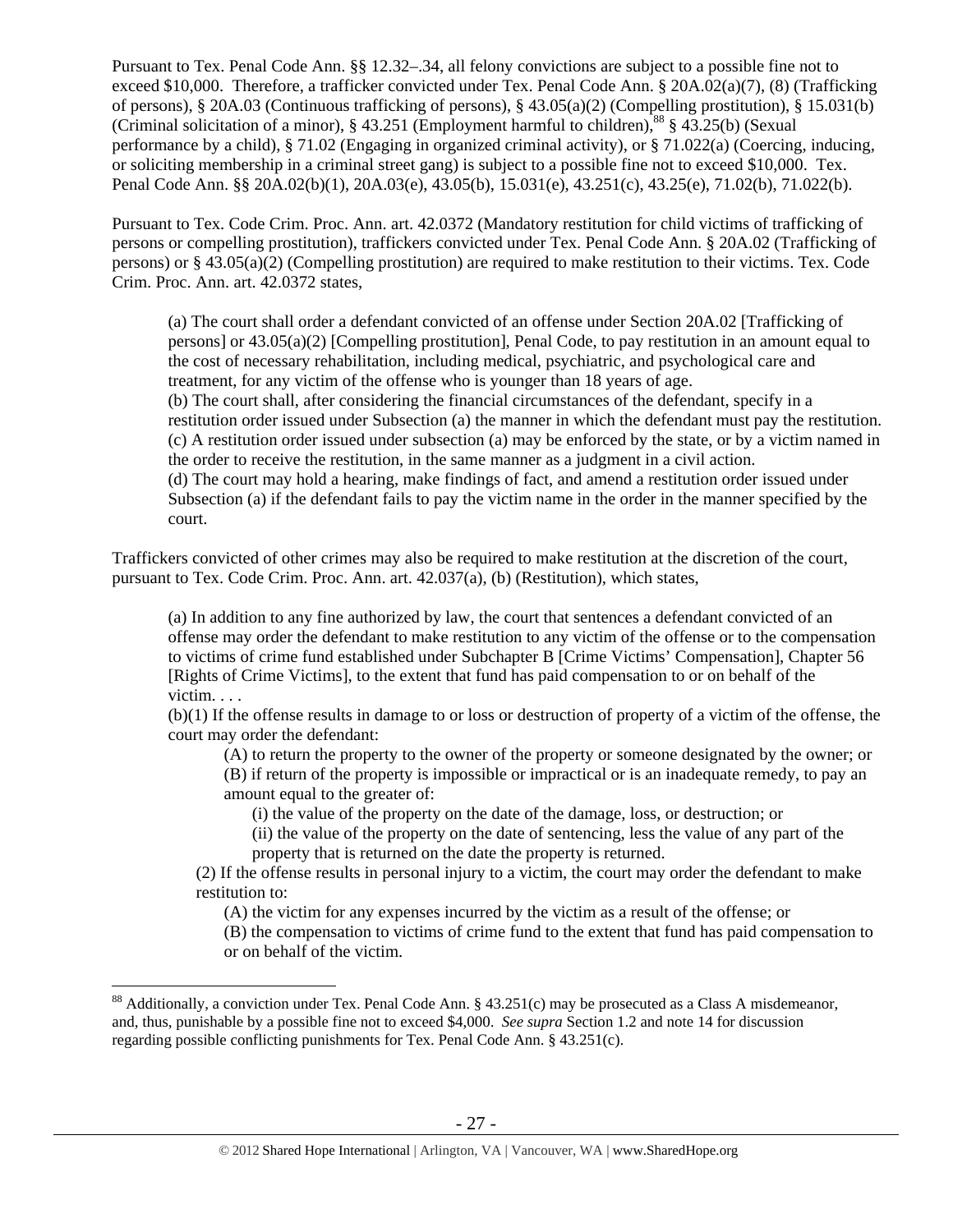Additionally, traffickers are subject to criminal asset forfeiture. Tex. Code Crim. Proc. Ann. art. 59.02(a) (Forfeiture of contraband) states, "Property that is contraband is subject to seizure and forfeiture under this chapter." Tex. Code Crim. Proc. Ann. art. 59.01(2) (Definition)<sup>89</sup> states,

(2) "Contraband" means property of any nature, including real, personal, tangible, or intangible, that is: (A) used in the commission of:

(i) any first or second degree felony under the Penal Code;

(ii) any felony under Section 15.031(b) [Criminal solicitation of a minor], 20.05 [Smuggling of persons], 21.11 [Indecency with a child] . . . or Chapter 43 [Public indecency], 20A [Trafficking of persons] . . . 33 [Computer crimes] [which includes Tex. Penal Code Ann. § 33.021 (Online Solicitation of a Minor)]

. . . . . . . .

(C) the proceeds gained from the commission of a felony listed in Paragraph  $(A)$ ... of this subdivision . . . .

(D) acquired with proceeds gained from the commission of a felony listed in Paragraph (A) . . . of this subdivision . . . .

. . . .

 $\overline{a}$ 

(F) used to facilitate or intended to be used to facilitate the commission of a felony under Section 20A.02 or Chapter 43, Penal Code.

Tex. Code Crim. Proc. Ann. art. 59.03 (Seizure of contraband) governs the seizure of forfeitable property and states, in relevant part:

(a) Property subject to forfeiture under this chapter, other than property described by Article 59.12, may be seized by any peace officer under authority of a search warrant.

(b) Seizure of property subject to forfeiture may be made without warrant if:

(1) the owner, operator, or agent in charge of the property knowingly consents;

(2) the seizure is incident to a search to which the owner, operator, or agent in charge of the property knowingly consents;

(3) the property subject to seizure has been the subject of a prior judgment in favor of the state in a forfeiture proceeding under this chapter; or

(4) the seizure was incident to a lawful arrest, lawful search, or lawful search incident to arrest.

Tex. Code Crim. Proc. Ann. art. 18.18(a) (Disposition of gambling paraphernalia, prohibited weapon, criminal instrument, and other contraband) provides for the destruction or forfeiture of, among other things, any "obscene device or material" or "child pornography" for any offense that involves an "obscene device or material" or child pornography.

Additionally, Tex. Civ. Prac. & Rem. Code Ann. § 125.002(b) (Suit to abate common nuisance; bond) authorizes a person to "bring a suit [to enjoin and abate a common nuisance] against any person who maintains, owns, uses, or is a party to the use of a place for purposes constituting a nuisance under this subchapter and may bring an action in rem against the place itself." Tex. Civ. Prac. & Rem. Code Ann.  $§ 125.0015(a)$  (Common nuisance) states,

<sup>89</sup> *See supra* section 2.8 for the provisions of Tex. Code Crim. Proc. Ann. art. 59.01(2).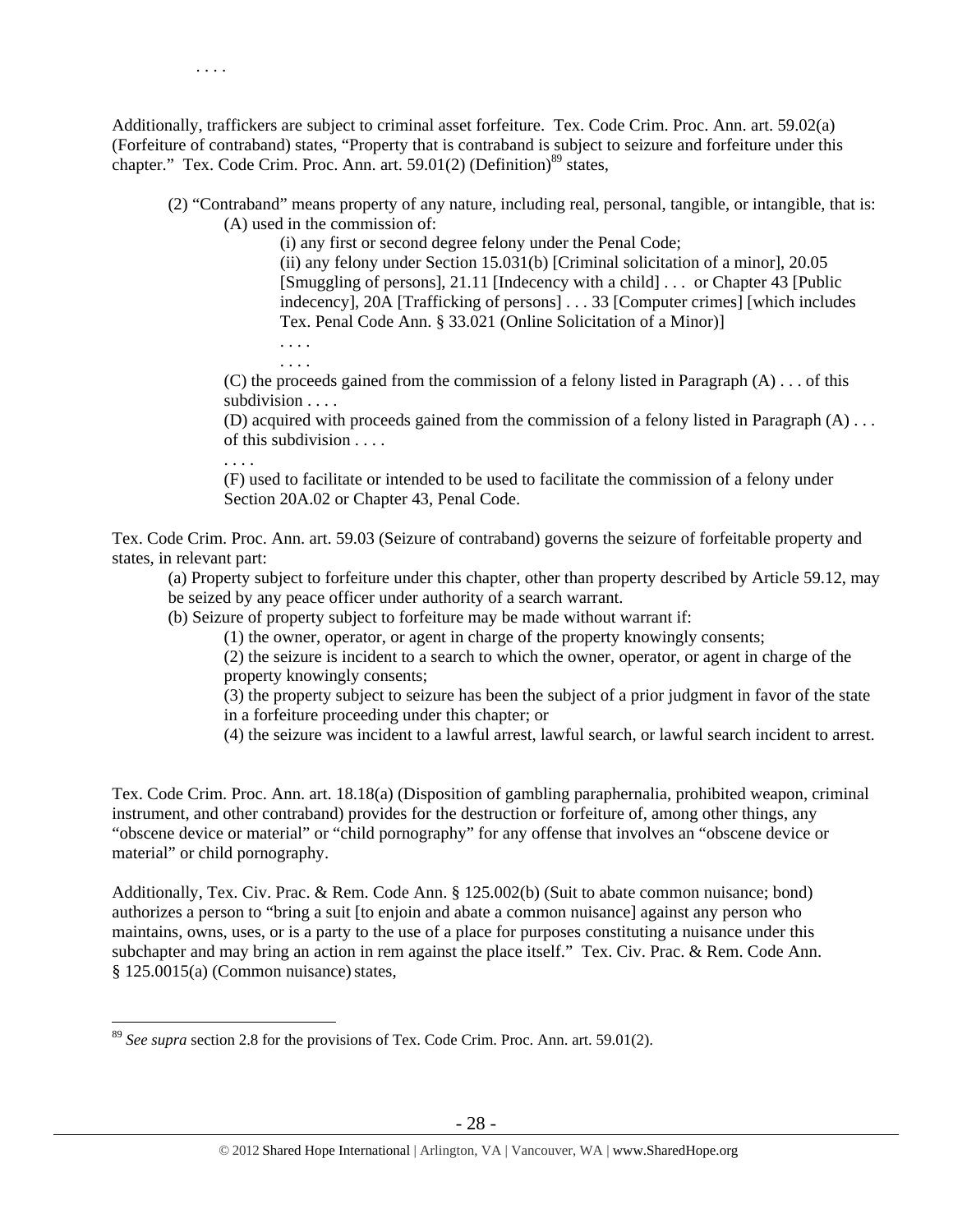A person who maintains a place to which persons habitually go for the following purposes and who knowingly tolerates the activity and furthermore fails to make reasonable attempts to abate the activity maintains a common nuisance:

. . . (6) prostitution, promotion of prostitution, or aggravated promotion of prostitution as prohibited by the Penal Code; (7) compelling prostitution as prohibited by the Penal Code; . . . (19) trafficking of persons described by Section 20A.02, Penal Code;<sup>90</sup> . . . .

Under Tex. Civ. Prac. & Rem. Code Ann. § 125.002(f-1),

If the defendant required to execute the bond is a hotel, motel, or similar establishment that rents overnight lodging to the public and the alleged common nuisance is under Section 125.0015(a)(6) or (7) [Common nuisance], the bond must also be conditioned that the defendant will, in each of the defendant's lodging units on the premises that are the subject of the suit, post in a conspicuous place near the room rate information required to be posted under Section 2155.001 [Room rate information], Occupations Code, an operating toll-free telephone number of a nationally recognized information and referral hotline for victims of human trafficking.

- 3.4.2 Recommendation: Amend the sex trafficking and CSEC laws to require mandatory fines for these offenses.
- *3.5 Convicted traffickers are required to register as sex offenders.*

 $\overline{a}$ 

Tex. Code Crim. Proc. Ann. art. 62.051(a) (Registration: general) states, "A person who has a reportable conviction or adjudication . . . shall register . . . with the local law enforcement authority in any municipality where the person resides or intends to reside for more than seven days." Pursuant to Tex. Code Crim. Proc. Ann. art. 62.001(5)(B), (J), (K) (Definitions), the definition of "reportable conviction or adjudication" expressly includes convictions under Tex. Pen. Code Ann. § 20A.02(a)(7), (8) (Trafficking of persons), § 43.05 (Compelling prostitution), § 43.26 (Possession or promotion of child pornography), § 43.25(b) (Sexual performance by a child), or § 33.021(b), (c) (Online solicitation of a minor). However, convictions under Tex. Penal Code Ann. § 20A.03 (Continuous trafficking of persons), § 15.031(b) (Criminal solicitation of a minor), § 43.251 (Employment harmful to children), § 71.02 (Engaging in organized criminal activity), and § 71.022(a) (Coercing, inducing, or soliciting membership in a criminal street gang) are not included within the definition of "reportable conviction or adjudication," and, therefore, do not require registration.

Tex. Code Crim. Proc. art. 62.101(a)(2) (Expiration of duty to register) further imposes a lifetime registration requirement on offenders convicted under Tex. Penal Code Ann. § 20A.02(a)(7) or (8).

*3.6 Laws relating to termination of parental rights for certain offenses include sex trafficking or commercial sexual exploitation of children (CSEC) offenses in order to remove the children of traffickers from their control and potential exploitation.* 

Tex. Fam. Code Ann. § 161.001(1)(L)(xv), (xvi) (Involuntary termination of parent-child relationship) expressly includes convictions under Tex. Penal Code Ann. § 20(a)(7), (8) (Trafficking of persons) and § 43.05(a)(2) (Compelling prostitution) as grounds for terminating parental rights. Specifically, Tex. Fam. Code Ann. § 161.001(1)(L), (2) states,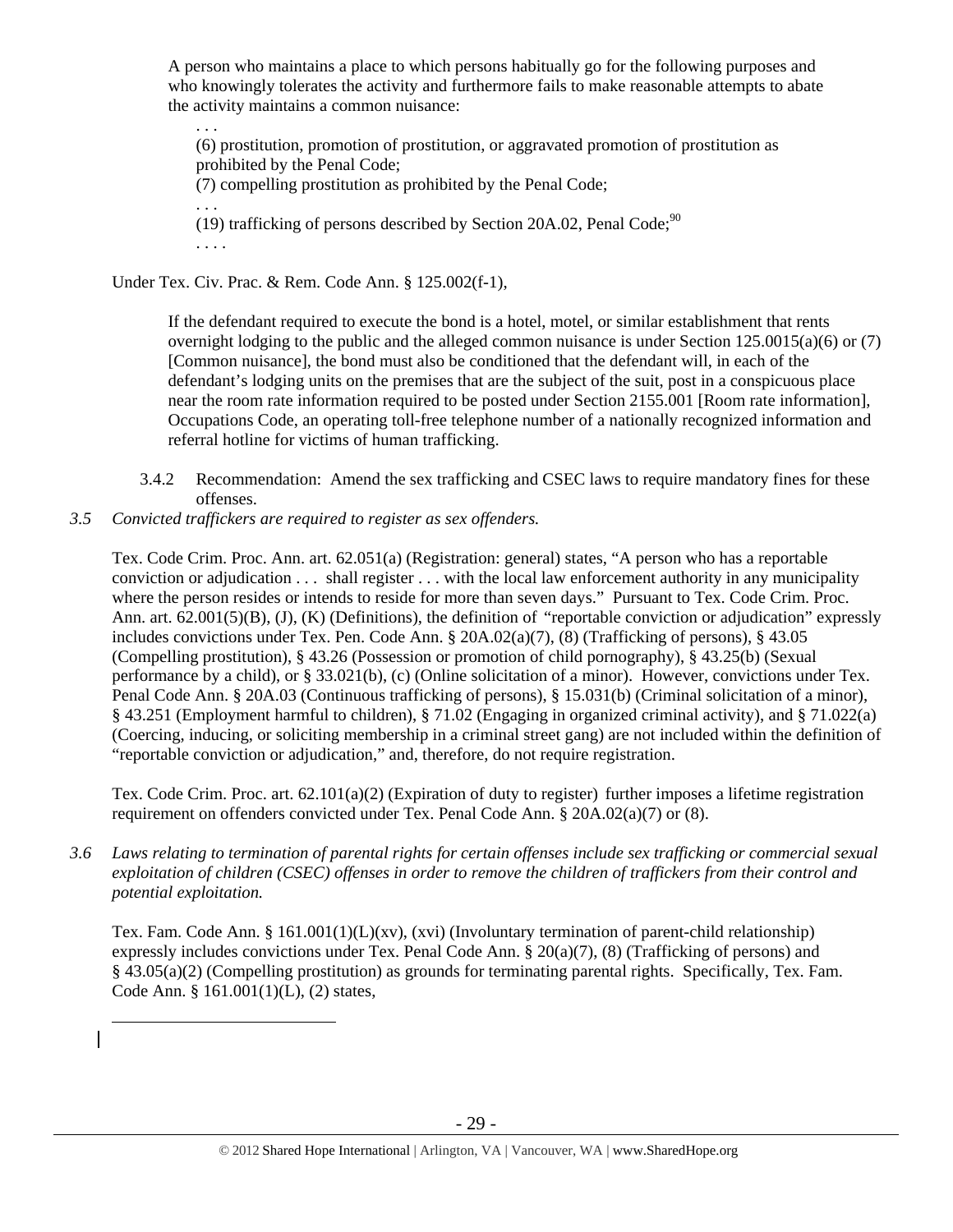The court may order termination of the parent-child relationship if the court finds by clear and convincing evidence:

(1) that the parent has:

. . . (L) been convicted or has been placed on community supervision, including deferred adjudication community supervision, for being criminally responsible for the death or serious injury of a child under the following . . . Penal Code sections:

. . . (iv) Section 21.11 (indecency with a child); . . . (vi) Section 22.011 (sexual assault); . . . (viii) Section 22.021 (aggravated sexual assault); . . . (xii) Section 43.25 (sexual performance by a child); (xiii) Section 43.26 (possession or promotion of child pornography); (xiv) Section 21.02 (continuous sexual abuse of young child or children); (xv) Section  $20A.02(a)(7)$  or  $(8)$  (trafficking of persons); and  $(xvi)$  Section 43.05(a)(2) (compelling prostitution); . . . and (2) that termination is in the best interest of the child.

Additionally, Tex. Fam. Code Ann. § 262.2015(a), (b)(3)(N), (b)(3)(O) (Aggravated circumstances) allows the court to waive the requirement regarding making reasonable efforts to return a child to the child's parents and instead schedule a permanency hearing and a trial on the merits if the court determines that the child's "parent has engaged in conduct against the child that would constitute an offense under" Tex. Penal Code Ann. § 20A.02 (Trafficking of persons) or § 43.05(a)(2) (Compelling prostitution), among other offenses.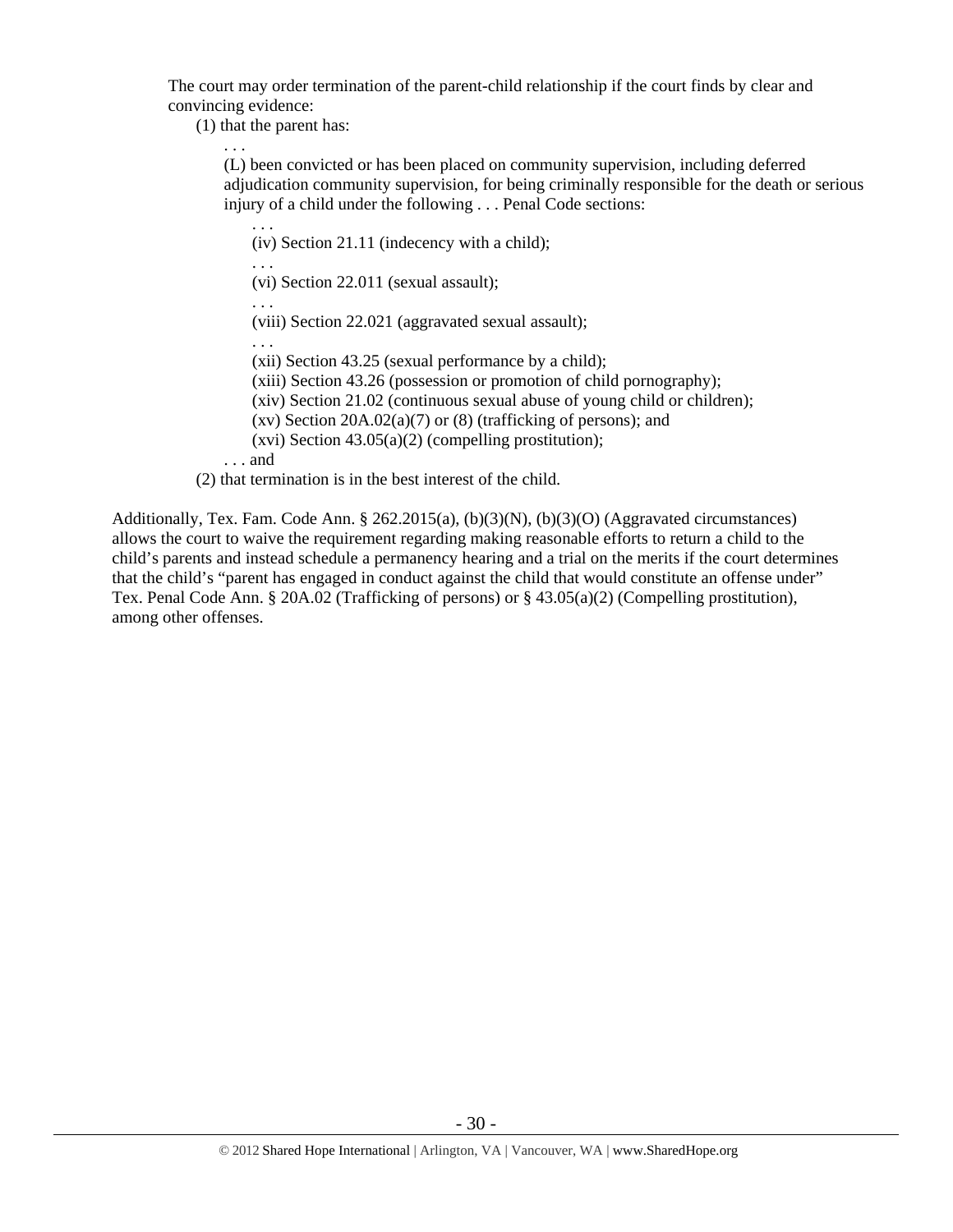#### **FRAMEWORK ISSUE 4: CRIMINAL PROVISIONS FOR FACILITATORS**

## *Legal Components:*

- *4.1 The acts of assisting, enabling, or financially benefitting from child sex trafficking are included as criminal offenses in the state sex trafficking statute.*
- *4.2 Financial penalties, including asset forfeiture laws, are in place for those who benefit financially from or aid and assist in committing domestic minor sex trafficking.*

\_\_\_\_\_\_\_\_\_\_\_\_\_\_\_\_\_\_\_\_\_\_\_\_\_\_\_\_\_\_\_\_\_\_\_\_\_\_\_\_\_\_\_\_\_\_\_\_\_\_\_\_\_\_\_\_\_\_\_\_\_\_\_\_\_\_\_\_\_\_\_\_\_\_\_\_\_\_\_\_\_\_\_\_\_\_\_\_\_\_\_\_\_\_

- *4.3 Promoting and selling child sex tourism is illegal.*
- *4.4 Promoting and selling child pornography is illegal.*

## *Legal Analysis:*

*4.1 The acts of assisting, enabling, or financially benefitting from child sex trafficking are included as criminal offenses in the state sex trafficking statute.* 

Tex. Penal Code Ann. § 20A.02(a)(8) (Trafficking of persons) makes it a crime if a person "receives a benefit from participating in a venture that involves an activity described by Subdivision  $(7)$ ."<sup>91</sup> A first conviction under Tex. Penal Code Ann. § 20A.02(a) is generally punishable as a second degree felony by imprisonment for 2–20 years and a possible fine not to exceed \$10,000. Tex. Penal Code Ann. §§ 20A.02(b)(1), 12.33. A first conviction under Tex. Penal Code Ann. §  $20A.02(a)(8)$ , however, is punishable as a first degree felony by imprisonment "for life or for any term of not more than 99 years or less than 5 years" and a possible fine not to exceed \$10,000, while subsequent convictions are punishable by life imprisonment and a possible fine not to exceed \$10,000. Tex. Penal Code Ann. §§ 20A.02(b)(1), 12.32, 12.42(c)(2).<sup>92</sup> Additionally, a facilitator who, "during a period that is 30 or more days in duration, . . . engages two or more times in conduct that constitutes an offense under Section 20A.02," may be convicted under Tex. Penal Code Ann. § 20A.03 (Continuous trafficking of persons).<sup>93</sup> A conviction under Tex. Penal Code Ann. § 20A.03 is punishable as a first degree felony by imprisonment for either 25–99 years and a possible fine not to exceed \$10,000 or life and a possible fine not to exceed  $$10,000$ .<sup>94</sup> Tex. Penal Code Ann.  $\hat{\S}$  20A.03(e), 12.32.

Texas's CSEC laws do not expressly prohibit conduct that is generally indicative of facilitators, except that a facilitator may be convicted under Tex. Penal Code Ann. § 43.25(d) (Sexual performance by a child) if the facilitator "promotes<sup>95</sup> a performance<sup>96</sup> that includes sexual conduct<sup>97</sup> by a child younger than 18 years of age." A conviction under Tex. Penal Code Ann. § 43.25(d) is punishable as a third degree felony by imprisonment for 2–10 years and a possible fine up to \$10,000, but if the victim is under the age of 14, a conviction is punishable as a second degree felony by imprisonment for 2–20 years and a possible fine not to exceed \$10,000. Tex. Penal Code Ann. §§ 43.25(e), 12.34, 12.33.

*4.2 Financial penalties, including asset forfeiture laws, are in place for those who benefit financially from or aid and assist in committing domestic minor sex trafficking.* 

<sup>91</sup> *See supra* Section 1.1 for the provisions of Tex. Penal Code Ann. § 20A.02(a)(7), (8).

<sup>92</sup> *See supra* note 6.

<sup>&</sup>lt;sup>93</sup> See supra Section 1.1 for the provisions of Tex. Penal Code Ann. § 20A.03.

<sup>&</sup>lt;sup>94</sup> *See supra* note 8.<br><sup>95</sup> *See supra* note 78.

<sup>&</sup>lt;sup>96</sup> See supra note 20 for the definition of "performance."<br><sup>97</sup> See supra note 19 for the definition of "sexual conduct."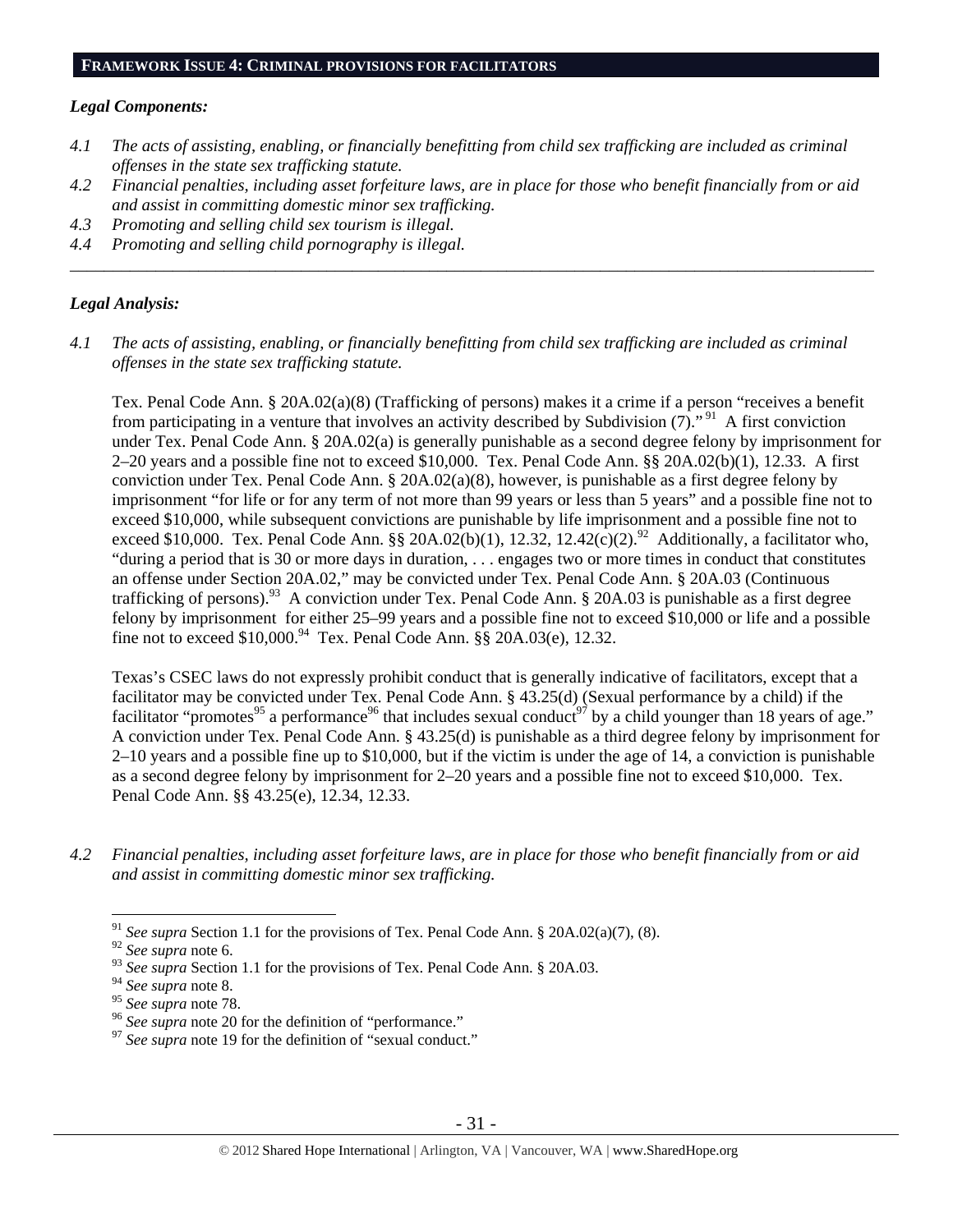Pursuant to Tex. Penal Code Ann. §§ 12.32–.34, all felony convictions are subject to a possible fine not to exceed \$10,000. Therefore, a facilitator convicted under Tex. Penal Code Ann. § 20A.02(8) (Trafficking of persons), § 20A.03 (Continuous trafficking of persons), § 43.25(d) (Sexual performance by a child), or § 71.02(a) (Engaging in organized criminal activity) is subject to a possible fine not to exceed \$10,000. Tex. Penal Code Ann. §§ 20A.02(b)(1), 20A.03(e), 43.25(e), 71.02(b).

Pursuant to Tex. Code Crim. Proc. Ann. art. 42.0372 (Mandatory restitution for child victims of trafficking of persons or compelling prostitution), facilitators convicted under Tex. Penal Code Ann. § 20A.02 (Trafficking of persons) are required to make restitution to their victims. Tex. Code Crim. Proc. Ann. art. 42.0372 states,

(a) The court shall order a defendant convicted of an offense under Section 20A.02 [Trafficking of persons] or 43.05(a)(2) [Compelling prostitution], Penal Code, to pay restitution in an amount equal to the cost of necessary rehabilitation, including medical, psychiatric, and psychological care and treatment, for any victim of the offense who is younger than 18 years of age.

(b) The court shall, after considering the financial circumstances of the defendant, specify in a restitution order issued under Subsection (a) the manner in which the defendant must pay the restitution. (c) A restitution order issued under subsection (a) may be enforced by the state, or by a victim named in the order to receive the restitution, in the same manner as a judgment in a civil action.

(d) The court may hold a hearing, make findings of fact, and amend a restitution order issued under Subsection (a) if the defendant fails to pay the victim name in the order in the manner specified by the court.

Facilitators convicted of other crimes may also be required to make restitution pursuant to Tex. Code Crim. Proc. Ann. art. 42.037(a), (b) (Restitution), which states

(a) In addition to any fine authorized by law, the court that sentences a defendant convicted of an offense may order the defendant to make restitution to any victim of the offense or to the compensation to victims of crime fund established under Subchapter B [Crime Victims' Compensation], Chapter 56 [Rights of Crime Victims], to the extent that fund has paid compensation to or on behalf of the victim. . . .

(b)(1) If the offense results in damage to or loss or destruction of property of a victim of the offense, the court may order the defendant:

(A) to return the property to the owner of the property or someone designated by the owner; or (B) if return of the property is impossible or impractical or is an inadequate remedy, to pay an amount equal to the greater of:

(i) the value of the property on the date of the damage, loss, or destruction; or

(ii) the value of the property on the date of sentencing, less the value of any part of the property that is returned on the date the property is returned.

(2) If the offense results in personal injury to a victim, the court may order the defendant to make restitution to:

(A) the victim for any expenses incurred by the victim as a result of the offense; or (B) the compensation to victims of crime fund to the extent that fund has paid compensation to or on behalf of the victim.

. . . .

Additionally, facilitators are subject to criminal asset forfeiture. Tex. Code Crim. Proc. Ann. art. 59.02(a) (Forfeiture of contraband) states, "Property that is contraband is subject to seizure and forfeiture under this chapter." Tex. Code Crim. Proc. Ann. art. 59.01(2) (Definitions) states

(2) "Contraband" means property of any nature, including real, personal, tangible, or intangible, that is: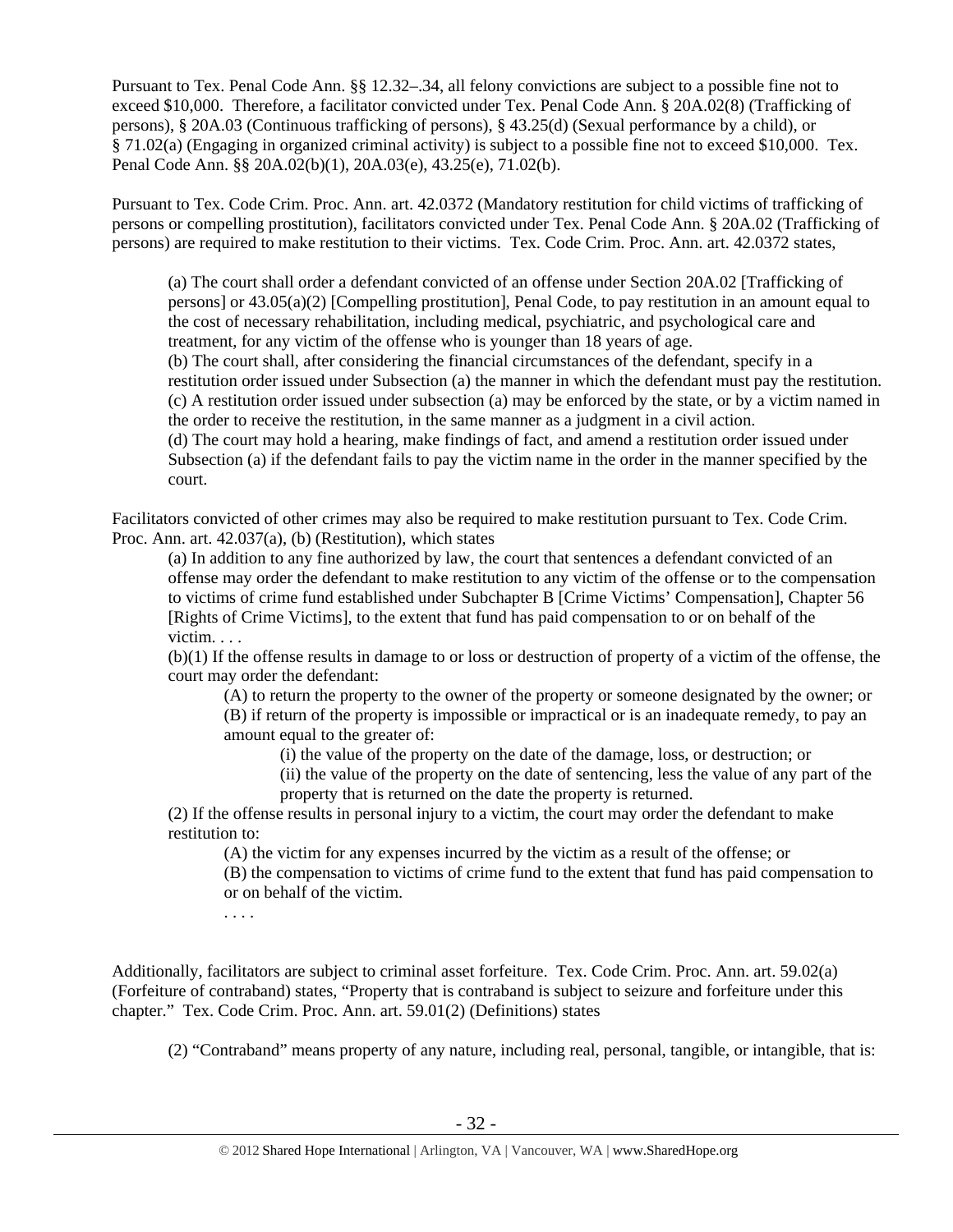(A) used in the commission of:

(i) any first or second degree felony under the Penal Code; (ii) any felony under Section 15.031(b) [Criminal solicitation of a minor], 20.05 [Smuggling of persons], 21.11 [Indecency with a child], 38.04 [Evading arrest or detention], or Chapter 43 [Public indecency], 20A [Trafficking of persons], 29 [Robbery], 30 [Burglary and criminal trespass], 31 [Theft], 32 [Fraud], 33 [Computer crimes] [which includes Tex. Penal Code Ann. § 33.021 (Online Solicitation of a Minor)], 33A [Telecommunications crimes], or 35 [Insurance fraud], Penal Code;

. . . . . .

(C) the proceeds gained from the commission of a felony listed in Paragraph  $(A) \dots$  of this subdivision . . .

(D) acquired with proceeds gained from the commission of a felony listed in Paragraph (A) . . . of this subdivision . . .

. . .

(F) used to facilitate or intended to be used to facilitate the commission of a felony under Section 20A.02 or Chapter 43, Penal Code.

Tex. Code Crim. Proc. Ann. art. 59.03 (Seizure of contraband) governs the seizure of forfeitable property and states, in relevant part:

(a) Property subject to forfeiture under this chapter, other than property described by Article 59.12, may be seized by any peace officer under authority of a search warrant.

(b) Seizure of property subject to forfeiture may be made without warrant if:

(1) the owner, operator, or agent in charge of the property knowingly consents;

(2) the seizure is incident to a search to which the owner, operator, or agent in charge of the property knowingly consents;

(3) the property subject to seizure has been the subject of a prior judgment in favor of the state in a forfeiture proceeding under this chapter; or

(4) the seizure was incident to a lawful arrest, lawful search, or lawful search incident to arrest.

Additionally, Tex. Civ. Prac. & Rem. Code Ann. § 125.002(b) (Suit to abate common nuisance; bond) authorizes a person to "bring a suit [to enjoin and abate a common nuisance] against any person who maintains, owns, uses, or is a party to the use of a place for purposes constituting a nuisance under this subchapter and may bring an action in rem against the place itself." Tex. Civ. Prac. & Rem. Code Ann. § 125.0015(a) (Common nuisance)states,

A person who maintains a place to which persons habitually go for the following purposes and who knowingly tolerates the activity and furthermore fails to make reasonable attempts to abate the activity maintains a common nuisance:

(6) prostitution, promotion of prostitution, or aggravated promotion of prostitution as prohibited by the Penal Code;

(7) compelling prostitution as prohibited by the Penal Code;

. . . (19) trafficking of persons described by Section 20A.02, Penal Code;<sup>98</sup>

. . . .

 $\overline{a}$ 

. . .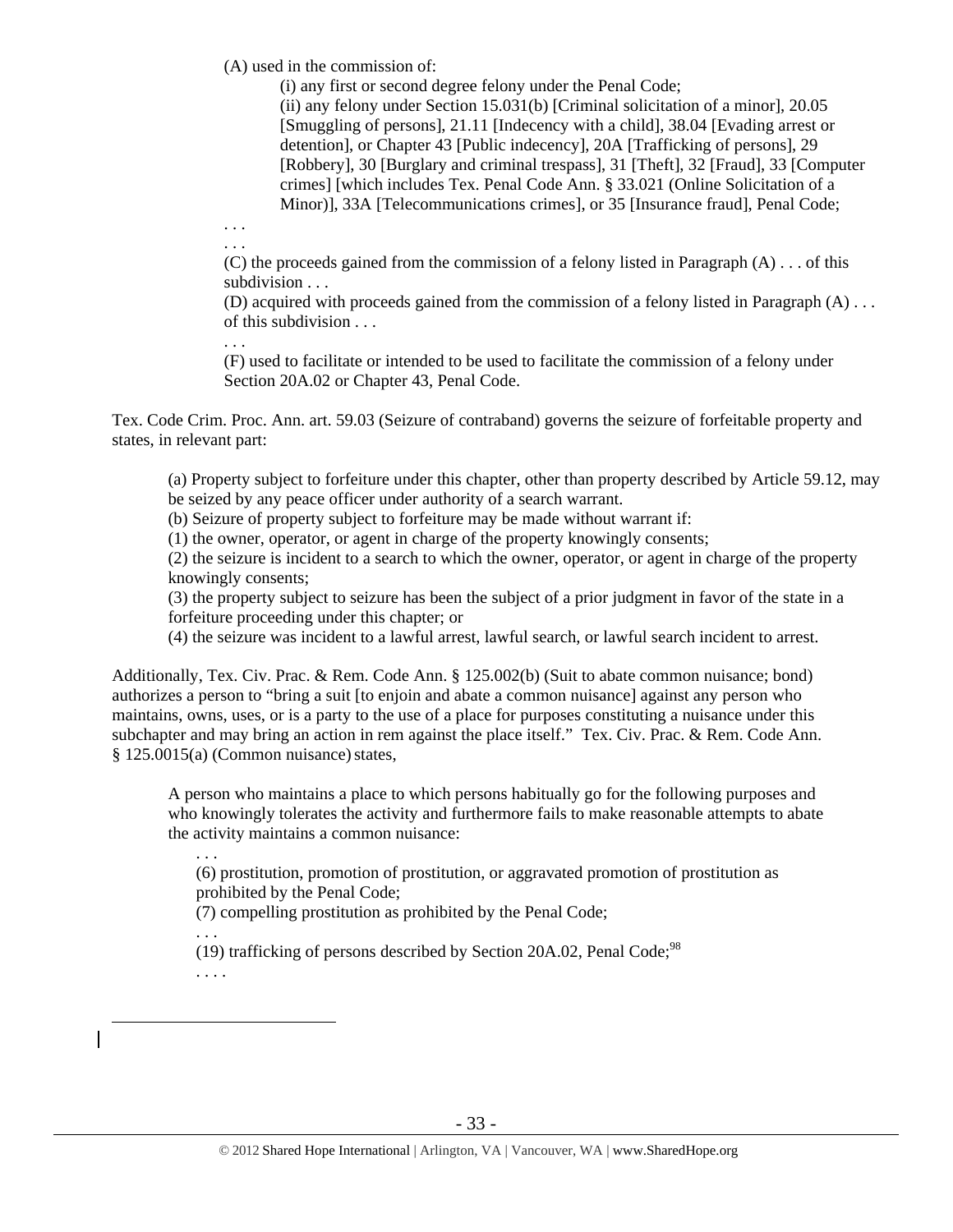If the defendant required to execute the bond is a hotel, motel, or similar establishment that rents overnight lodging to the public and the alleged common nuisance is under Section 125.0015(a)(6) or (7) [Common Nuisance], the bond must also be conditioned that the defendant will, in each of the defendant's lodging units on the premises that are the subject of the suit, post in a conspicuous place near the room rate information required to be posted under Section 2155.001 [Room Rate Information], Occupations Code, an operating toll-free telephone number of a nationally recognized information and referral hotline for victims of human trafficking.

## *4.3 Promoting and selling child sex tourism is illegal.*

Texas has no specific provision prohibiting the promoting or selling of child sex tourism in Texas.

4.3.1 Recommendation: Enact a law that prohibits selling or offering to sell travel services in Texas that include or facilitate travel for the purpose of engaging in commercial sexual exploitation of a minor either in or outside of Texas.

## *4.4 Promoting and selling child pornography is illegal.*

Tex. Penal Code Ann. § 43.25(d) (Sexual performance by a child) makes it a crime if a person "knowing the character and content of the material, ... promotes<sup>99</sup> a performance<sup>100</sup> that includes sexual conduct<sup>101</sup> by a child younger than 18 years of age." A conviction under Tex. Penal Code Ann. § 43.25(d) is punishable as a third degree felony by imprisonment for 2–10 years and a possible fine up to \$10,000, but if the victim is under the age of 14, a conviction is punishable as a second degree felony by imprisonment for 2–20 years and a possible fine not to exceed \$10,000. Tex. Penal Code Ann. §§ 43.25(e), 12.34, 12.33.

Additionally, Tex. Penal Code Ann. § 43.26(e), (f) (Possession or promotion of child pornography)<sup>102</sup> specifically prohibits the promotion<sup> $103$ </sup> of child pornography. A conviction under Tex. Penal Code Ann. § 43.26(e) is punishable as a second degree felony by imprisonment for 2–20 years and a possible fine not to exceed \$10,000. Tex. Penal Code Ann. §§ 43.26(g), 12.33.

<sup>&</sup>lt;sup>99</sup> See supra note 78.

<sup>&</sup>lt;sup>100</sup> See supra note 20 for the definition of "performance."<br><sup>101</sup> See supra note 19 for the definition of "sexual conduct."<br><sup>102</sup> See supra Section 3.2 for the provisions of Tex. Penal Code Ann. § 43.26(e), (f).<br><sup>103</sup> Se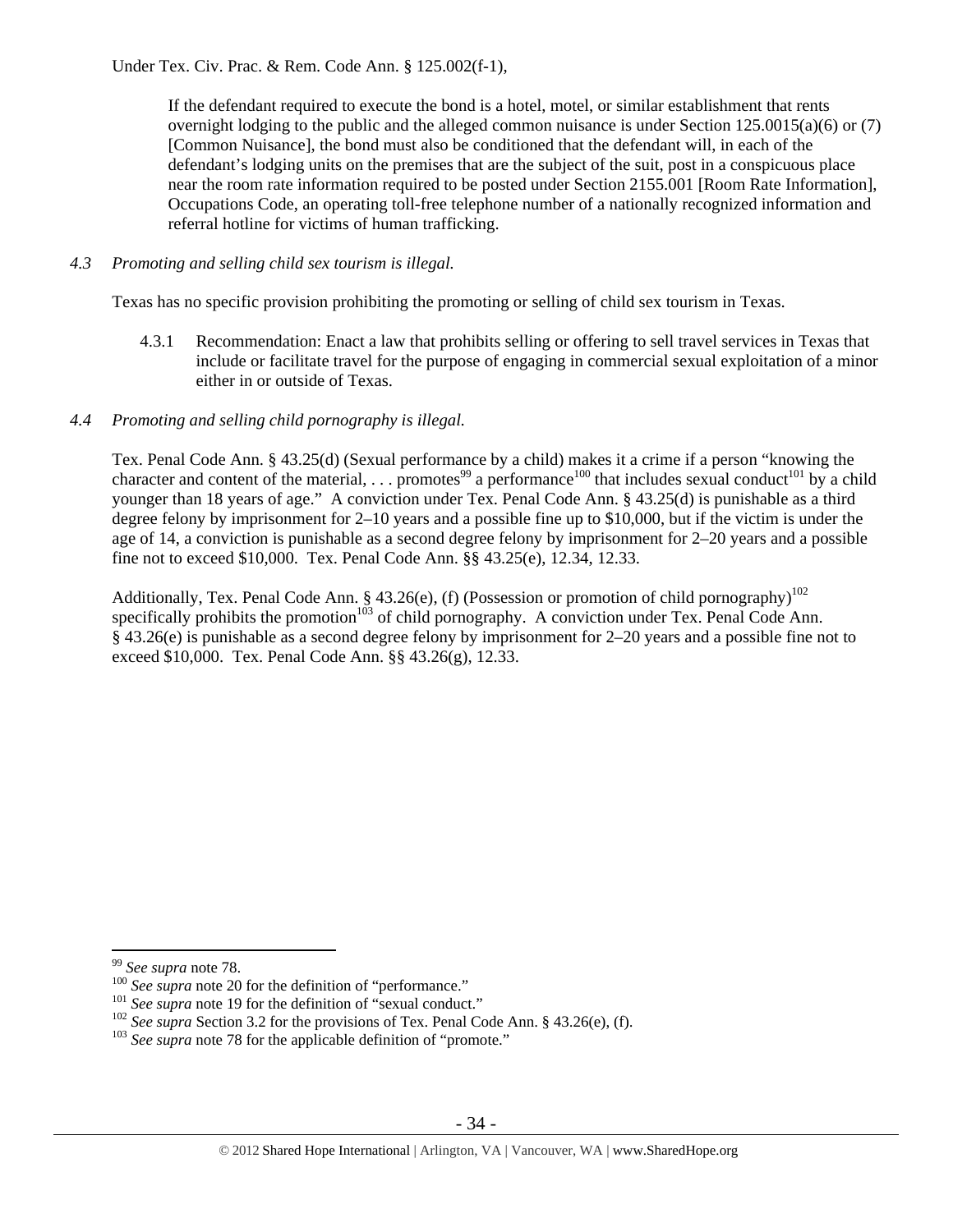## **FRAMEWORK ISSUE 5: CRIMINAL PROVISIONS FOR CHILD VICTIMS**

# *Legal Components:*

- *5.1 Statutorily-mandated victim services define "victim" to specifically include victims of domestic minor sex trafficking or commercial sexual exploitation of children (CSEC) to ensure prompt identification and access to victims' rights and services.Statutorily-mandated victim services define "victim" to specifically include victims of domestic minor sex trafficking or commercial sexual exploitation of children (CSEC) to ensure prompt identification and access to victims' rights and services.*
- *5.2 The state sex trafficking statute expressly prohibits a defendant from raising consent of the minor to the commercial sex acts as a defense.*
- *5.3 Prostitution laws apply only to adults, making minors under 18 specifically immune from this offense.*
- *5.4 Child victims of sex trafficking or commercial sexual exploitation are provided with a child protection response, including specialized shelter and services, and are not detained in juvenile detention facilities.*
- *5.5 Commercial sexual exploitation is identified as a type of abuse and neglect within child protection statutes.*
- *5.6 The definition of "caregiver" (or similar term) in the child welfare statutes is broad enough to include a trafficker who has custody or control of a child in order to bring a trafficked child into protection of child protective services.*
- *5.7 Crime victims' compensation is specifically available to a child victim of sex trafficking or commercial sexual exploitation of children (CSEC) without regard to ineligibility factors.*
- *5.8 Victim-friendly procedures and protections are provided in the trial process for minors under 18.*
- *5.9 Expungement or sealing of juvenile delinquency records resulting from arrests or adjudications for prostitution-related offenses committed as a result of, or in the course of, the commercial sexual exploitation of a minor is available within a reasonable time after turning 18.*
- *5.10 Victim restitution and civil remedies for victims of domestic minor sex trafficking or commercial sexual exploitation of children (CSEC) are authorized by law.*
- *5.11 Statutes of limitations for civil and criminal actions for child sex trafficking or commercial sexual exploitation of children (CSEC) offenses are eliminated or lengthened sufficiently to allow prosecutors and victims a realistic opportunity to pursue criminal action and legal remedies.*

\_\_\_\_\_\_\_\_\_\_\_\_\_\_\_\_\_\_\_\_\_\_\_\_\_\_\_\_\_\_\_\_\_\_\_\_\_\_\_\_\_\_\_\_\_\_\_\_\_\_\_\_\_\_\_\_\_\_\_\_\_\_\_\_\_\_\_\_\_\_\_\_\_\_\_\_\_\_\_\_\_\_\_\_\_\_\_\_\_\_\_\_\_\_

# *Legal Analysis:*

*5.1 Statutorily-mandated victim services define "victim" to specifically include victims of domestic minor sex trafficking or commercial sexual exploitation of children (CSEC) to ensure prompt identification and access to victims' rights and services.Statutorily-mandated victim services define "victim" to specifically include victims of domestic minor sex trafficking or commercial sexual exploitation of children (CSEC) to ensure prompt identification and access to victims' rights and services.* 

Tex. Code Crim. Proc. Ann. art. 56.01(3) (Definitions), which provides definitions applicable to Chapter 56 (Rights of crime victims), expressly includes a trafficking victim within its definition of "victim." Specifically, Tex. Code Crim. Proc. Ann. art. 56.01(3) states, "'Victim' means a person who is the victim of the offense of sexual assault, kidnapping, aggravated robbery, trafficking of persons, or injury to a child, elderly individual, or disabled individual or who has suffered personal injury or death as a result of the criminal conduct of another."

Additionally, Tex. Code Crim. Proc. Ann. art. 56.32(a) (Definitions), which provides definitions regarding crime victims' compensation, also defines "victim." The definition of "victim" in Tex. Code Crim. Proc. Ann. art. 56.32(a)(11), however, does not include "trafficking of persons." Tex. Code Crim. Proc. Ann. art. 56.32(a)(11)(A) states,

(11) "Victim" means, except as provided by Subsection (c):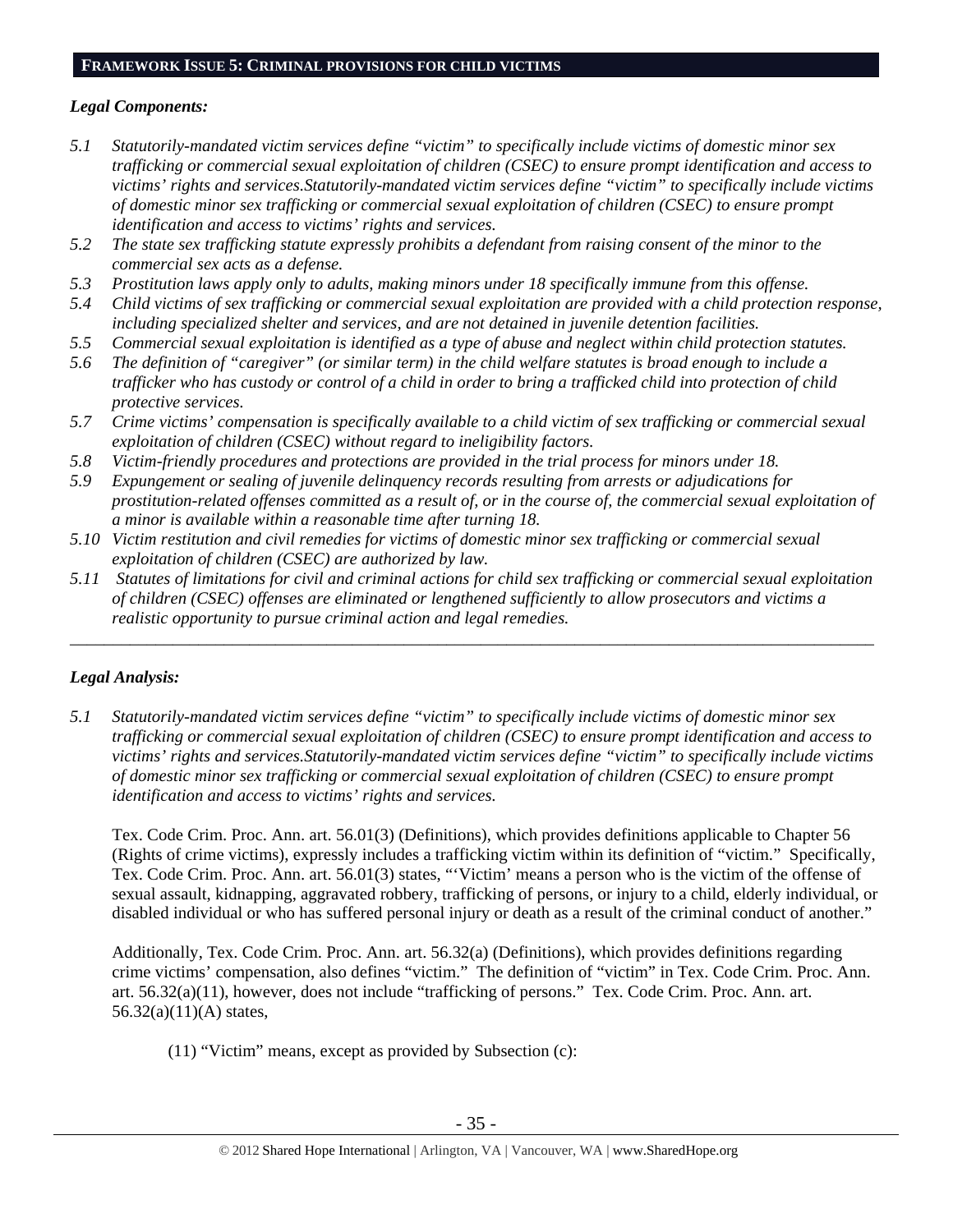(A) an individual who:

(i) suffers personal injury or death as a result of criminally injurious conduct or as a result of actions taken by the individual as an intervenor, if the conduct or actions occurred in this state; and

(ii) is a resident of this state, another state of the United States, the District of Columbia, the Commonwealth of Puerto Rico, or a possession or territory of the United States;

- 5.1.1 Recommendation: Amend the definition of victim in Tex. Code Crim. Proc. Ann. art. 56.32(a) (Definitions) to expressly include sex trafficking and CSEC victims.
- *5.2 The state sex trafficking statute expressly prohibits a defendant from raising consent of the minor to the commercial sex acts as a defense.*

Tex. Penal Code Ann. § 20A.02 (Trafficking of persons) and § 20A.03 (Continuous trafficking of persons) do not expressly prohibit a minor's consent as a defense to the crime. Additionally, Texas's CSEC laws are not abundantly clear regarding whether a consent defense may apply.

For example, Tex. Penal Code Ann. § 43.05(a)(2) (Compelling prostitution), § 43.02(a)(2) (Prostitution), § 15.031(b) (Criminal solicitation of a minor), and § 43.251(b) (Employment harmful to children) are silent regarding the effect of the consent of the minor to a commercial sex act. Several of the other CSEC laws, however, include defenses that rest, to some degree, on the issue of consent. For instance, Tex. Penal Code Ann. § 33.021(e) (Online solicitation of a minor) states, "It is a defense to prosecution under this section that at the time conduct described by Subsection (b) or (c) was committed: . . . (2) the actor was not more than three years older than the minor and the minor consented to the conduct." Lastly, although Tex. Penal Code Ann.  $\frac{8}{9}$  22.021(a) (Aggravated sexual assault)<sup>104</sup> states that in order for a crime to be committed it must occur "without that person's consent," Tex. Penal Code Ann. § 22.021(b), the minor-specific provision, does not include this language, and, thus, it is arguable that a consent defense is inapplicable if the crime is against a minor under the age of  $17.^{105}$ 

- 5.2.1 Recommendation: Amend the human trafficking and CSEC laws to expressly provide that a minor's consent to commercial sex acts is not a defense to the crime.
- *5.3 Prostitution laws apply only to adults, making minors under 18 specifically immune from this offense.*

In re B.W., 313 S.W.3d 818, 821 (Tex. 2010) (citations omitted).

 $\overline{a}$ 

<sup>&</sup>lt;sup>104</sup> *See supra* Section 1.2 for the substantive provisions of Tex. Penal Code Ann. § 22.021.<br><sup>105</sup> In discussing the issue regarding a minor's consent, however, the Texas Supreme Court has stated,

In enacting the sexual assault statute, section 22.011 of the Texas Penal Code, the Legislature made it a crime to intentionally or knowingly have non-consensual sex with an adult, or sex under any circumstances with a child (a person under seventeen). There are defenses available if the child is at least fourteen, such as when the accused is no more than three years older than the child, or when the accused is the child's spouse. In those instances, the child's subjective agreement or assent becomes the main issue in determining whether or not a crime has been committed. There are no such defenses, however, when the child is under fourteen, irrespective of the child's purported willingness. Thus, in Texas, "a child under fourteen cannot legally consent to sex."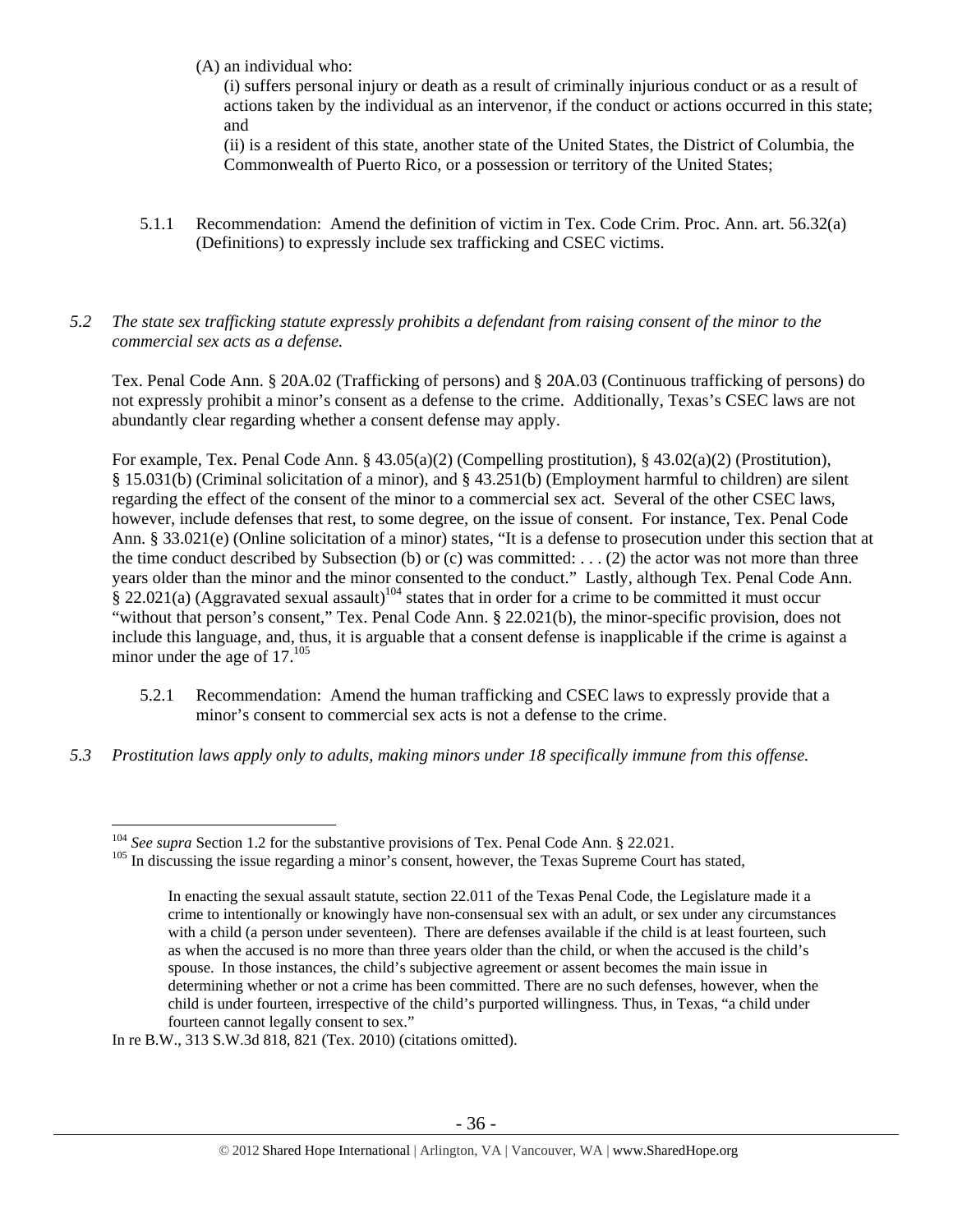Although there is nothing in Tex. Penal Code Ann. § 43.02 (Prostitution) that completely protects sex trafficked minors from being prosecuted under Tex. Penal Code Ann. § 43.02, Tex. Penal Code Ann. § 43.02(d) provides "a defense to prosecution under this section that the actor engaged in the conduct that constitutes the offense because the actor was the victim of conduct that constitutes an offense under Section 20A.02 [Trafficking of persons]." Tex. Penal Code Ann. § 43.02(d) grants a commercially sexually exploited child a defense to prosecution for such an offense where the minor can prove that she was a victim of Tex. Penal Code Ann.  $§ 20A.02.<sup>106</sup>$ 

- 5.3.1 Recommendation: Amend Tex. Penal Code Ann. § 43.02 (Prostitution) to specify that the offense of prostitution is inapplicable to minors under 18 years of age.
- *5.4 Child victims of sex trafficking or commercial sexual exploitation are provided with a child protection response, including specialized shelter and services, and are not detained in juvenile detention facilities.*

Tex. Fam. Code Ann. § 261.301(a) (Investigation of report) states, in part, that "[w]ith assistance from the appropriate state or local law enforcement agency as provided by this section, the [Department of Family and Protective Services] or designated agency shall make a prompt and thorough investigation of a report of child abuse or neglect allegedly committed by a person responsible for a child's care, custody, or welfare."<sup>107</sup> Pursuant to Tex. Fam. Code Ann. § 261.301(c), however, "The department is not required to investigate a report that alleges child abuse or neglect by a person other than a person responsible for a child's care, custody, or welfare. The appropriate state or local law enforcement agency shall investigate that report if the agency determines an investigation should be conducted."

Pursuant to Tex. Fam. Code Ann. § 262.101 (Filing petition before taking possession of child), a child may be taken into custody without prior notice or a hearing under certain circumstances. Tex. Fam. Code Ann. § 262.101 states,

. . . .

<sup>&</sup>lt;sup>106</sup> In discussing the applicability of Tex. Penal Code Ann. § 43.02 (Prostitution) against minors under the age of 17, the Texas Supreme Court recently stated,

The statute proscribing prostitution is found in the Texas Penal Code, which does not generally apply to juveniles under the age of seventeen. Instead, the Legislature made a blanket adoption of the Penal Code into the Texas Family Code, which provides that the juvenile justice courts have jurisdiction in all cases involving delinquent conduct of children between the ages of ten and seventeen. The Family Code defines "[d]elinquent conduct" as "conduct, other than a traffic offense, that violates a penal law of this state or of the United States punishable by imprisonment or by confinement in jail." One of the purposes of placing such jurisdiction in civil courts under the Family Code is to "provide for the care, the protection, and the wholesome moral, mental, and physical development of children coming within its provisions."

In re B.W., 313 S.W.3d 818, 819–20 (Tex. 2010) (citations omitted).

 $107$  Tex. Fam. Code Ann. § 261.001(5) (Definitions) defines "person responsible for a child's care, custody, or welfare" as

a person who traditionally is responsible for a child's care, custody, or welfare, including:

<sup>(</sup>A) a parent, guardian, managing or possessory conservator, or foster parent of the child;

<sup>(</sup>B) a member of the child's family or household as defined by Chapter 71 [Definitions];

<sup>(</sup>C) a person with whom the child's parent cohabits;

Tex. Fam. Code Ann. § 71.005 (Household) defines "household" as "a unit composed of persons living together in the same dwelling, without regard to whether they are related to each other."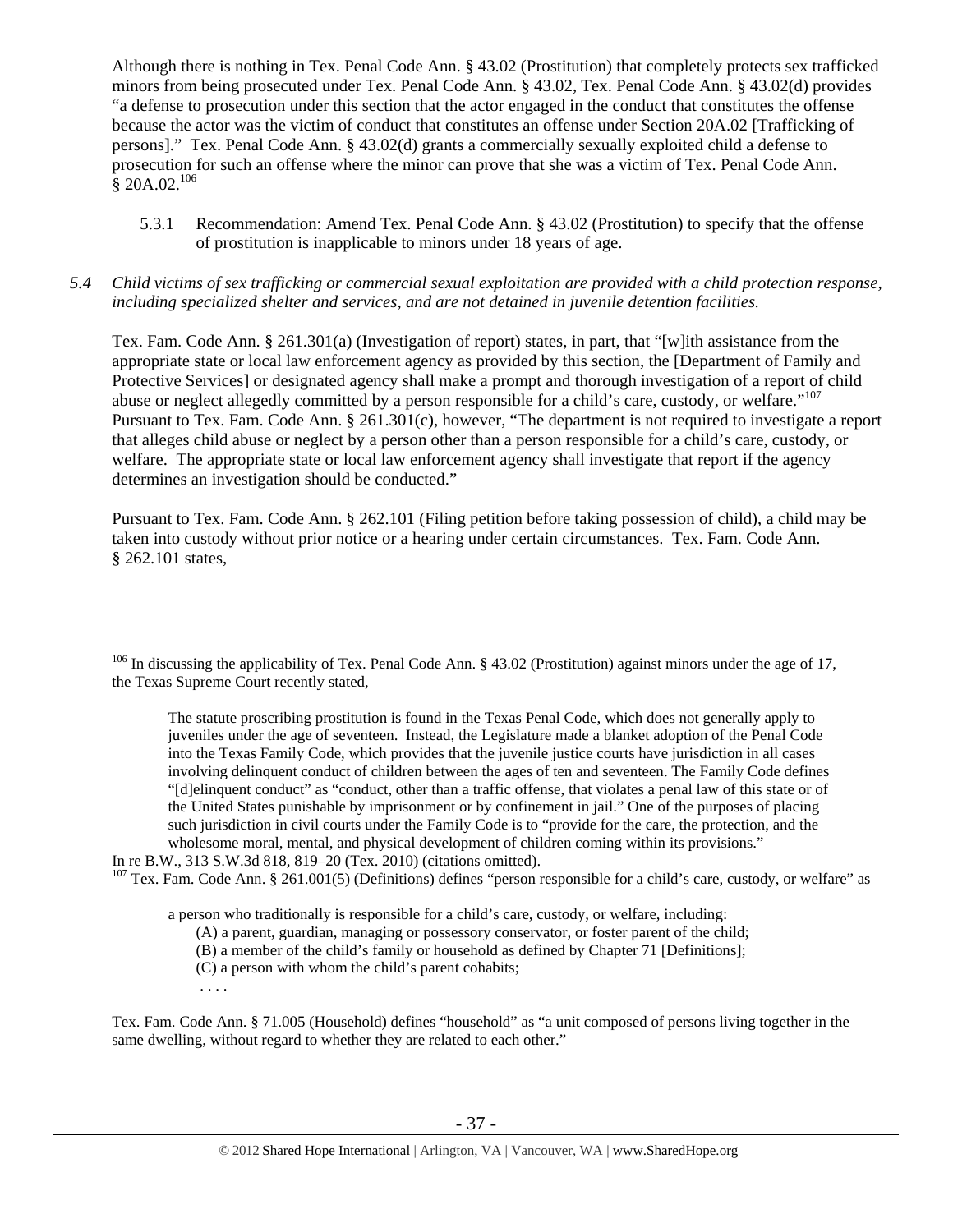An original suit filed by a governmental entity that requests permission to take possession of a child without prior notice and a hearing must be supported by an affidavit sworn to by a person with personal knowledge and stating facts sufficient to satisfy a person of ordinary prudence and caution that:

(1) there is an immediate danger to the physical health or safety of the child or the child has been a victim of neglect or sexual abuse and that continuation in the home would be contrary to the child's welfare;

(2) there is no time, consistent with the physical health or safety of the child, for a full adversary hearing under Subchapter C; and

(3) reasonable efforts, consistent with the circumstances and providing for the safety of the child, were made to prevent or eliminate the need for the removal of the child.

Tex. Fam. Code Ann. § 262.102(a) (Emergency order authorizing possession of child) explains,

(a) Before a court may, without prior notice and a hearing, issue a temporary restraining order or attachment of a child in a suit brought by a governmental entity, the court must find that:

(1) there is an immediate danger to the physical health<sup>108</sup> or safety of the child or the child has been a victim of neglect or sexual abuse and that continuation in the home would be contrary to the child's welfare;

(2) there is no time, consistent with the physical health or safety of the child and the nature of the emergency, for a full adversary hearing under Subchapter C; and

(3) reasonable efforts, consistent with the circumstances and providing for the safety of the child, were made to prevent or eliminate the need for removal of the child.

If the court determines that "child abuse or neglect has occurred and that the child requires protection from family violence by a member of the child's family or household, the court shall render a temporary order under Chapter 71 for the protection of the child." Tex. Fam. Code Ann. § 262.102(c).

Under Tex. Fam. Code Ann. § 262.104(a) (Taking possession of a child in emergency without a court order), however, "If there is no time to obtain a temporary restraining order or attachment before taking possession of a child consistent with the health and safety of that child, an authorized representative of the Department of Family and Protective Services, a law enforcement officer, or a juvenile probation officer may take possession of a child without a court order . . . ." A person acting under this section may only do so under certain circumstances, such as, the person has "personal knowledge of facts that would lead a person of ordinary prudence and caution to believe that the child has been the victim of sexual abuse" or "information furnished by another that has been corroborated by personal knowledge of facts and all of which taken together would lead a person of ordinary prudence and caution to believe that the child has been the victim of sexual abuse." Tex. Fam. Code Ann. § 262.104(a)(3), (4).

Upon taking a child into custody under Tex. Fam. Code Ann. § 262.102(a) or § 262.104(a), Tex. Fam. Code Ann. § 262.1041(a) (Release of child by law enforcement or juvenile probation officer) allows the detaining officer to release the child to a child-placing agency, the Department of Family and Protective Services, or "any other person authorized by law to take possession of the child."

 $108$  Tex. Fam. Code Ann. § 262.102(b) states,

In determining whether there is an immediate danger to the physical health or safety of a child, the court may consider whether the child's household includes a person who has:

<sup>(1)</sup> abused or neglected another child in a manner that caused serious injury to or the death of the other child; or

<sup>(2)</sup> sexually abused another child.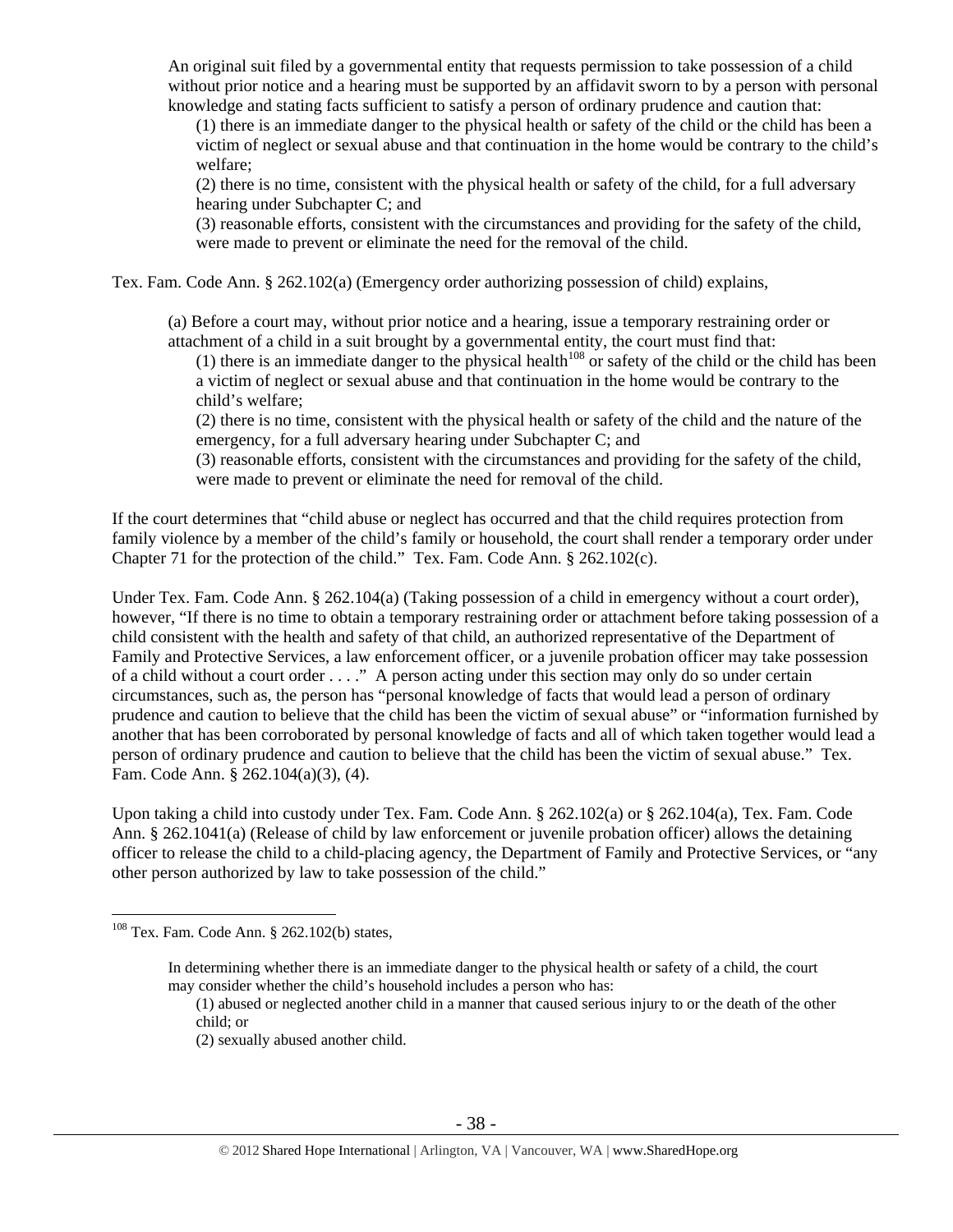Tex. Fam. Code Ann. § 262.106(a) (Initial hearing after taking possession of child in emergency without court order) states that the court must hold an initial hearing within one working day of when the child was taken into custody. Pursuant to Tex. Fam. Code Ann.  $\S 262.107(a)(1)$  (Standard for decision at initial hearing after taking possession of child without a court order in emergency),

(a) The court shall order the return of the child at the initial hearing regarding a child taken in possession without a court order by a governmental entity unless the court is satisfied that:

(1) there is a continuing danger to the physical health or safety of the child if the child is returned to the parent, managing conservator, possessory conservator, guardian, caretaker, or custodian who is presently entitled to possession of the child or the evidence shows that the child has been the victim of sexual abuse on one or more occasions and that there is a substantial risk that the child will be the victim of sexual abuse in the future;

If a child is taken into custody, Tex. Fam. Code § 262.108 (Unacceptable facilities for housing child) prohibits the child from being "held in isolation or in a jail, juvenile detention facility, or other secure detention facility." Additionally, Tex. Fam. Code Ann. § 32.201(a), (c) (Emergency shelter or care for minors) states that an "emergency shelter facility may provide shelter and care to a minor and the minor's child or children" for up to 15 days, with some exception. Such care, however, can only be provided "during an emergency constituting an immediate danger to the physical health or safety of the minor or the minor's child or children." Tex. Fam. Code § 32.201(b).

Pursuant to Tex. Fam. Code Ann. § 262.201(a) (Full adversary hearing; findings of the court), if the child has not been returned to the child's parent, guardian, caretaker, etc., the court will hold a full adversary hearing within 14 days of the date the child was taken into custody. Tex. Fam. Code Ann. § 262.201(b) requires the court to return the child to the child's parent, guardian, caretaker, etc., unless the court finds all of the following:

(1) there was a danger to the physical health or safety of the child which was caused by an act or failure to act of the person entitled to possession and for the child to remain in the home is contrary to the welfare of the child;

(2) the urgent need for protection required the immediate removal of the child and reasonable efforts, consistent with the circumstances and providing for the safety of the child, were made to eliminate or prevent the child's removal; and

(3) reasonable efforts have been made to enable the child to return home, but there is a substantial risk of a continuing danger if the child is returned home.

Additionally, Tex. Fam. Code Ann. § 262.2015 (Aggravated circumstances) allows the court to waive the requirements regarding making reasonable efforts to return the child to the child's parents and to instead schedule a permanency hearing and a trial on the merits if the court finds that the child's "parent has engaged in conduct against the child that would constitute an offense under" Tex. Penal Code Ann. § 20A.02 (Trafficking of persons), § 43.25 (Sexual performance by a child), § 43.26 (Possession or promotion of child pornography), or § 43.05(a)(2) (Compelling prostitution), among other offenses. Included as possible permanency goals under Tex. Fam. Code Ann. § 263.3026(a) (Permanency goals; limitation) are the following options for the final placement of the child:

(1) the reunification of the child with a parent or other individual from whom the child was removed;

(2) the termination of parental rights and adoption of the child by a relative or other suitable individual; (3) the award of permanent managing conservatorship of the child to a relative or other suitable individual; or

(4) another planned, permanent living arrangement for the child.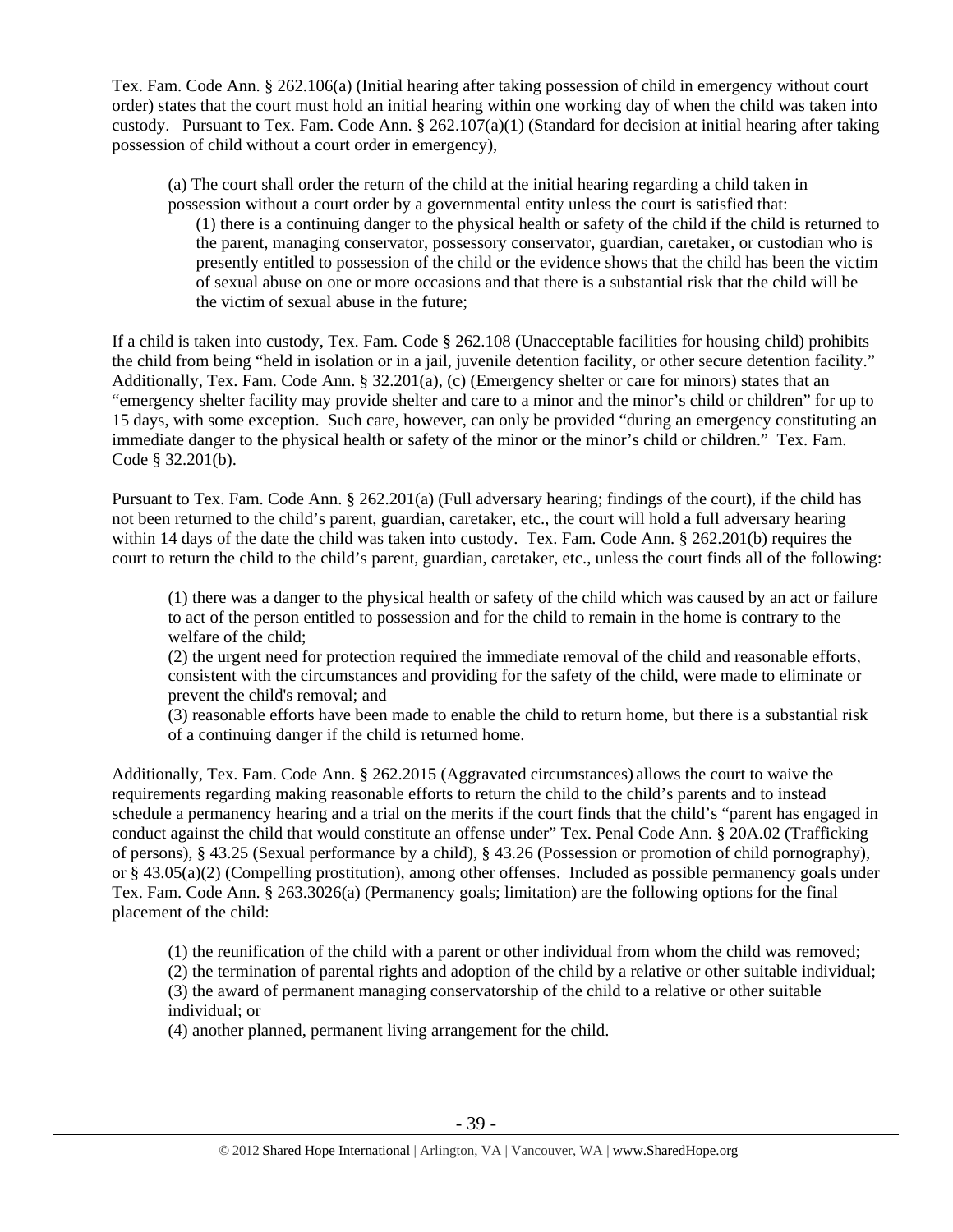Despite these protections, it is possible that a commercially sexually exploited child could be detained for having committed delinquent conduct or for being in need of supervision. Tex. Fam. Code Ann. § 51.03(a)(1) (Delinquent conduct; conduct indicating a need for supervision) defines "delinquent conduct" to include "conduct, other than a traffic offense, that violates a penal law of this state or of the United States punishable by imprisonment or by confinement in jail," which would include a violation of Tex. Penal Code Ann. § 43.02 (Prostitution). Tex. Fam. Code Ann. § 51.03(b)(1), (2), (3) defines "conduct indicating a need for supervision" to include conduct that violates "the penal laws of this state of the grade of misdemeanor that are punishable by fine only," truancy for 10 or more days within certain time periods, and when a child runs away from home.

Tex. Fam. Code Ann. § 52.01(a)(3)(A), (B) (Taking into custody; issuance of warning notice) authorizes law enforcement to take a child into custody if "there is probable cause to believe that the child has engaged in: (A) conduct that violates a penal law of this state . . . ; [or] (B) delinquent conduct or conduct indicating a need for supervision." Once detained pursuant to Tex. Fam. Code Ann. § 52.01(a), the child may, among other alternatives, be released to the child's parent, guardian, custodian, etc., brought to a detention facility or a secured detention facility, or brought before an office or official designated by the juvenile board. Tex. Fam. Code Ann. § 52.02(a). Pursuant to Tex. Fam. Code Ann. § 52.03(a) (Disposition without referral to court), the law enforcement officer may dispose of the case without referring it to juvenile court if all of the following criteria are met:

(1) guidelines for such disposition have been adopted by the juvenile board of the county in which the disposition is made as required by Section 52.032 [Informal disposition guidelines];

(2) the disposition is authorized by the guidelines; and

(3) the officer makes a written report of the officer's disposition to the law-enforcement agency, identifying the child and specifying the grounds for believing that the taking into custody was authorized.

Additionally, some children may be eligible to participate in a first offender program, established under Tex. Fam. Code Ann. § 52.031 (First offender program). A child who fails to complete the first offender program or is taken into custody within 90 days after completion of the program for an unrelated offense will be referred to juvenile court. Tex. Fam. Code Ann. § 52.031(j).

If the child is not released, a detention hearing must be held "not later than the second working day after the child is taken into custody." Tex. Fam. Code Ann. § 54.01(a). At the detention hearing, pursuant to Tex. Fam. Code Ann. § 54.01(e) (Detention hearing), the court must release the child unless it determines that

(1) he is likely to abscond or be removed from the jurisdiction of the court;

(2) suitable supervision, care, or protection for him is not being provided by a parent, guardian, custodian, or other person;

(3) he has no parent, guardian, custodian, or other person able to return him to the court when required;

(4) he may be dangerous to himself or may threaten the safety of the public if released; or

(5) he has previously been found to be a delinquent child or has previously been convicted of a penal offense punishable by a term in jail or prison and is likely to commit an offense if released.

According to Tex. Fam. Code Ann. § 54.04(c) (Disposition hearing), if the child is adjudicated to have committed delinquent conduct and the court determines that the "child is in need of rehabilitation or the protection of the public or the child requires that disposition be made," the court may order a disposition, otherwise, "the court shall dismiss the child and enter a final judgment without any disposition." If the court does order a disposition, it may order the child placed on probation in the home of the child, a relative, a foster home, a residential treatment facility, or a secure correctional facility, or, in certain circumstances, order the child placed in the custody of the Texas Youth Commission. Tex. Fam. Code Ann. § 54.04(d).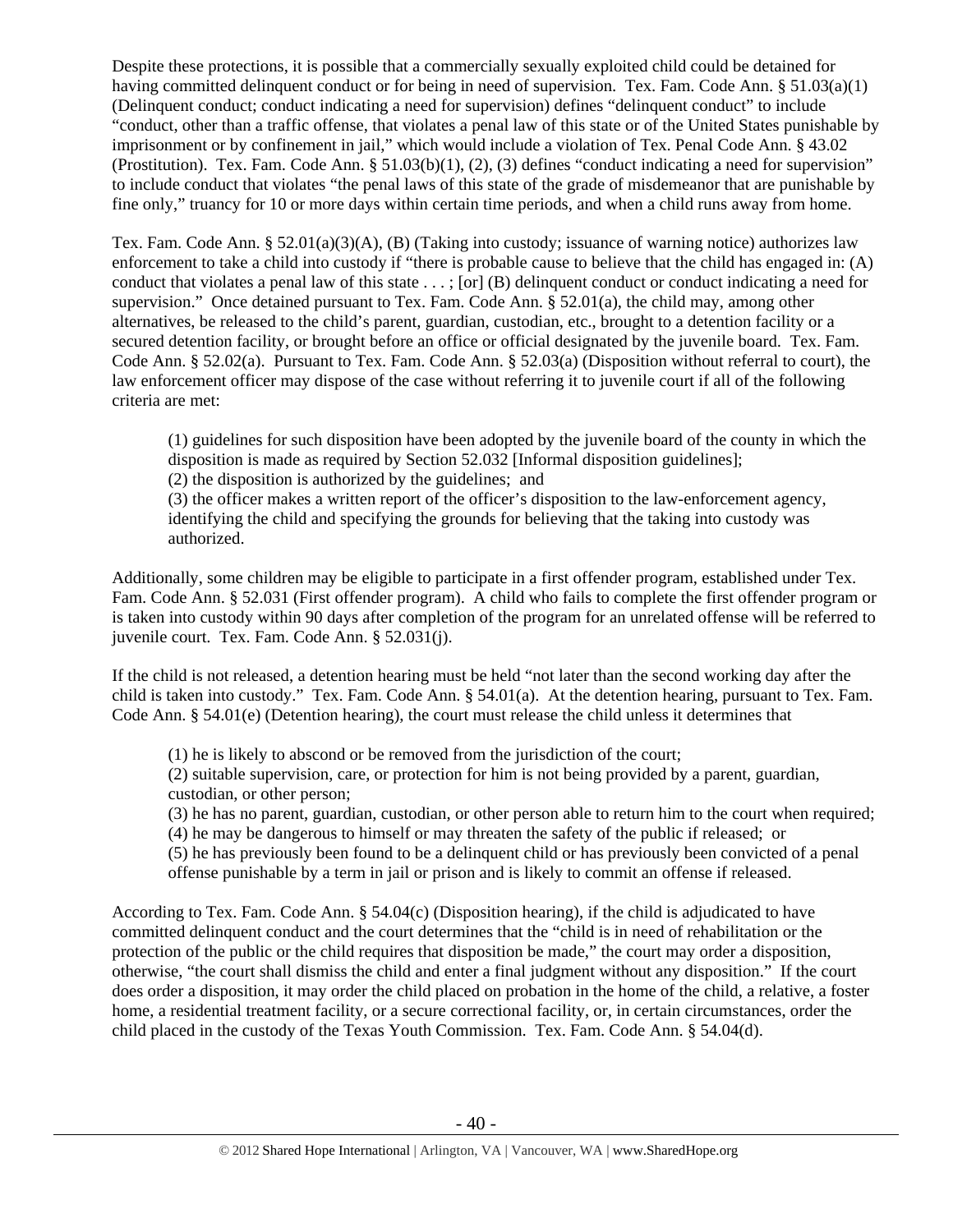Tex. Fam. Code Ann. § 51.12 (Place and conditions of detention) establishes requirements for where a child may be detained. For example, under Tex. Fam. Code Ann. § 51.12(f), a child held in a facility that includes "a jail, lockup, or other place of secure confinement . . . shall be separated by sight and sound from adults detained in the same building."

5.4.1 Recommendation: Establish a mandatory response law that directs a minor involved in prostitution or who is a victim of trafficking away from the criminal justice system and into a protective system that provides specialized services and housing.

## *5.5 Commercial sexual exploitation is identified as a type of abuse and neglect within child protection statutes.*

Tex. Fam. Code Ann. § 261.001(1)(F), (G), (H), (K), (L) (Definitions)identifies commercial sexual exploitation as a type of abuse. Tex. Fam. Code Ann. § 261.001(1) defines "abuse," in part, as follows:

(1) "Abuse" includes the following acts or omissions by a person:

. . . (F) failure to make a reasonable effort to prevent sexual conduct harmful to a child;

(G) compelling or encouraging the child to engage in sexual conduct as defined by Section 43.01 [Definitions], Penal Code, including conduct that constitutes an offense of trafficking of persons under Section 20A.02(a)(7) or (8), Penal Code, prostitution under Section 43.02(a)(2), Penal Code, or compelling prostitution under 43.05(a)(2), Penal Code;

(H) causing, permitting, encouraging, engaging in, or allowing the photographing, filming, or depicting of the child if the person knew or should have known that the resulting photograph, film, or depiction of the child is obscene as defined by Section 43.21 [Definitions], Penal Code, or pornographic;

. . .

(K) causing, permitting, encouraging, engaging in, or allowing a sexual performance by a child as defined by Section 43.25, Penal Code; or

(L) knowingly causing, permitting, encouraging, engaging in, or allowing a child to be trafficked in a manner punishable as an offense under Section 20A.02(a)(5), (6), (7), or (8) [Trafficking of persons], Penal Code, or the failure to make a reasonable effort to prevent a child from being trafficking in a manner punishable as an offense under any of those sections.

Tex. Fam. Code Ann. § 261.001(4) defines "neglect," in part, as follows:

(4) "Neglect" includes:

. . . (B) the following acts or omissions by a person:

(i) placing a child in or failing to remove a child from a situation that a reasonable person would realize requires judgment or actions beyond the child's level of maturity, physical condition, or mental abilities and that results in bodily injury or a substantial risk of immediate harm to the child;

. . .

(iv) placing a child in or failing to remove the child from a situation in which the child would be exposed to a substantial risk of sexual conduct harmful to the child; or

(v) placing a child in or failing to remove the child from a situation in which the child would be exposed to acts or omissions that constitute abuse under Subdivision  $(1)(E)$ ,  $(F)$ ,  $(G)$ ,  $(H)$ , or (K) committed against another child; or

(C) the failure by the person responsible for a child's care, custody, or welfare to permit the child to return to the child's home without arranging for the necessary care for the child after the child has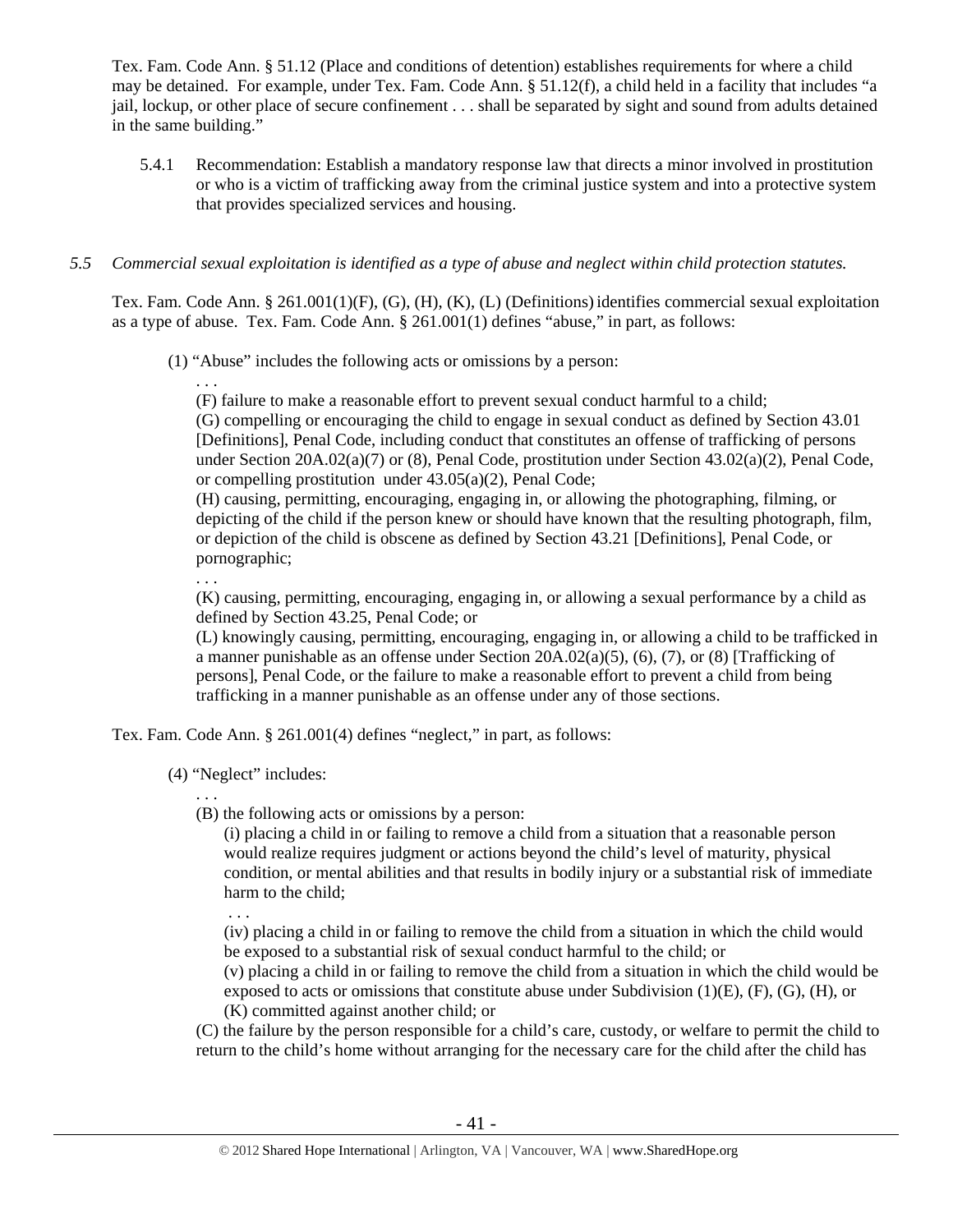been absent from the home for any reason, including having been in residential placement or having run away.

*5.6 The definition of "caregiver" (or similar term) in the child welfare statutes is broad enough to include a trafficker who has custody or control of a child in order to bring a trafficked child into protection of child protective services.* 

Tex. Fam. Code Ann. § 51.02(3) (Definitions), which provides generally applicable definitions for the Juvenile Justice Code, defines "custodian" as "the adult with whom the child resides." Tex. Fam. Code Ann. § 51.02(4) defines a "guardian" as "the person who, under court order, is the guardian of the person of the child or the public or private agency with whom the child has been placed by a court." Tex. Fam. Code Ann. § 51.02(9) defines a "parent" as "the mother or the father of a child, but does not include a parent whose parental rights have been terminated."

As used within Texas's provisions regarding the investigation and reporting of child abuse, Tex. Fam. Code Ann. § 261.001(5) (Definitions) defines "person responsible for a child's care, custody, or welfare" as

a person who traditionally is responsible for a child's care, custody, or welfare, including: (A) a parent, guardian, managing or possessory conservator, or foster parent of the child; (B) a member of the child's family or household as defined by Chapter 71 [Definitions]; (C) a person with whom the child's parent cohabits; . . . .

Tex. Fam. Code Ann. § 71.005 (Household) defines "household" as "a unit composed of persons living together in the same dwelling, without regard to whether they are related to each other."<sup>109</sup> However, Tex. Fam. Code Ann. § 261.301(c) (Investigation of report) explains that child protective services "is not required to investigate a report that alleges child abuse or neglect by a person other than a person responsible for a child's care, custody, or welfare. The appropriate state or local law enforcement agency shall investigate that report if the agency determines an investigation should be conducted."

- 5.6.1 Recommendation: Amend the definition of "person responsible for a child's care, custody, or welfare" in Tex. Fam. Code Ann. § 261.001(5) (Definitions) to include a person who exercises custody or control over a childin order to bring a non-familial trafficker within the definition and allow child protective services to respond to a report of a prostituted child.
- *5.7 Crime victims' compensation is specifically available to a child victim of sex trafficking or commercial sexual exploitation of children (CSEC) without regard to ineligibility factors.*

A domestic minor sex trafficking victim may be eligible to receive crime victims' compensation, but certain criteria in the Crime Victims' Compensation Act<sup>110</sup> may limit the ability for domestic minor sex trafficking victims to receive compensation for injuries suffered as a result of commercial sexual exploitation.

Tex. Code Crim. Proc. Ann. art. 56.32(a)(11)(A) (Definitions) defines "victim" as

(A) an individual who:

<sup>&</sup>lt;sup>109</sup> Tex. Fam. Code Ann. § 71.006 (Member of a household) states, "'Member of a household' includes a person who previously lived in a household."

<sup>110</sup> Tex. Code Crim. Proc. Ann. arts. 56.31–.64.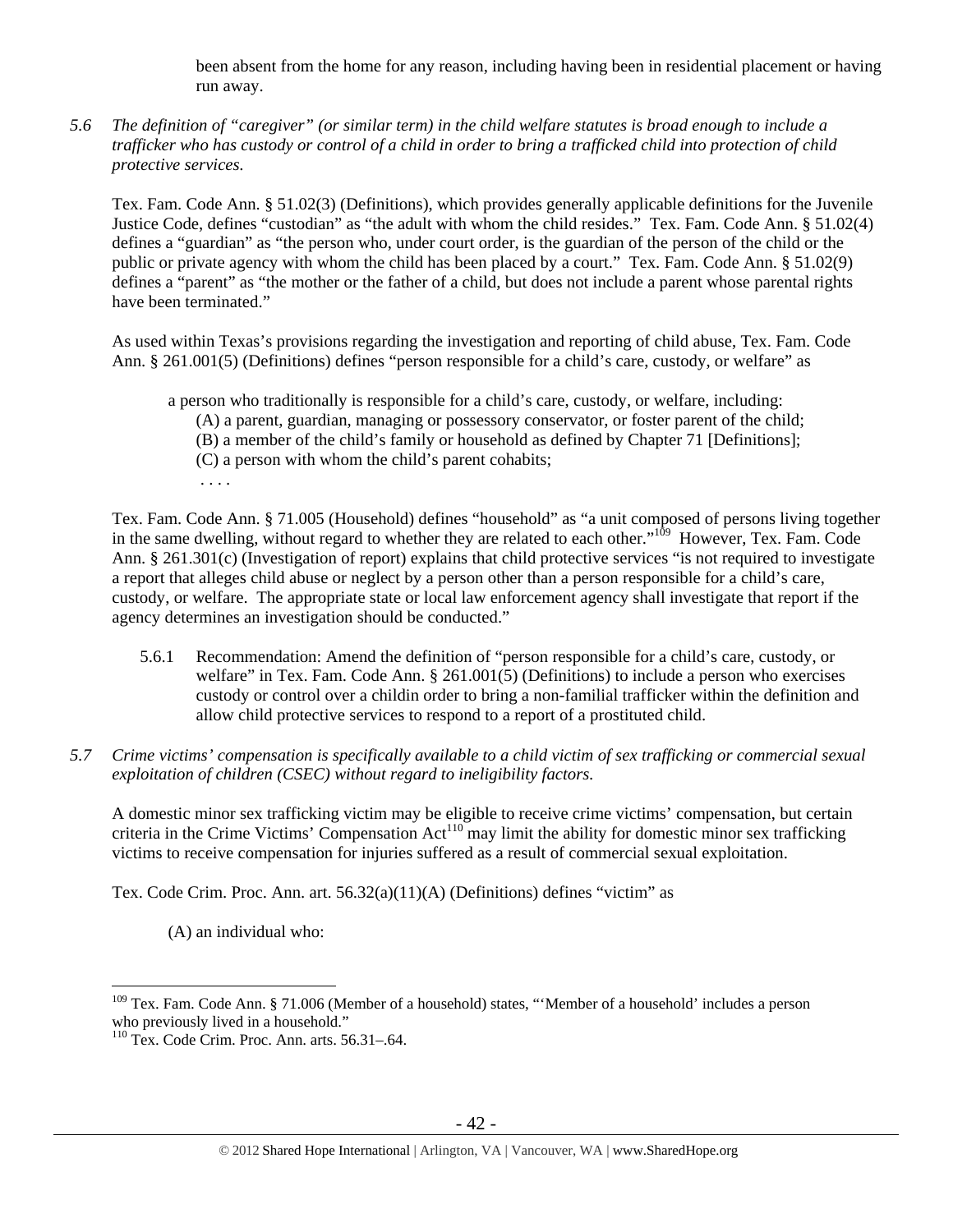(i) suffers personal injury or death as a result of criminally injurious conductor as a result of actions taken by the individual as an intervenor, if the conduct or actions occurred in this state; and (ii) is a resident of this state, another state of the United States, the District of Columbia, the Commonwealth of Puerto Rico, or a possession or territory of the United States;

Additionally, Tex. Code Crim. Proc. Ann. art. 56.34(a) (Compensation) states, "The attorney general shall award compensation for pecuniary  $loss<sup>111</sup>$  arising from criminally injurious conduct<sup>112</sup> if the attorney general is satisfied by a preponderance of the evidence that the requirements of this subchapter are met." Tex. Code Crim. Proc. Ann. art. 56.37(c) (Time for filing)<sup>113</sup> states, "If the victim is a child,<sup>114</sup> the application must be filed within three years from the date the claimant or victim is made aware of the crime but not after the child is 21 years of age." Under Tex. Code Crim. Proc. Ann. art. 56.41(b) (Approval of claim),

<sup>111</sup> Pursuant to Tex. Code Crim. Proc. Ann. art.  $56.32(a)(9)$ ,

 $\overline{a}$ 

(9) "Pecuniary loss" means the amount of expense reasonably and necessarily incurred as a result of personal injury or death for:

(A) medical, hospital, nursing, or psychiatric care or counseling, or physical therapy;

(B) actual loss of past earnings and anticipated loss of future earnings and necessary travel expenses because of:

(i) a disability resulting from the personal injury;

(ii) the receipt of medically indicated services related to the disability resulting from the personal injury; or

(iii) participation in or attendance at investigative, prosecutorial, or judicial processes related to the criminally injurious conduct and participation in or attendance at any postconviction or postadjudication proceeding relating to criminally injurious conduct;

(C) care of a child or dependent;

. . .

(G) reasonable replacement costs for clothing, bedding, or property of the victim seized as evidence or rendered unusable as a result of the criminal investigation;

(H) reasonable and necessary costs, as provided by Article 56.42(d), incurred by a victim of family violence or a victim of sexual assault who is assaulted in the victim's place of residence for relocation and housing rental assistance payments;

<sup>112</sup> Pursuant to Tex. Code Crim. Proc. Ann. art. 56.32(a)(4),

(4) "Criminally injurious conduct" means conduct that:

(A) occurs or is attempted;

(B) poses a substantial threat of personal injury or death;

(C) is punishable by fine, imprisonment, or death, or would be punishable by fine, imprisonment, or death if the person engaging in the conduct possessed capacity to commit the conduct; and

 $\ldots$ <br><sup>113</sup> Although not provided in the Texas Criminal Procedure Code, regulations in the Texas Administrative Code allow victims to assert a good cause exception to the timely filing requirements under Rule § 61.202(e) (Timely filing an application) which states,

(e) If a claim is filed after the limitation period, the claim may be approved based on good cause. Good cause, as deemed acceptable by the OAG, may be shown by verification of the following circumstances:

(1) the victim or claimant was not informed about the CVC program;

(2) insufficient information about the CVC program was given to the victim or claimant by a law enforcement or public service agency;

(3) physical or psychological factors prevented the victim from filing in a timely manner;

(4) communication barriers existed that prevented the victim or claimant from timely filing an application; or

(5) any other circumstance that the OAG considers significant.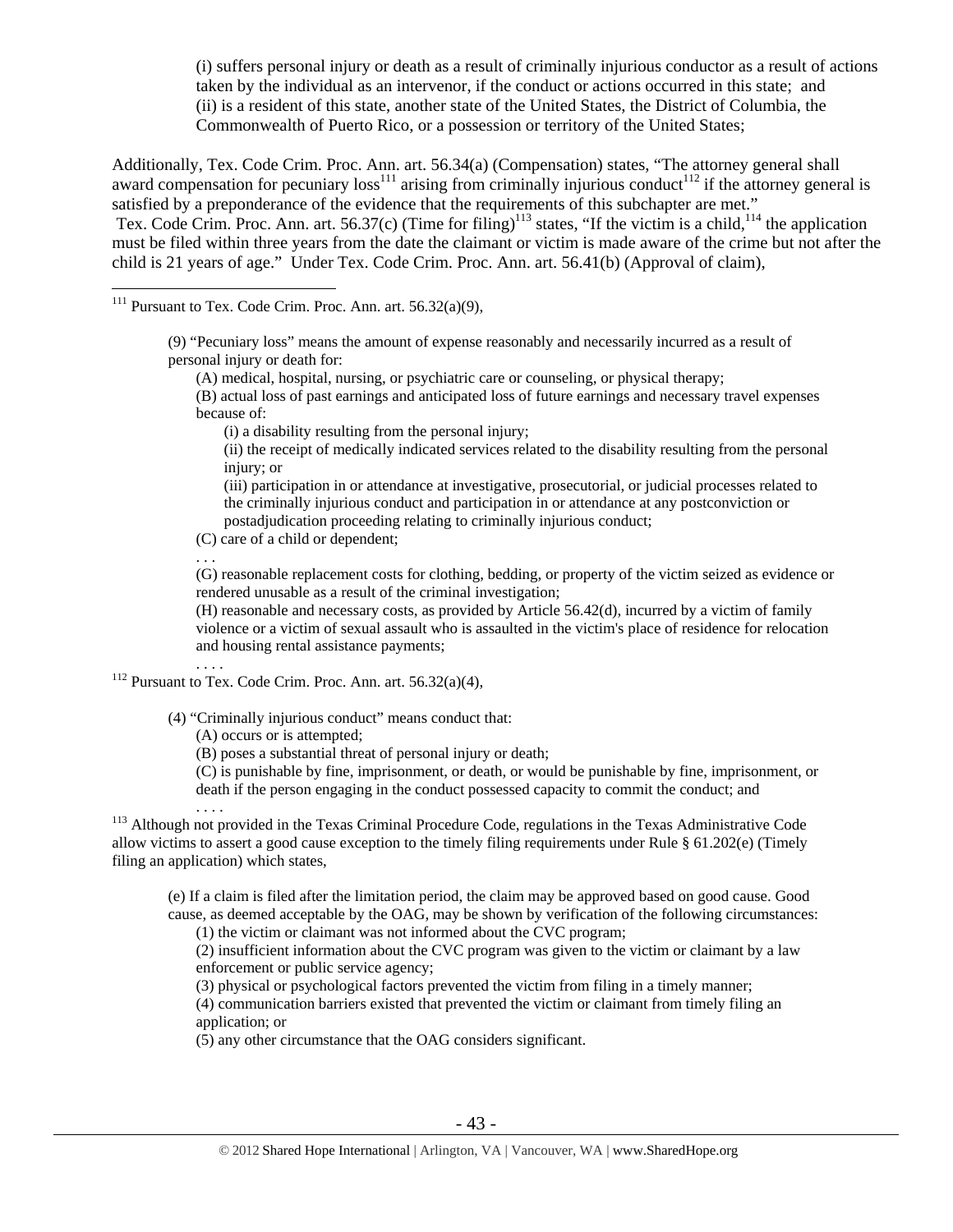- (b) The attorney general shall deny an application for compensation under this subchapter if:
	- (3) the claimant or victim knowingly and willingly participated in the criminally injurious conduct;
	- (4) the claimant or victim is the offender or an accomplice of the offender; [or]

(5) an award of compensation to the claimant or victim would benefit the offender or an accomplice of the offender;

. . . .

. . .

Furthermore, Tex. Code Crim. Proc. Ann. art. 56.45 (Denial or reduction of award) states,

The attorney general may deny or reduce an award otherwise payable:

(1) if the claimant or victim has not substantially cooperated with an appropriate law enforcement agency;

(2) if the claimant or victim bears a share of the responsibility for the act or omission giving rise to the claim because of the claimant's or victim's behavior;

(3) to the extent that pecuniary loss is recouped from a collateral source; or

(4) if the claimant or victim was engaging in an activity that at the time of the criminally injurious conduct was prohibited by law or a rule made under law.

Under Tex. Code Crim. Proc. Ann. art. 56.42(a), (b) (Limits on compensation), however, if a claim is accepted, compensation may not exceed \$50,000, though an additional \$75,000 may be awarded for "extraordinary pecuniary losses, if the personal injury to a victim is catastrophic and results in a total and permanent disability to the victim, for lost wages and reasonable and necessary costs of" certain additional items and expenses.

5.7.1 Recommendation: Amend the Crime Victims' Compensation Act to provide specific exceptions to the ineligibility criteria for child sex trafficking victims to ensure they are not excluded from receiving victim compensation.

## *5.8 Victim-friendly procedures and protections are provided in the trial process for minors under 18.*

Several victim-friendly criminal justice procedures and protections are afforded specifically to victims of Tex. Penal Code Ann. § 20A.02 (Trafficking of persons) and Texas's CSEC laws. For example, Tex. Code Crim. Proc. Ann. art. 7A.01 (Application for protective order) (First version)<sup>115</sup> states,

(a) The following persons may file an application for a protective order under this chapter without regard to the relationship between the applicant and the alleged offender:

(1) a person who is the victim of an offense under Section 21.02 [Continuous sexual abuse of young child or children], 21.11 [Indecency with a child], 22.011 [Sexual assault], or 22.021 [Aggravated sexual assault], Penal Code;

http://www.tlc.state.tx.us/legal/dm/draftingmanual.pdf (discussing the appropriate resolution for conflicting acts passed in the same session).

<sup>&</sup>lt;sup>114</sup> Under Tex. Code Crim. Proc. Ann. art. 56.32(a)(1), "'Child' means an individual younger than 18 years of age who: (A) is not married; or (B) has not had the disabilities of minority removed for general purposes under Chapter 31, Family Code."

<sup>&</sup>lt;sup>115</sup> There are currently two versions of Tex. Code Crim. Proc. Ann. art. 7A.01 in effect. The first version, 2011 Tex. Gen. Laws 1, § 2.02, expressly includes the offense of minor sex trafficking, while the second version, 2011 Tex. Gen. Laws 135, § 2, does not include the offense of minor sex trafficking. *See also* TEXAS LEGISLATIVE COUNCIL, TEXAS LEGISLATIVE COUNCIL DRAFTING MANUAL § 8.08 (Feb. 2011), *available at*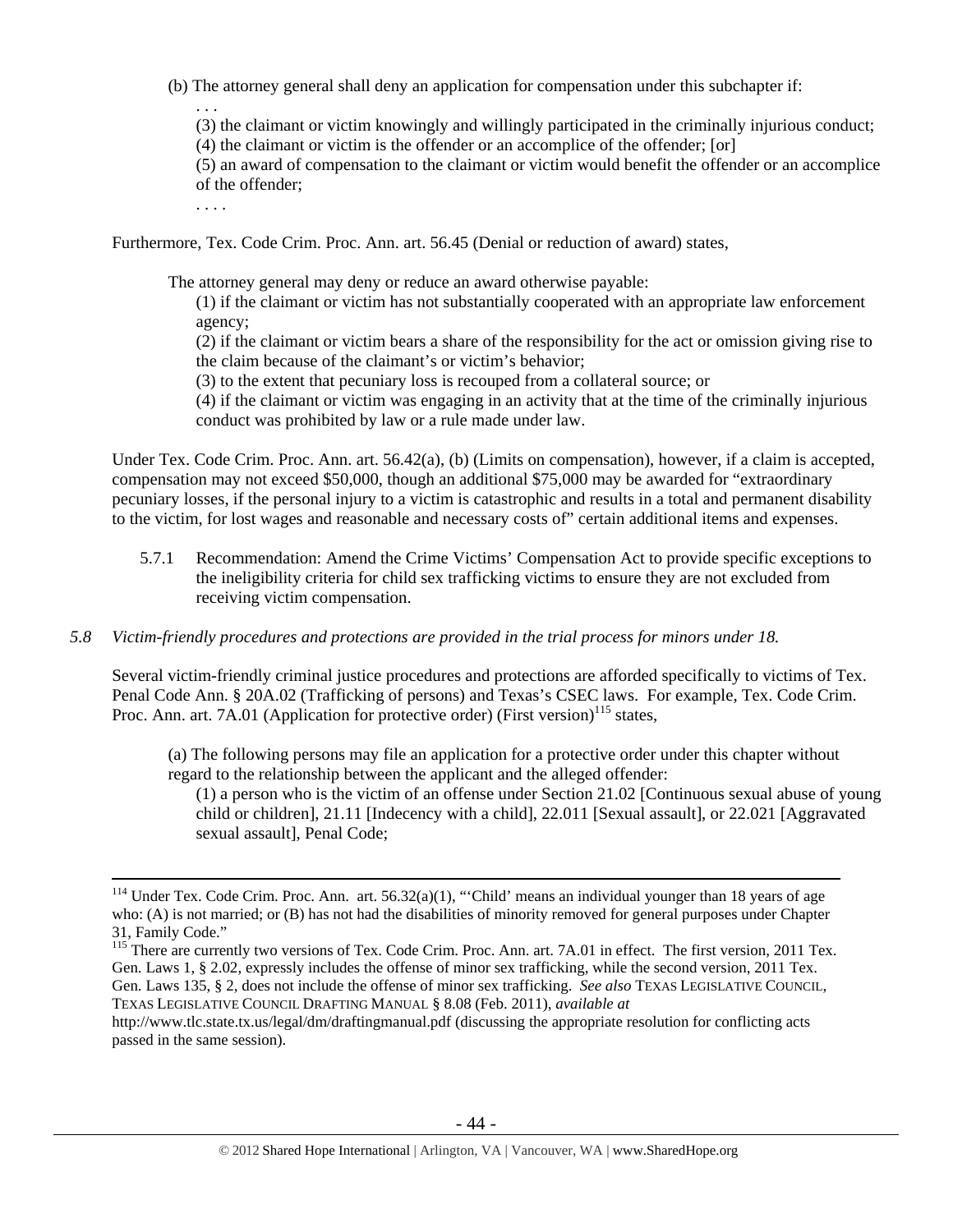(2) a person who is the victim of an offense under Section  $20A.02(a)(3)$ , (4), (7), or (8) [Trafficking of persons] or Section 43.05 [Compelling prostitution], Penal Code;

(3) a parent or guardian acting on behalf of a person younger than 18 years of age who is the victim of an offense listed in Subdivision (1) or (2); or

(4) a prosecuting attorney acting on behalf of a person described by Subdivision (1) or (2).

(b) An application for a protective order under this chapter may be filed in a district court, juvenile

court having the jurisdiction of a district court, statutory county court, or constitutional county court in: (1) the county in which the applicant resides; or

(2) the county in which the alleged offender resides.

Additionally, Tex. Code Crim. Proc. Ann. art. 38.07 (Testimony in corroboration of victim of sexual offense) states,

(a) A conviction under Chapter 21 [Sexual offenses], Section 20A.02(a)(3), (4), (7), or (8) [Trafficking of persons], Section 22.011 [Sexual assault], or Section 22.021 [Aggravated sexual assault], Penal Code, is supportable on the uncorroborated testimony of the victim of the sexual offense if the victim informed any person, other than the defendant, of the alleged offense within one year after the date on which the offense is alleged to have occurred.

(b) The requirement that the victim inform another person of an alleged offense does not apply if at the time of the alleged offense the victim was a person:

(1) 17 years of age or younger;

. . . .

Similarly, Tex. Code Crim. Proc. Ann. art. 38.071 (Testimony of child who is victim of offense) provides multiple protections to a child under 13 years of age who is a victim of specified crimes, including Tex. Penal Code Ann. § 20A.02(7), (8). Specifically, Tex. Code Crim. Proc. Ann. art. 38.071, § 1 states,

Sec. 1. This article applies only to a hearing or proceeding in which the court determines that a child younger than 13 years of age would be unavailable  $^{116}$  to testify in the presence of the defendant about an offense defined by any of the following sections of the Penal Code: . . .

(6) Section 22.011 (Sexual Assault);

. . .

(8) Section 22.021 (Aggravated Sexual Assault);

. . .

 $\overline{a}$ 

(13) Section 43.25 (Sexual Performance by a Child);

(14) Section 21.02 (Continuous Sexual Abuse of Young Child or Children);

(15) Section 43.05(a)(2) (Compelling Prostitution)

116 Tex. Code Crim. Proc. Ann. art. 38.071, § 8 states,

(a) In making a determination of unavailability under this article, the court shall consider relevant factors including the relationship of the defendant to the child, the character and duration of the alleged offense, the age, maturity, and emotional stability of the child, and the time elapsed since the alleged offense, and whether the child is more likely than not to be unavailable to testify because:

(1) of emotional or physical causes, including the confrontation with the defendant; or

(2) the child would suffer undue psychological or physical harm through his involvement at the hearing or proceeding.

(b) A determination of unavailability under this article can be made after an earlier determination of availability. A determination of availability under this article can be made after an earlier determination of unavailability.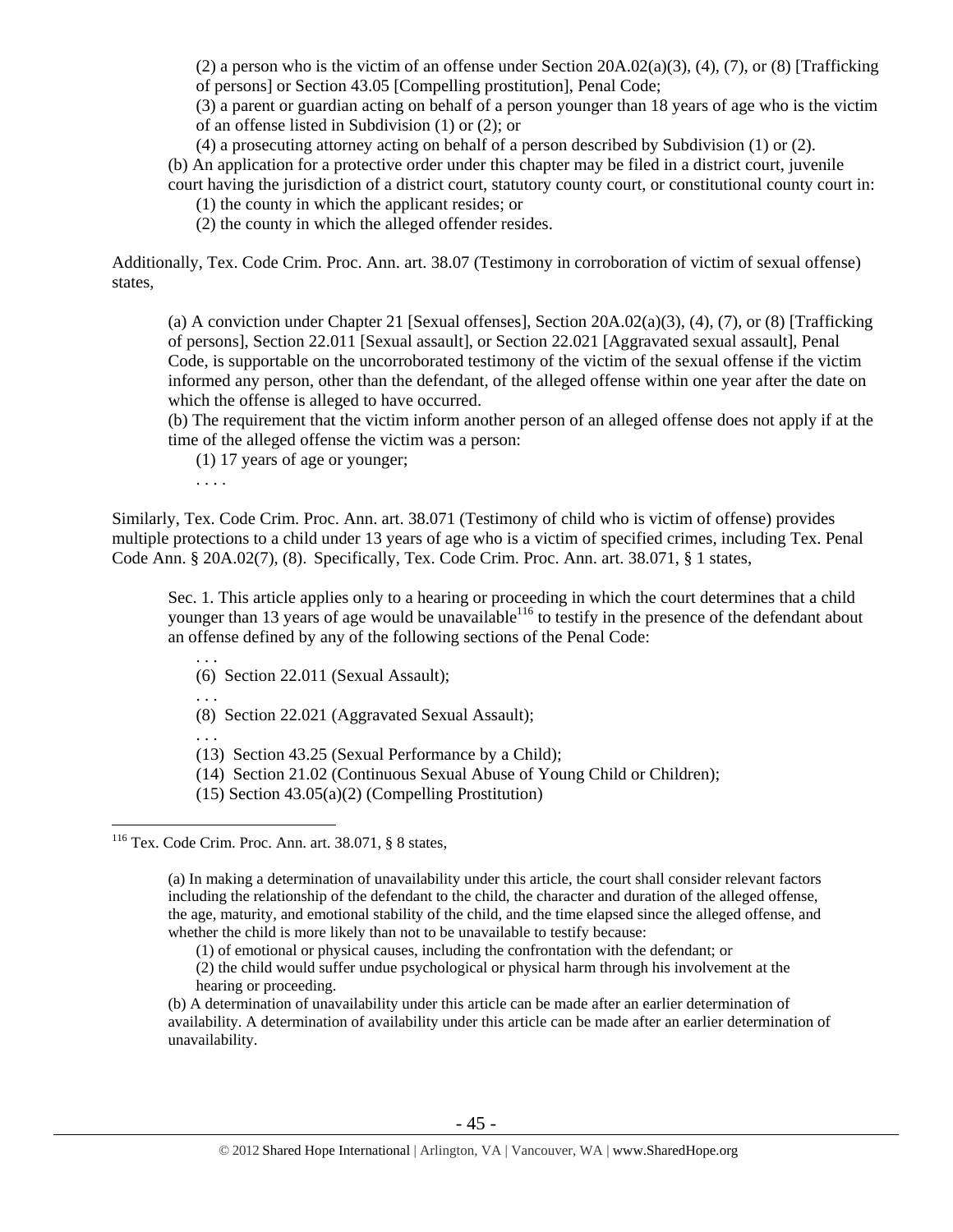$(16)$  Section 20A.02 $(a)(7)$  or  $(8)$  (Trafficking of Persons).

A child who falls within the provisions of Tex. Code Crim. Proc. Ann. art. 38.071, § 1 may be allowed to give testimony "in a room other than the courtroom and be televised by closed circuit equipment in the courtroom to be viewed by the court and the finder of fact." Tex. Code Crim. Proc. Ann. art. 38.071, § 3(a). Tex. Code Crim. Proc. Ann. art. 38.071, § 3(a) further provides that "only the judge, the court reporter, the attorneys for the defendant and for the state, persons necessary to operate the equipment, and any person whose presence would contribute to the welfare and well-being of the child may be present in the room with the child during his testimony," and "[o]nly the attorneys and the judge may question the child." Tex. Code Crim. Proc. Ann. art. 38.071, § 3(a) additionally states that the court should "attempt to ensure that the child cannot hear or see the defendant."

Tex. Code Crim. Proc. Ann. art. 38.072, § 2(b) (Hearsay statement of certain abuse victim) also provides specific protections to victims of Tex. Penal Code Ann. § 20A.02(a)(7), (8) (Trafficking of persons). Tex. Code Crim. Proc. Ann. art. 38.072 permits the admissibility of out of court statements made by victims, under the age of 14, of Tex. Penal Code Ann. § 20A.02(a)(7), (8), § 43.05(a)(2) (Compelling prostitution), § 43.25 (Sexual performance by a child), chapter 21 (Sexual offenses), or chapter 22 (Assaultive offenses) of the Texas Penal Code.

Tex. Code Crim. Proc. Ann. art. 38.37, §§ 1, 2 (Evidence of extraneous offenses or acts) provides,

Sec. 1. This article applies to a proceeding in the prosecution of a defendant for an offense, or an attempt or conspiracy to commit an offense, under the following provisions of the Penal Code:

- (1) if committed against a child under 17 years of age:
	- (A) Chapter 21 (Sexual Offenses);
	- (B) Chapter 22 (Assaultive Offenses); or
	- (C) Section 25.02 (Prohibited Sexual Conduct);
- (2) if committed against a person younger than 18 years of age:
	- (A) Section 43.25 (Sexual Performance by a Child);
	- (B) Section 20A.02(a)(7) or (8) [Trafficking of persons]; or
	- (C) Section 43.05(a)(2) (Compelling Prostitution)

Sec. 2. Notwithstanding Rules 404 and 405, Texas Rules of Evidence, evidence of other crimes, wrongs, or acts committed by the defendant against the child who is the victim of the alleged offense shall be admitted for its bearing on relevant matters, including:

- (1) the state of mind of the defendant and the child; and
- (2) the previous and subsequent relationship between the defendant and the child.

Tex. R. Evid. 412(a) (Evidence of previous sexual conduct in criminal cases) states, "In a prosecution for . . . aggravated sexual assault [Tex. Penal Code Ann. § 22.021], or attempt to commit . . . aggravated sexual assault, reputation or opinion evidence of the past sexual behavior of an alleged victim of such crime is not admissible."<sup>117</sup> Tex. Evid. Rule  $412(b)$  states that "evidence of specific instances of an alleged victim's past sexual behavior is also not admissible" unless it meets certain criteria.<sup>118</sup>

Tex. Code Crim. Proc. Ann. art. 42.0191 (Finding regarding victims of trafficking or other abuse) encourages trafficking victims to participate in the prosecution of the trafficker by ensuring the victim's confidentiality. Specifically, Tex. Code Crim. Proc. Ann. art. 42.0191 states,

 $117$  Tex. R. Evid. 412(a).

 $118$  Tex. R. Evid. 412(b).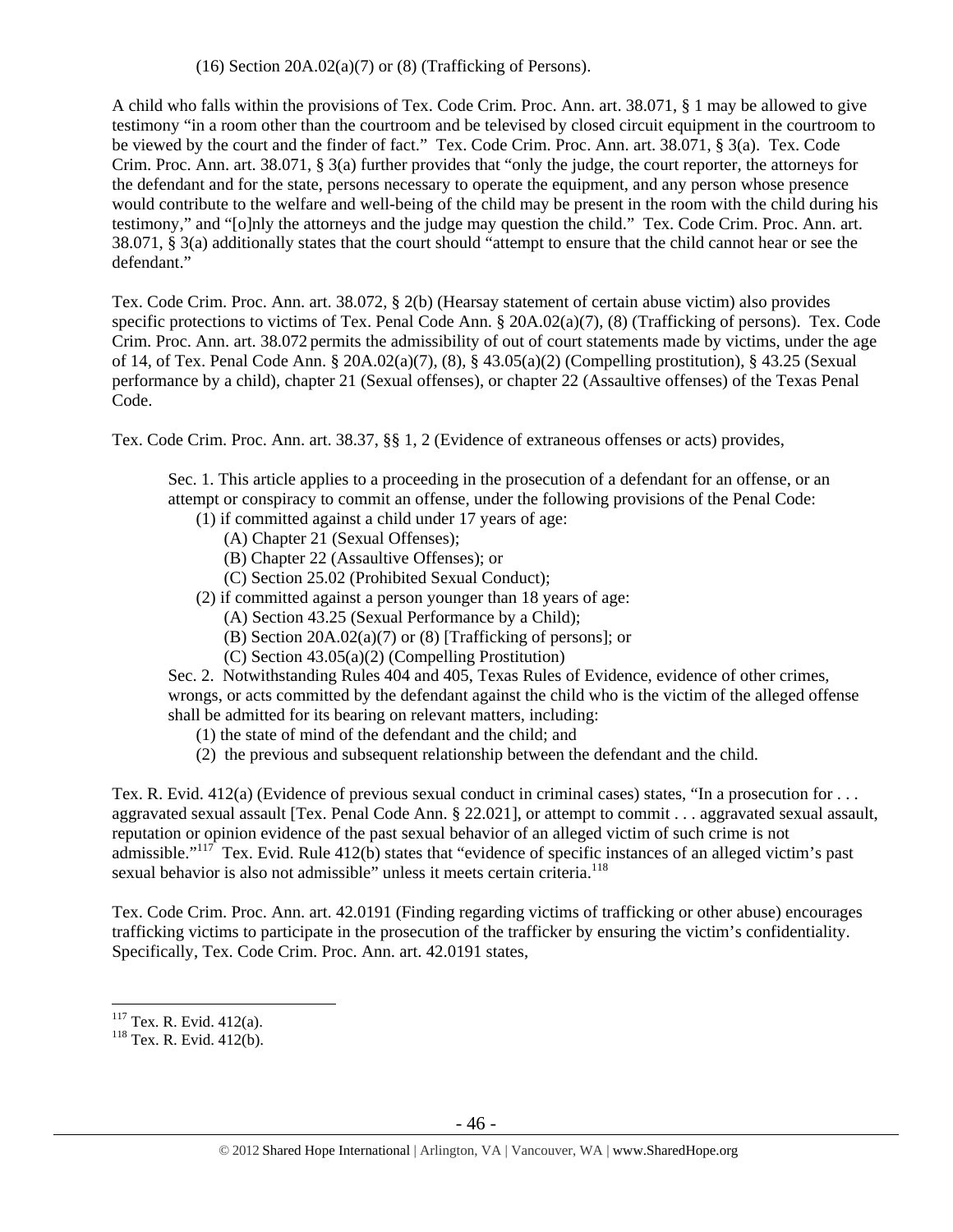(a) In the trial of an offense, on the motion of the attorney representing the state the judge shall make an affirmative finding of fact and enter the affirmative finding in the papers in the case if the judge determines that, regardless of whether the conduct at issue is the subject of the prosecution or part of the same criminal episode as the conduct that is the subject of the prosecution, a victim in the trial:

(1) is or has been a victim of a severe form of trafficking of persons, as defined by 22 U.S.C. Section 7102(8); or

. . . .

(b) That part of the papers in the case containing an affirmative finding under this article:

(1) must include specific information identifying the victim, as available;

(2) may not include information identifying the victim's location; and

(3) is confidential, unless written consent for the release of the affirmative finding is obtained from the victim or, if the victim is younger than 18 years of age, the victim's parent or guardian.

Additionally, Tex. Gov't Code Ann. § 23.101(a)(2)(C)(vi) (Primary priorities) states that courts should give preference to cases involving violations of Tex. Penal Code Ann. § 20A.03 (Continuous trafficking of persons) when scheduling hearings and trials. Pursuant to Tex. Code Crim. Proc. Ann. art. 38.45 (Evidence depicting or describing abuse of or sexual conduct by child or minor), child pornography victims are protected from the further public viewings of the images of their sexual exploitation.

Victims of any crime receive protections under Subchapter A (Crime victims' rights) of Chapter 56 (Rights of crime victims) of the Texas Code of Criminal Procedure. Specifically, Tex. Code Crim. Proc. Ann. art. 56.02(a) (Crime victims' rights) states,

(a) A victim, guardian of a victim, or close relative of a deceased victim is entitled to the following rights within the criminal justice system:

(1) the right to receive from law enforcement agencies adequate protection from harm and threats of harm arising from cooperation with prosecution efforts;

(2) the right to have the magistrate take the safety of the victim or his family into consideration as an element in fixing the amount of bail for the accused;

(3) the right, if requested, to be informed:

(A) by the attorney representing the state of relevant court proceedings, including appellate proceedings, and to be informed if those proceedings have been canceled or rescheduled prior to the event; and

(B) by an appellate court of decisions of the court, after the decisions are entered but before the decisions are made public;

. . . (6) the right to receive information regarding compensation to victims of crime as provided by Subchapter B [Crime victims' compensation], including information related to the costs that may be compensated under that subchapter and the amount of compensation, eligibility for compensation, and procedures for application for compensation under that subchapter, the payment for a medical examination under Article 56.06 [Medical examination for sexual assault victim who has reported assault; costs] for a victim of a sexual assault, and when requested, [a] referral to available social service agencies that may offer additional assistance;

. . .

(8) the right to be provided with a waiting area, separate or secure from other witnesses, including the offender and relatives of the offender, before testifying in any proceeding concerning the offender; if a separate waiting area is not available, other safeguards should be taken to minimize the victim's contact with the offender and the offender's relatives and witnesses, before and during court proceedings;

. . .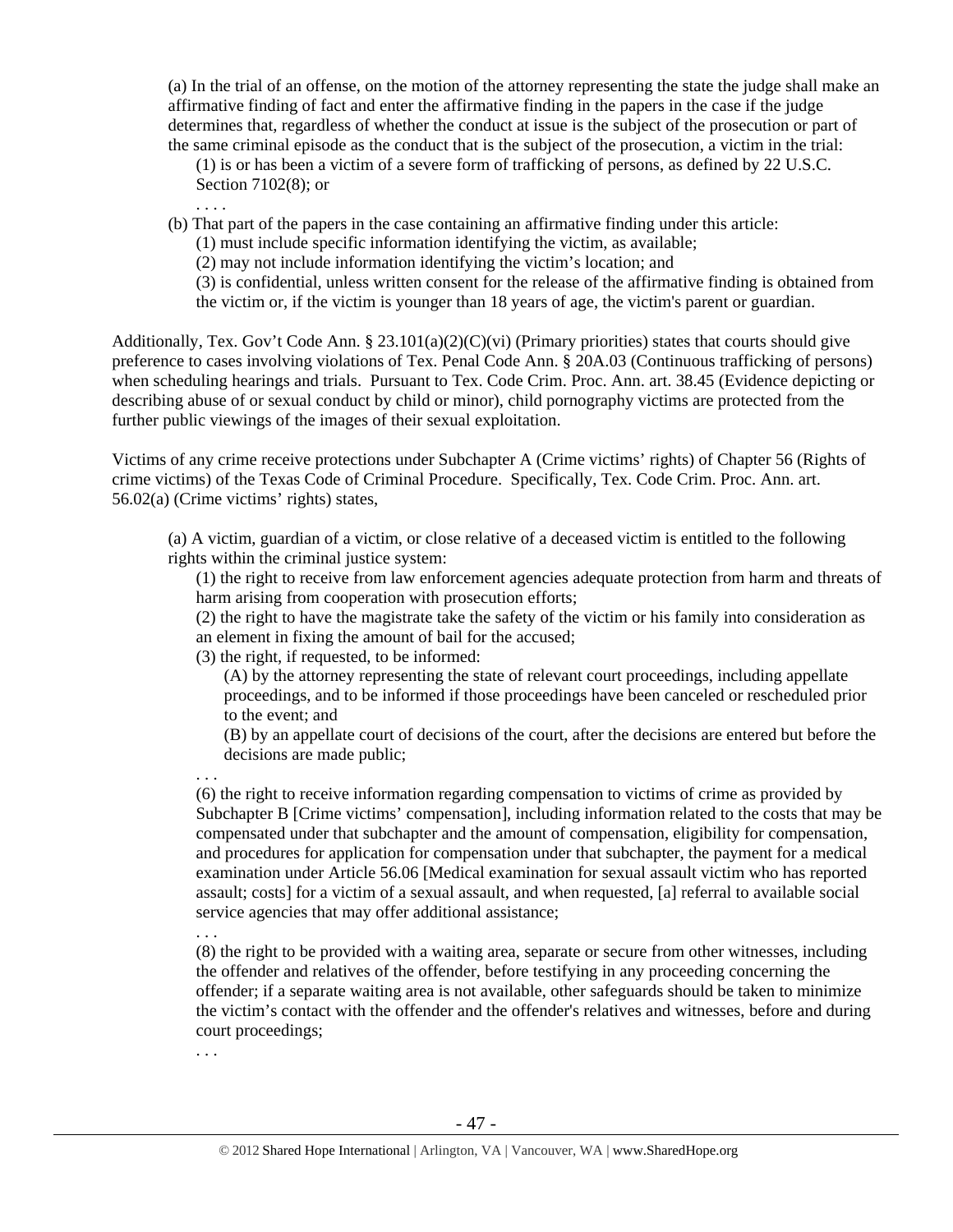(15) for a victim of an assault or sexual assault who is younger than 17 years of age or whose case involves family violence, as defined by Section 71.004 [Family Violence], Family Code, the right to have the court consider the impact on the victim of a continuance requested by the defendant; if requested by the attorney representing the state or by counsel for the defendant, the court shall state on the record the reason for granting or denying the continuance.

Other protections are also available to children involved in non-criminal court proceedings. Tex. Fam. Code Ann. § 104.004(a) (Remote televised broadcast of testimony of child), which applies to suits affecting the parent-child relationship, states,

If in a suit a child 12 years of age or younger is alleged to have been abused, the court may, on the motion of a party to the proceeding, order that the testimony of the child be taken in a room other than the courtroom and be televised by closed-circuit equipment in the courtroom to be viewed by the court and the parties.

Additionally, Tex. Fam. Code Ann. § 104.002 (Prerecorded statement of child) states, under certain circumstances, "If a child 12 years of age or younger is alleged in a suit under [Tex. Fam. Code Title 5 (The parent-child relationship and the suit affecting the parent-child relationship)] to have been abused, the recording of an oral statement of the child recorded prior to the proceeding is admissible into evidence . . . ."

Furthermore, Tex. Fam. Code Ann. § 104.003(a) (Prerecorded videotaped testimony of child) permits the court, upon motion of a party, to "order that the testimony of the child be taken outside the courtroom and be recorded for showing in the courtroom before the court, the finder of fact, and the parties to the proceeding." Lastly, under Tex. Fam. Code Ann. § 104.005(a) (Substitution for in-court testimony of child), "If the testimony of a child is taken as provided by this chapter, the child may not be compelled to testify in court during the proceeding."

*5.9 Expungement or sealing of juvenile delinquency records resulting from arrests or adjudications for prostitution-related offenses committed as a result of, or in the course of, the commercial sexual exploitation of a minor is available within a reasonable time after turning 18.* 

Tex. Fam. Code Ann. § 58.003 (Sealing of records) sets out the requirements for the sealing of juvenile records. According to Tex. Fam. Code Ann. § 58.003(a)–(c),

(a) Except as provided by Subsections (b) and (c), on the application of a person who has been found to have engaged in delinquent conduct or conduct indicating a need for supervision, or a person taken into custody to determine whether the person engaged in delinquent conduct or conduct indicating a need for supervision, on the juvenile court's own motion the court shall order the sealing of the records in the case if the court finds that:

(1) two years have elapsed since final discharge of the person or since the last official action in the person's case if there was no adjudication; and

 $(2)$  since the time specified in Subdivision (1), the person has not been convicted of a felony or a misdemeanor involving moral turpitude or found to have engaged in delinquent conduct or conduct indicating a need for supervision and no proceeding is pending seeking conviction or adjudication.

(b) A court may not order the sealing of the records of a person who has received a determinate sentence for engaging in delinquent conduct that violated a penal law listed in Section 53.045 [Violent or habitual offenders] or engaging in habitual felony conduct as described by Section 51.031 [Habitual felony conduct].

(c) Subject to Subsection (b), a court may order the sealing of records concerning a person adjudicated as having engaged in delinquent conduct that violated a penal law of the grade of felony only if:

(1) the person is 19 years of age or older;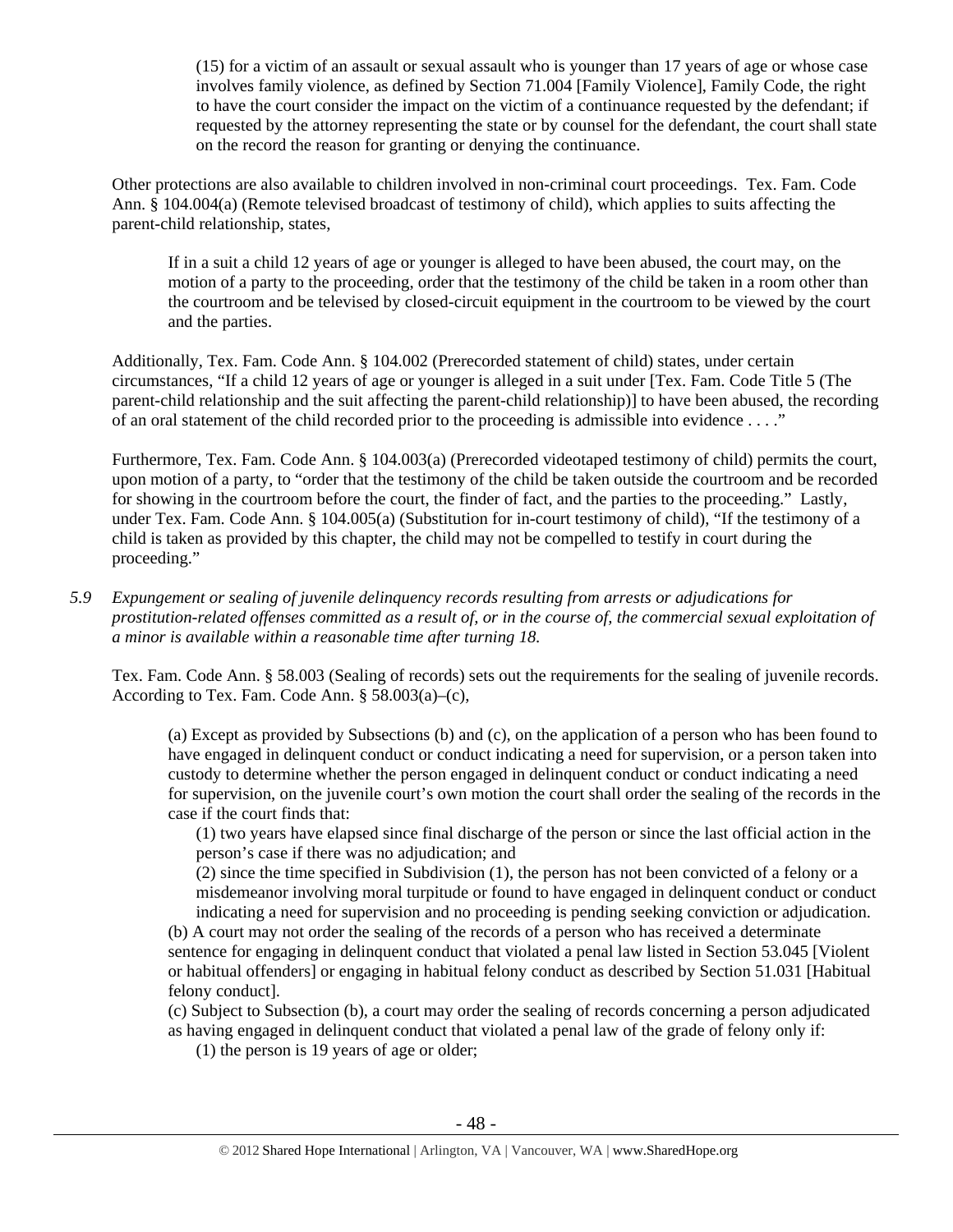(2) the person was not transferred by a juvenile court under Section 54.02 [Waiver of jurisdiction and discretionary transfer to criminal court] to a criminal court for prosecution; (3) the records have not been used as evidence in the punishment phase of a criminal proceeding under Section 3(a), Article 37.07 [Verdict must be general; separate hearing on proper punishment], Code of Criminal Procedure; and

(4) the person has not been convicted of a penal law of the grade of felony after becoming age 17.

Tex. Fam. Code Ann. § 58.003(d) further states, "If the child is referred to the juvenile court for conduct constituting any offense and at the adjudication hearing the child is found to be not guilty of each offense alleged, the court shall immediately and without any additional hearing order the sealing of all files and records relating to the case." Tex. Fam. Code Ann. § 58.003(j) explains the effect of sealing a child's records, stating,

A person whose records have been sealed under this section is not required in any proceeding or in any application for employment, information, or licensing to state that the person has been the subject of a proceeding under this title and any statement that the person has never been found to be a delinquent child shall never be held against the person in any criminal or civil proceeding.

## *5.10 Victim restitution and civil remedies for victims of domestic minor sex trafficking or commercial sexual exploitation of children (CSEC) are authorized by law.*

Victims whose offenders are convicted under Tex. Penal Code Ann. § 20A.02(a)(7), (8) (Trafficking of persons) or § 43.05(a)(2) (Compelling prostitution) are eligible to receive restitution under Tex. Code Crim. Proc. Ann. art. 42.0372(a) (Mandatory restitution for child victims of trafficking of persons or compelling prostitution), which states,

The court shall order a defendant convicted of an offense under Section 20A.02 [Trafficking of persons] or 43.05(a)(2) [Compelling prostitution], Penal Code, to pay restitution in an amount equal to the cost of necessary rehabilitation, including medical, psychiatric, and psychological care and treatment, for any victim of the offense who is younger than 18 years of age.

Victims whose offenders are convicted of other crimes may receive restitution at the discretion of the court, pursuant to Tex. Code Crim. Proc. Ann. Ann. art. 42.037 (Restitution), which states,

(a) In addition to any fine authorized by law, the court that sentences a defendant convicted of an offense may order the defendant to make restitution to any victim of the offense or to the compensation to victims of crime fund established under Subchapter B [Crime victims' compensation], Chapter 56 [Rights of crime victims], to the extent that fund has paid compensation to or on behalf of the victim. . . .

(b) (1) If the offense results in damage to or loss or destruction of property of a victim of the offense, the court may order the defendant:

(A) to return the property to the owner of the property or someone designated by the owner; or (B) if return of the property is impossible or impractical or is an inadequate remedy, to pay an amount equal to the greater of:

(i) the value of the property on the date of the damage, loss, or destruction; or

(ii) the value of the property on the date of sentencing, less the value of any part of the

property that is returned on the date the property is returned.

(2) If the offense results in personal injury to a victim, the court may order the defendant to make restitution to:

(A) the victim for any expenses incurred by the victim as a result of the offense; or

(B) the compensation to victims of crime fund to the extent that fund has paid compensation to or on behalf of the victim.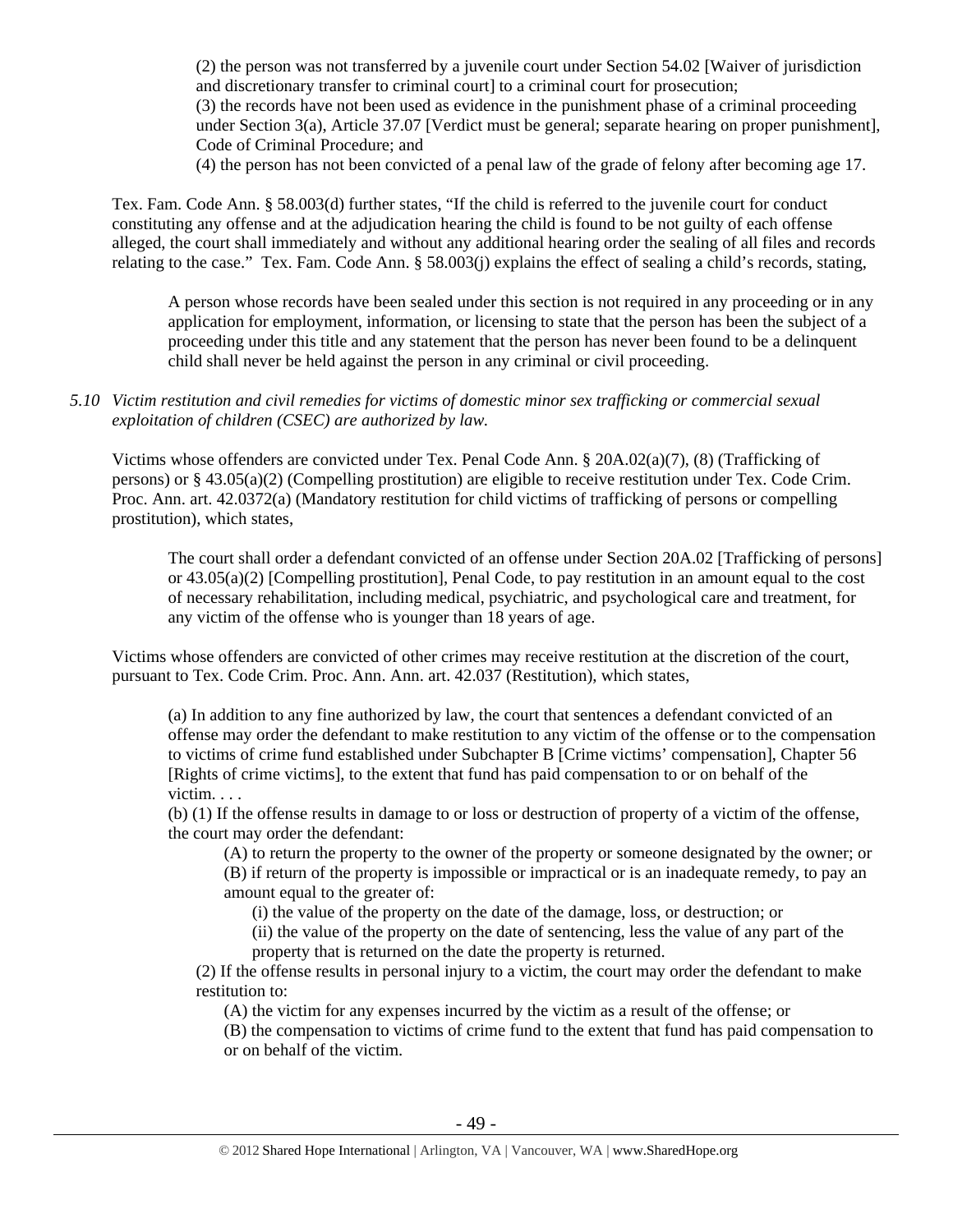. . . . (c) The court, in determining whether to order restitution and the amount of restitution, shall consider: (1) the amount of the loss sustained by any victim and the amount paid to or on behalf of the victim by the compensation to victims of crime fund as a result of the offense; and

(2) other factors the court deems appropriate.

(e) The court shall impose an order of restitution that is as fair as possible to the victim or to the compensation to victims of crime fund, as applicable. The imposition of the order may not unduly complicate or prolong the sentencing process.

 $(f)(1)$  The court may not order restitution for a loss for which the victim has received or will receive compensation only from a source other than the compensation to victims of crime fund. The court may, in the interest of justice, order restitution to any person who has compensated the victim for the loss to the extent the person paid compensation. An order of restitution shall require that all restitution to a victim or to the compensation to victims of crime fund be made before any restitution to any other person is made under the order.

(2) Any amount recovered by a victim from a person ordered to pay restitution in a federal or state civil proceeding is reduced by any amount previously paid to the victim by the person under an order of restitution.

. . . .

. . . .

(m) An order of restitution may be enforced by the state or a victim named in the order to receive the restitution in the same manner as a judgment in a civil action.

. . . .

Victims of Tex. Penal Code Ann. § 20A.02(a)(7), (8) (Trafficking of persons) are provided with a civil cause of action under Tex. Civ. Prac. & Rem. Code Ann. § 98.002 (Liability), which states,

(a) A defendant who engages in the trafficking of persons or who intentionally or knowingly benefits from participating in a venture that traffics another person is liable to the person trafficked, as provided by this chapter, for damages arising from the trafficking of that person by the defendant or venture. (b) It is not a defense to liability under this chapter that a defendant has been acquitted or has not been prosecuted or convicted under Chapter 20A [Trafficking of persons], Penal Code, or has been convicted of a different offense or of a different type or class of offense, for the conduct that is alleged to give rise to liability under this chapter.

Tex. Civ. Prac. & Rem. Code Ann. § 98.003 (Damages) further states that trafficking victims may receive "actual damages, including damages for mental anguish even if an injury other than mental anguish is not shown," reasonable attorney's fees, court costs, and exemplary damages. These damages can be awarded in addition to any other remedy available by law. Tex. Civ. Prac. & Rem. Code Ann. § 98.004. Additionally, pursuant to Tex. Civ. Prac. & Rem. Code Ann. § 98.005 (Joint and several liability),

A person who engages in the trafficking of persons or who intentionally or knowingly benefits from participating in a venture that traffics another person and is found liable under this chapter or other law for any amount of damages arising from the trafficking is jointly liable with any other defendant for the entire amount of damages arising from the trafficking.

5.10.1 Recommendation: Amend Tex. Code Crim. Proc. Ann. § 42.0372(a) (Mandatory restitution for child victims of trafficking of persons or compelling prostitution) to expressly include mandatory restitution for all victims of CSEC offenses under Tex. Penal Code Ann. § 43.02(a) (Prostitution), § 15.031(b) (Criminal solicitation of a minor), § 43.251(b) (Employment harmful to children),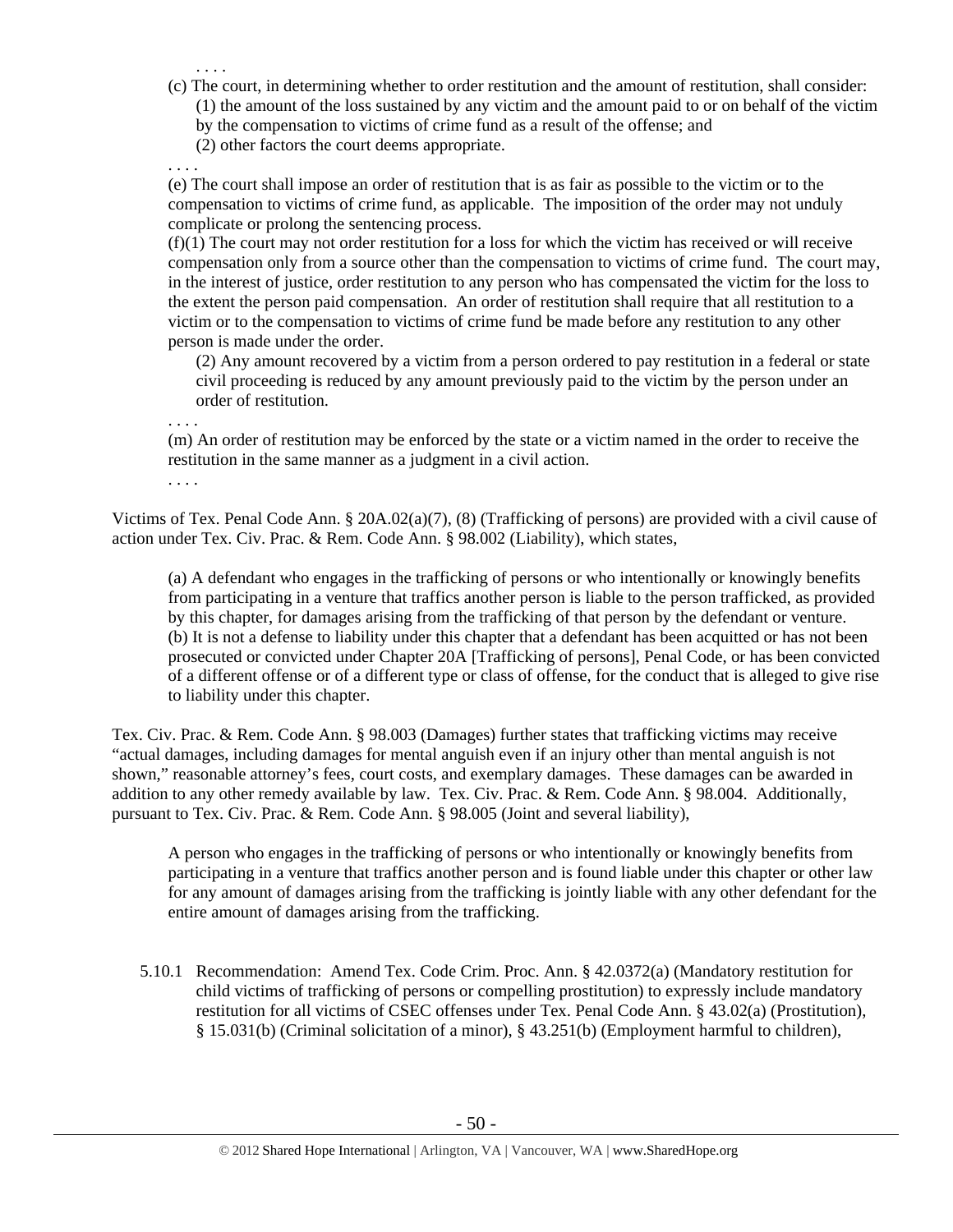§ 21.02(b), (c), (g) (Continuous sexual abuse of young child or children), § 22.021(a) (Aggravated sexual assault), and § 43.25(b) (Sexual performance by a child).

*5.11 Statutes of limitations for civil and criminal actions for child sex trafficking or commercial sexual exploitation of children (CSEC) offenses are eliminated or lengthened sufficiently to allow prosecutors and victims a realistic opportunity to pursue criminal action and legal remedies.* 

Tex. Code Crim. Proc. Ann. art. 12.01(1)(B), (D), (G)(Felonies) eliminates statutes of limitations for prosecutions under Tex. Penal Code Ann. § 20A.02(a)(7), (8) (Trafficking of persons), § 20A.03 (Continuous trafficking of persons),  $\S 22.021(a)(1)(B)$  (Aggravated sexual assault), or  $\S 21.02$  (Continuous sexual abuse of young child or children).<sup>119</sup> Tex. Code Crim. Proc. art. 12.01(2)(G), (H) imposes a 10 year statute of limitations for prosecutions of Tex. Penal Code Ann. § 20A.02(a)(1)–(4) or § 43.05(a)(1) (Compelling prostitution). Pursuant to Tex. Code Crim. Proc. Ann. art.  $12.01(6)(A)$ ,  $(C)$ ,  $^{120}$  however, if the victim was under the age of 18 at the time of the offense, prosecutions under Tex. Penal Code Ann. § 20A.02(5), (6) or § 43.05(a)(2) may be brought within "ten years from the 18th birthday of the victim of the offense." Tex. Code Crim. Proc. Ann. art. 12.01(5)(A) imposes a 20-year statute of limitation for a prosecution of Tex. Penal Code Ann. § 43.25 (Sexual performance by a child) that is tolled until the victim's 18th birthday if the victim was younger than 17 years of age at the time of the offense. No statutes of limitations are expressly specified for prosecutions of Tex. Penal Code Ann. §  $43.02(a)(2)$  (Prostitution), § 15.031(b) (Criminal solicitation of a minor), or §  $43.251(b)$ (Employment harmful to children), meaning that the 3 year statute of limitations provided under Tex. Code Crim. Proc. Ann. art. 12.01(7) applies.

In civil suits concerning personal actions, Tex. Civ. Prac. & Rem. Code Ann. § 16.001(a)(1) (Effect of disability) tolls otherwise applicable statutes of limitations from running until a victim turns 18 years old. Generally, under Tex. Civ. Prac. & Rem. Code Ann. § 16.003 (Two-year limitations period), a victim must sue for personal injury or "action for injury resulting in death" within two years from the day the cause of action arises. However, Tex. Civ. Prac. & Rem. Code Ann. § 16.0045 (Five-year limitations period) imposes a 5 year statute of limitations "if the injury arises as a result of conduct that violates" Tex. Penal Code Ann. § 22.011 (Sexual assault), § 22.021 (Aggravated sexual assault), § 21.02 (Continuous sexual abuse of young child or children), § 20A.02 (Trafficking of persons), or § 43.05 (Compelling prostitution).

5.11.1 Recommendation: Amend Tex. Code Crim. Proc. Ann. art. 12.01(5) (Felonies) to add Tex. Penal Code Ann. §  $43.02(a)(2)$  (Prostitution), § 15.031(b) (Criminal solicitation of a minor), and § 43.251(b) (Employment harmful to children) to those crimes against a child that carry a 20-year statute of limitations, beginning on the child's 18th birthday, for prosecution.

 $119$  There are currently two versions of Tex. Code Crim. Proc. Ann. art.  $12.01(1)(G)$  in effect. The first version, 2011 Tex. Gen. Laws 1, § 2.03, states "trafficking of persons under Section 20A.02(a)(7) or (8), Penal Code," while the second version, 2011 Tex. Gen. Laws 122, § 2, states "continuous trafficking of persons under Section 20A.03, Penal Code." *See also* TEXAS LEGISLATIVE COUNCIL, TEXAS LEGISLATIVE COUNCIL DRAFTING MANUAL § 8.08 (Feb. 2011), *available at* http://www.tlc.state.tx.us/legal/dm/draftingmanual.pdf (discussing the appropriate resolution for conflicting acts passed in the same session).

<sup>&</sup>lt;sup>120</sup> There are currently two versions of Tex. Code Crim. Proc. Ann. art. 12.01(6) in effect. The first version, 2011 Tex. Gen. Laws 1, states "(A) trafficking of persons under Section 20A.02(a)(5) or (6), Penal Code; (B) . . . ; (C) compelling prostitution under Section 43.05(a)(2), Penal Code." The second version, 2011 Tex. Gen. Laws 222 states "(A) injury to a child under Section 22.04, Penal Code; or (B) bigamy under Section 25.01, Penal Code . . . ." *See also* TEXAS LEGISLATIVE COUNCIL, TEXAS LEGISLATIVE COUNCIL DRAFTING MANUAL § 8.08 (Feb. 2011), *available at* http://www.tlc.state.tx.us/legal/dm/draftingmanual.pdf (discussing the appropriate resolution for conflicting acts passed in the same session).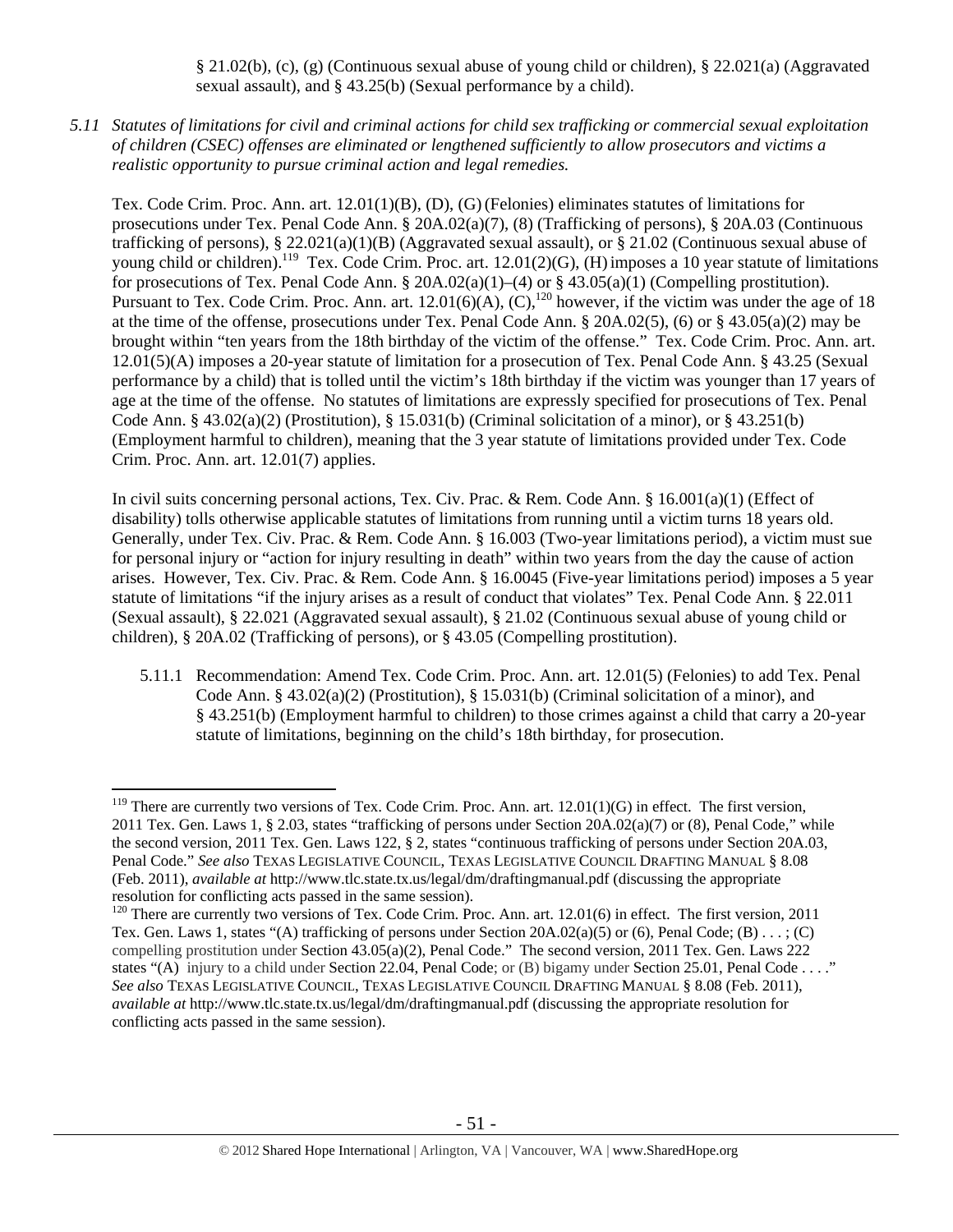#### **FRAMEWORK ISSUE 6: CRIMINAL JUSTICE TOOLS FOR INVESTIGATION AND PROSECUTIONS**

## *Legal Components:*

- *6.1 Training on human trafficking and domestic minor sex trafficking for law enforcement is statutorily mandated.*
- *6.2 Single party consent to audio-taping is permitted in law enforcement investigations.*
- *6.3 Wiretapping is an available tool to investigate domestic minor sex trafficking.*
- *6.4 Using a law enforcement posing as a minor to investigate buying or selling of commercial sex acts is not a defense to soliciting, purchasing, or selling sex with a minor.*
- *6.5 Using the Internet to investigate buyers and traffickers is a permissible investigative technique.*
- *6.6 Law enforcement and child welfare agencies are mandated to promptly report missing and recovered children. \_\_\_\_\_\_\_\_\_\_\_\_\_\_\_\_\_\_\_\_\_\_\_\_\_\_\_\_\_\_\_\_\_\_\_\_\_\_\_\_\_\_\_\_\_\_\_\_\_\_\_\_\_\_\_\_\_\_\_\_\_\_\_\_\_\_\_\_\_\_\_\_\_\_\_\_\_\_\_\_\_\_\_\_\_\_\_\_\_\_\_\_*

## *Legal Analysis:*

*6.1 Training on human trafficking and domestic minor sex trafficking for law enforcement is statutorily mandated.* 

Texas law mandates that law enforcement receives training on human trafficking. Tex. Occ. Code Ann. § 1701.258(a) (Education and training programs on trafficking of persons) requires law enforcement officers licensed on or after January 1, 2011 to "complete within a reasonable time after obtaining the license a one-time basic education and training program on the trafficking of persons." The program must be at least four hours long and "include a review of the substance of Sections 20A.02 [Trafficking of persons] and 43.05 [Compelling prostitution]." Tex. Occ. Code Ann. § 1701.258(a). Additionally, Tex. Occ. Code Ann. § 1701.258(b) states, "The [Commission on Law Enforcement Officer Standards and Education] shall make available to each officer a voluntary advanced education, instruction, and training program on the trafficking of persons and compelling prostitution prohibited under Sections 20A.02 and 43.05, Penal Code."

Tex. Occ. Code Ann. § 1701.402(a) (Proficiency certificates) authorizes the Commission on Law Enforcement Officer Standards and Education to issue proficiency certificates to law enforcement officers who meet training, education, and experience requirements. Tex. Occ. Code Ann. § 1701.402(j) states, "As a requirement for an intermediate or advanced proficiency certificate issued by the commission on or after January 1, 2011, an officer must complete the basic education and training program on the trafficking of persons described by Section 1701.258(a)."

*6.2 Single party consent to audio-taping is permitted in law enforcement investigations.* 

Texas permits single-party consent to audio-taping. Although Tex. Penal Code Ann. § 16.02(b)(1) (Unlawful interception, use, or disclosure of wire, oral, or electronic communications) states that a person who "intentionally intercepts, endeavors to intercept, or procures another person to intercept or endeavor to intercept a wire, oral, or electronic communication" is guilty of an offense, a list of affirmative defenses permit singleparty consent to audio-taping by both law enforcement and citizens. Tex. Penal Code Ann. § 16.02(c)(3), (4) states,

- (c) It is an affirmative defense to prosecution under Subsection (b) that:
	- . . . (3) a person acting under color of law intercepts:

. . .

(A) a wire, oral, or electronic communication, if the person is a party to the communication or if one of the parties to the communication has given prior consent to the interception;

(4) a person not acting under color of law intercepts a wire, oral, or electronic communication, if: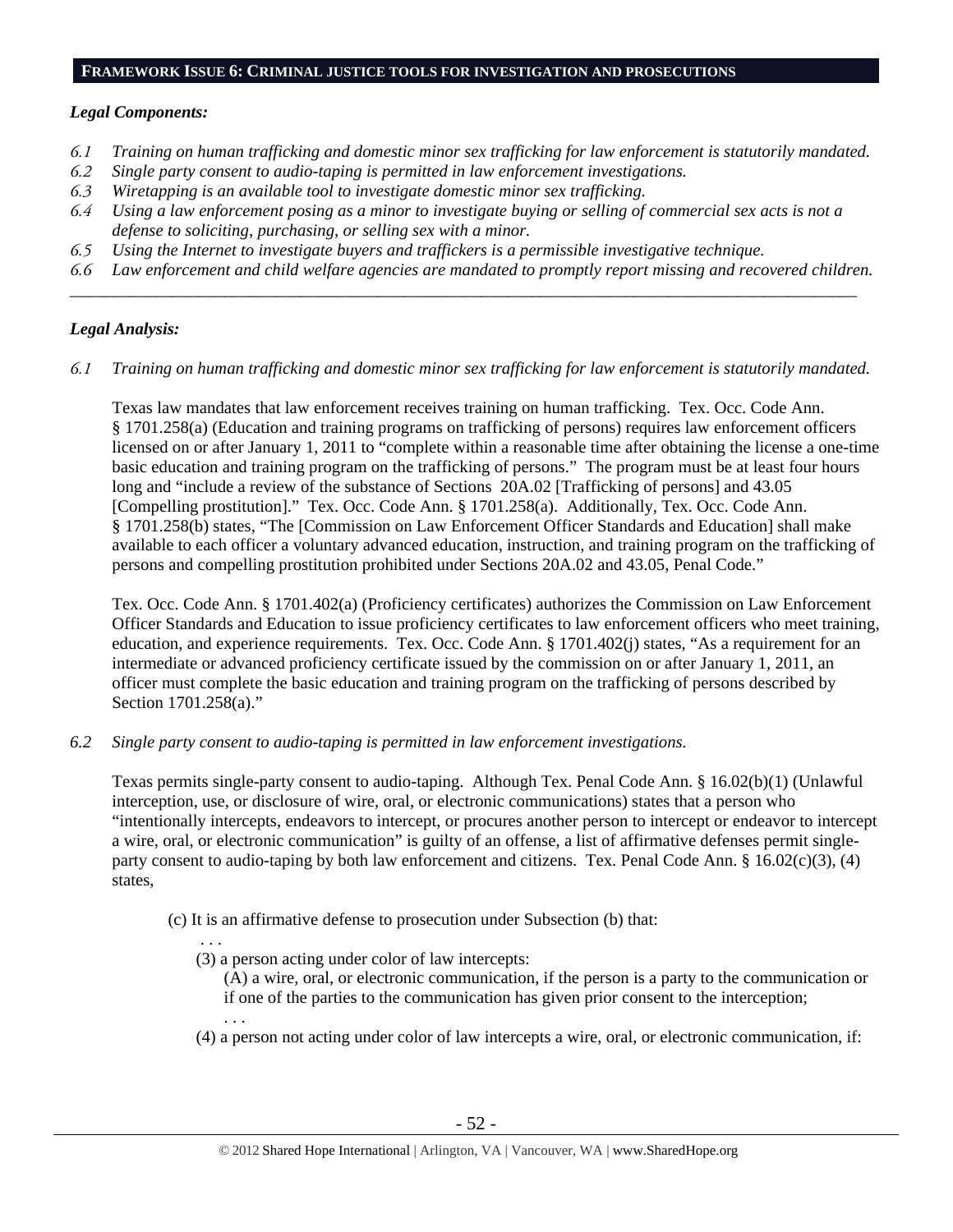(A) the person is a party to the communication; or

(B) one of the parties to the communication has given prior consent to the interception, unless the communication is intercepted for the purpose of committing an unlawful act.

*6.3 Wiretapping is an available tool to investigate domestic minor sex trafficking.* 

Tex. Penal Code Ann. § 16.02(c) (Unlawful interception, use, or disclosure of wire, oral, or electronic communications) states,

- (c) It is an affirmative defense to prosecution under Subsection (b) that:
	- . . . (3) a person acting under color of law intercepts:

(B) a wire, oral, or electronic communication, if the person is acting under the authority of Article 18.20 [Detection, interception, and use of wire, oral or electronic communications], Code of Criminal Procedure; or

. . . . . .

. . .

. . .

- (5) a person acting under color of law intercepts a wire, oral, or electronic communication if:
	- (A) oral or written consent for the interception is given by a magistrate before the interception; (B) an immediate life-threatening situation exists;
	- (C) the person is a member of a law enforcement unit specially trained to:
		- (i) respond to and deal with life-threatening situations; or
		- (ii) install electronic, mechanical, or other devices; and
	- (D) the interception ceases immediately on termination of the life-threatening situation.

Tex. Code Crim. Proc. Ann. art. 18.20, § 8 (Application for interception authorization) sets out a procedure for the issuance of an order authorizing wiretapping. Tex. Code Crim. Proc. Ann. art. 18.20, § 4 (Offenses for which interceptions may be authorized) allows law enforcement to apply for orders authorizing wiretapping in the investigation of Tex. Penal Code Ann. § 20A.02 (Trafficking of persons), § 20A.03 (Continuous trafficking of persons), or § 43.26 (Possession or promotion of child pornography). Tex. Code Crim. Proc. Ann. art. 18.20, § 4 states,

A judge of competent jurisdiction may issue an order authorizing interception of wire, oral, or electronic communications only if the prosecutor applying for the order shows probable cause to believe that the interception will provide evidence of the commission of:

(1) a felony under Section 19.02 [Murder], 19.03 [Capital murder], or 43.26 [Possession or promotion of child pornography], Penal Code;

(4) an offense under Chapter 20A [Trafficking of persons], Penal Code;

(5) an offense under Chapter 34 [Money laundering], Penal Code, if the criminal activity giving rise to the proceeds involves the commission of an offense under Title 5, Penal Code, or an offense under federal law or the laws of another state containing elements that are substantially similar to the elements of an offense under Title 5;

. . . (7) an attempt, conspiracy, or solicitation to commit an offense listed in this section.

Additionally, Tex. Code Crim. Proc. Ann. art. 18.20, § 8A(c) (Emergency installation and use of intercepting device) authorizes the issuance of oral or written orders authorizing wiretapping if it will "provide evidence of the commission of a felony, or of a threat, attempt, or conspiracy to commit a felony, in an immediate life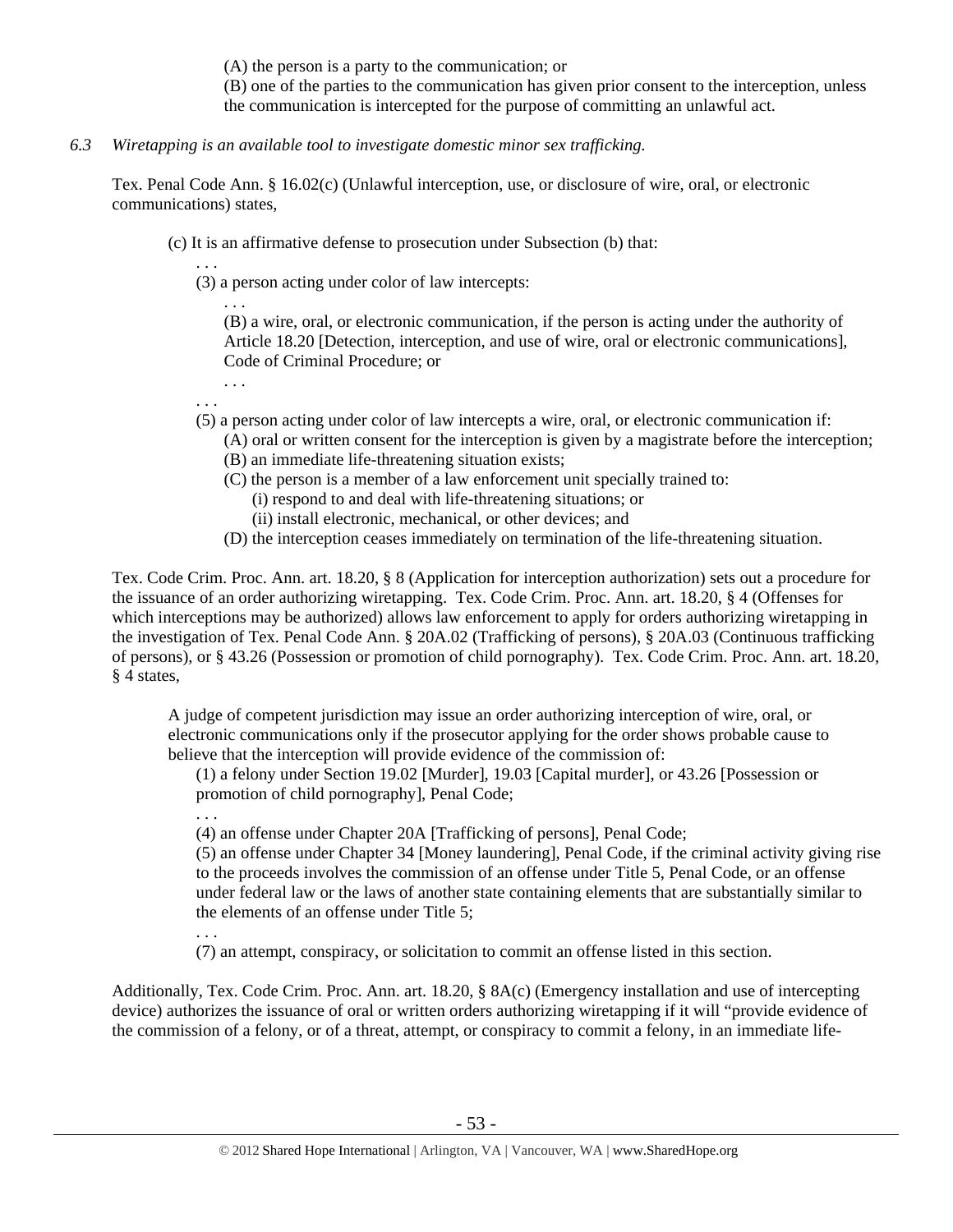threatening situation." This emergency consent expires 48 hours after the grant of consent, but a judge may authorize an order to continue the wiretap up to 30 days. Tex. Code Crim. Proc. Ann. art. 18.20, § 8A(d), (e).

Tex. Code Crim. Proc. Ann. art. 18.20 § 2(a) (Prohibition of use as evidence of intercepted communications) further states that wiretapping and its resulting evidence "may be received in evidence in any trial, hearing, or other proceeding in or before any court, grand jury, department, officer, agency, regulatory body, legislative committee, or other authority of the United States or of this state or a political subdivision of this state," with a few exceptions, including if "the communication was intercepted in violation of this article, Section 16.02, Penal Code, [Unlawful interception, use, or disclosure of wire, oral, or electronic communications], or federal law." Furthermore, "The contents of an intercepted communication and evidence derived from an intercepted communication may be received in a civil trial, hearing, or other proceeding only if the civil trial, hearing, or other proceeding arises out of a violation of a penal law." Tex. Code Crim. Proc. art. 18.20, § 2(b). Tex. Code Crim. Proc. Ann. art. 18.20, § 7(a)–(c) (Authorization for disclosure and use of intercepted communications) also provides,

(a) An investigative or law enforcement officer who, by any means authorized by this article, obtains knowledge of the contents of a wire, oral, or electronic communication or evidence derived from the communication may disclose the contents or evidence to another investigative or law enforcement officer, including a federal law enforcement officer or agent or a law enforcement officer or agent of another state . . . .

(b) An investigative or law enforcement officer who, by any means authorized by this article, obtains knowledge of the contents of a wire, oral, or electronic communication or evidence derived from the communication may use the contents or evidence to the extent the use is appropriate to the proper performance of his official duties.

(c) A person who receives, by any means authorized by this article, information concerning a wire, oral, or electronic communication or evidence derived from a communication intercepted in accordance with the provisions of this article may disclose the contents of that communication or the derivative evidence while giving testimony under oath in any proceeding held under the authority of the United States, of this state, or of a political subdivision of this state.

*6.4 Using a law enforcement posing as a minor to investigate buying or selling of commercial sex acts is not a defense to soliciting, purchasing, or selling sex with a minor.* 

Tex. Penal Code Ann. § 15.031(b) (Criminal solicitation of a minor) intimates that that law enforcement decoys may be used in investigating crimes. Tex. Penal Code Ann. § 15.031(b) states,

A person commits an offense if, with intent that an offense under Section 20A.02(a)(7) or (8) [Trafficking of persons], 21.02 [Continuous sexual abuse of young child or children], 21.11 [Indecency with a child], 22.011 [Sexual assault], 22.021 [Aggravated sexual assault], 43.02 [Prostitution], 43.05(a)(2) [Compelling prostitution], or 43.25 [Sexual performance by a child] be committed, the person by any means requests, commands, or attempts to induce a minor [under 17] or another whom the person believes to be a minor to engage in specific conduct that, under the circumstances surrounding the actor's conduct as the actor believes them to be, would constitute an offense under one of those sections or would make the minor or other believed by the person to be a minor a party to the commission of an offense under one of those sections.

Tex. Penal Code Ann. § 15.031(b) states that the offense occurs even when a "person by any means requests, commands, or attempts to induce a minor or another whom the person believes to be a minor to engage in specific conduct that, under the circumstances surrounding the actor's conduct as the actor believes them to be, would constitute an offense" under one of the specified statutes.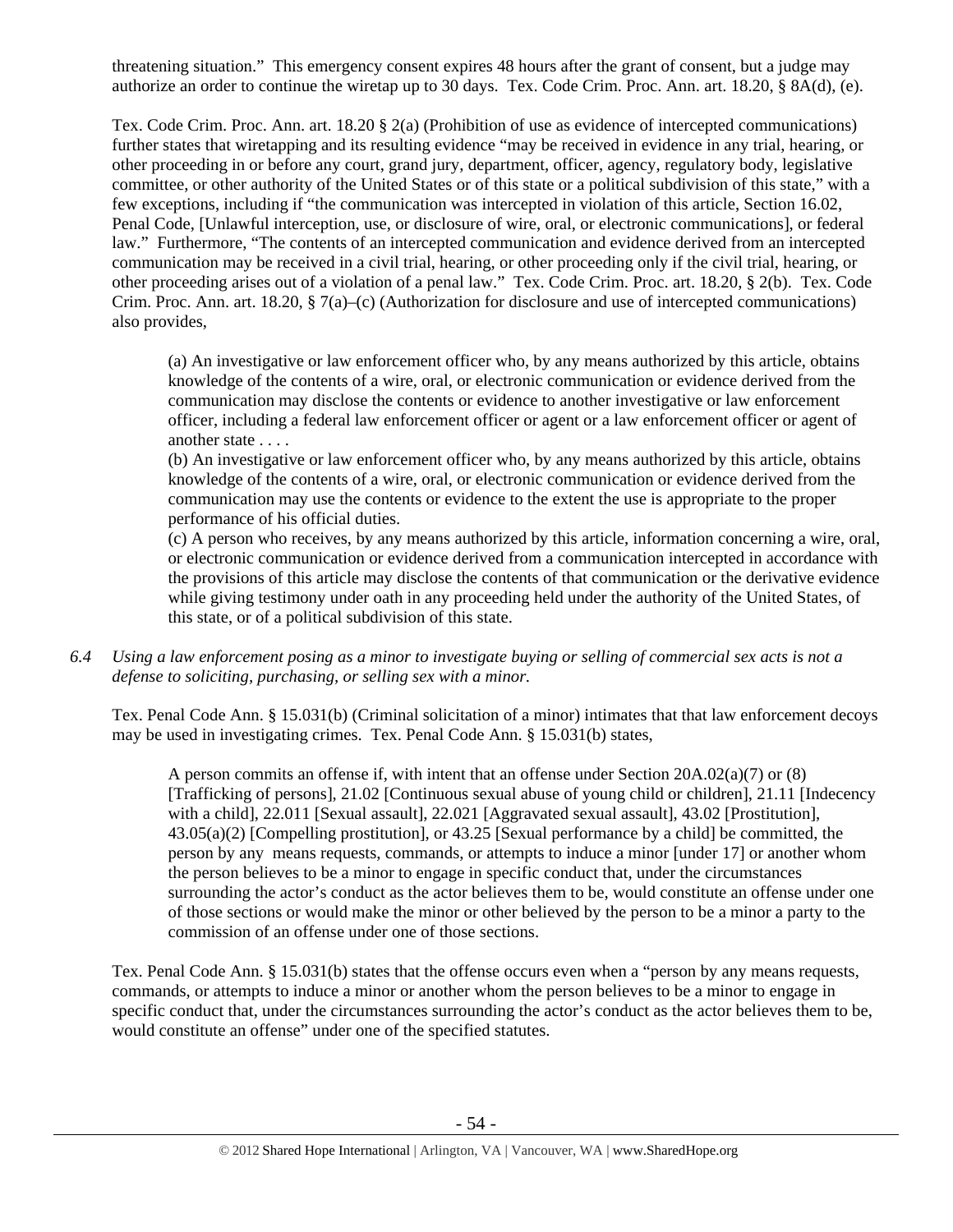## *6.5 Using the Internet to investigate buyers and traffickers is a permissible investigative technique.*

Pursuant to Tex. Penal Code Ann. § 33.021(a)(1) (Online solicitation of a minor), "'Minor' means: (A) an individual who represents himself or herself to be younger than 17 years of age; or (B) an individual whom the actor believes to be younger than 17 years of age." Therefore it is illegal for a person to "solicit[] a minor to meet another person, including the actor, with the intent that the minor will engage in sexual contact, sexual intercourse, or deviate sexual intercourse." This appears to allow law enforcement officers the ability to use the Internet for investigations posing as a minor.

## *6.6 Law enforcement and child welfare agencies are mandated to promptly report missing and recovered children.*

Some reporting requirements related to sex trafficked children are mandated by law. Tex. Gov't Code Ann. § 71.0353 (Trafficking of persons information)states that "a district or county court at law shall report the number of cases filed" for violations of Tex. Penal Code Ann. § 20A.02 (Trafficking of persons), § 43.02 (Prostitution), and § 43.05 (Compelling prostitution) and submit the report to the Office of Court Administration of the Texas Judicial System. Furthermore, Tex. Gov't Code Ann. § 411.042(b)(2) (Bureau of identification and records) states,

(b) The bureau of identification and records shall:

. . .

 $\overline{a}$ 

(2) collect information concerning the number and nature of offenses reported or known to have been committed in the state and the legal steps taken in connection with the offenses, and other information useful in the study of crime and the administration of justice, including information that enables the bureau to create a statistical breakdown of:

(A) offenses in which family violence was involved;

(B) offenses under Sections 22.011 [Sexual assault] and 22.021 [Aggravated sexual assault], Penal Code; and

(C) offenses under Section 20A.02 [Trafficking of persons] and 43.05 [Compelling prostitution], Penal Code.

Other reporting requirements apply more generally to situations involving runaway or missing children. Tex. Penal Code Ann. § 25.06(e) (Harboring runaway child) requires a law enforcement agency to immediately enter a record of a child escaped from juvenile detention or a runaway child into the National Crime Information Center (NCIC) when reported by a parent, guardian or legal custodian, peace officer, probation officer, the Texas Youth Council, a foster home, or a detention facility.

Tex. Code Crim. Proc. Ann. art. 63.002 (Missing children and missing persons information clearinghouse) establishes a missing children and missing persons information clearinghouse within the Department of Public Safety for use by all law enforcement agencies of the state as a "central repository of information on missing children and missing persons." Tex. Code Crim. Proc. Ann. art. 63.003(a). Pursuant to Tex. Code Crim. Proc. Ann. art. 63.003(b) (Functions of clearinghouse), the clearinghouse is required to

(1) establish a system of intrastate communication of information relating to missing children<sup>121</sup> and missing persons; $122$ 

 $121$  Tex. Code Crim. Proc. Ann. art.  $63.001(3)$  defines "missing child" as

a child whose whereabouts are unknown to the child's legal custodian, the circumstances of whose absence indicate that: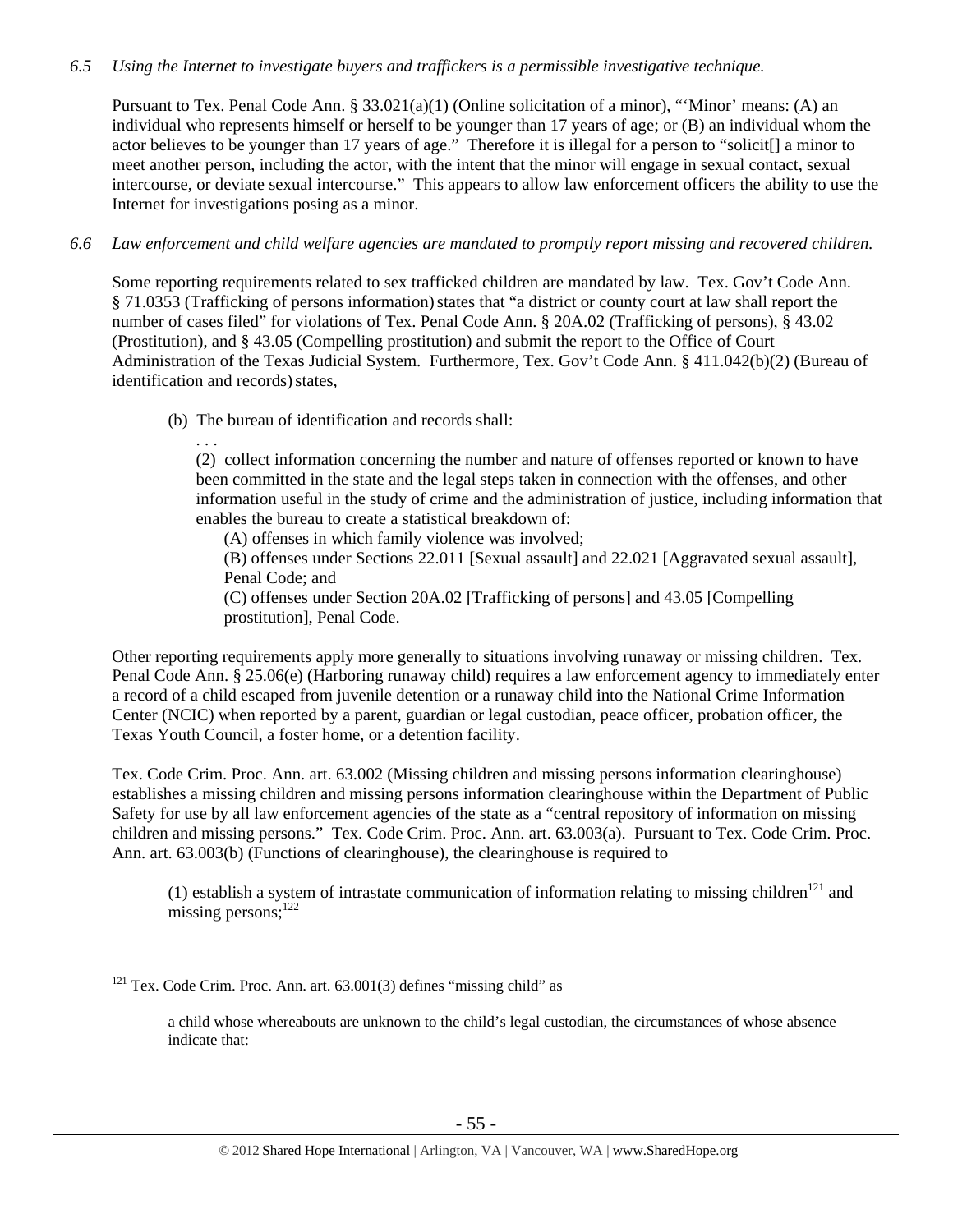(2) provide a centralized file for the exchange of information on missing children, missing persons, and unidentified dead bodies within the state;

(3) communicate with the national crime information center for the exchange of information on missing children and missing persons suspected of interstate travel;

(4) collect, process, maintain, and disseminate accurate and complete information on missing children and missing persons;

(5) provide a statewide toll-free telephone line for the reporting of missing children and missing persons and for receiving information on missing children and missing persons; and

(6) provide and disseminate to legal custodians, law enforcement agencies, and the Texas Education Agency information that explains how to prevent child abduction and what to do if a child becomes missing.

Tex. Code Crim. Proc. Ann. art. 63.009(a)(1), (2) (Law enforcement requirements) requires a law enforcement agency that receives a report of a missing child or a missing person to begin an investigation "to determine the present location of the child." Tex. Code Crim. Proc. Ann. art. 63.009(a)(3) also requires law enforcement to enter the child's name into the clearinghouse. Tex. Code Crim. Proc. Ann. art. 63.013(Information to clearinghouse) further requires each law enforcement agency to "provide to the missing children and missing persons information clearinghouse any information that would assist in the location or identification of any missing child who has been reported to the agency as missing." Lastly, Tex. Code Crim. Proc. Ann. art. 63.009 (f) states, "Immediately after the return of a missing child or missing person or the identification of an unidentified body, the local law enforcement agency having jurisdiction of the investigation shall cancel the entry in the national crime information center database."

Moreover, the school system is included as a critical component of finding missing children in Texas. Tex. Code Crim. Proc. Ann. art. 63.019 (School records system) requires schools to keep specific information for any child under 11 years of age who is enrolled in a school for the first time and uses this information in its efforts to locate missing children. Under Tex. Code Crim. Proc. Ann. art. 63.019(b), if required documents are not able to be produced within 30 day after the child's enrollment (90 days if the child was not born in the United States), the school must notify the appropriate law enforcement agency so they can check the

> (A) the child did not voluntarily leave the care and control of the custodian, and the taking of the child was not authorized by law;

> (B) the child voluntarily left the care and control of the custodian without the custodian's consent and without intent to return;

> (C) the child was taken or retained in violation of the terms of a court order for possession of or access to the child; or

(D) the child was taken or retained without the permission of the custodian and with the effect of depriving the custodian of possession of or access to the child unless the taking or retention of the child was prompted by the commission or attempted commission of family violence, as defined by Section 71.004, Family Code, against the child or the actor.

Tex. Code Crim. Proc. Ann. art. 63.001(1) (Definitions) defines "child" as "a person under 18 years of age."  $122$  Tex. Code Crim. Proc. Ann. art. 63.001(2) defines a "missing person" as "a person 18 years old or older whose disappearance is possibly not voluntary." Tex. Code Crim. Proc. Ann. art. 63.001(4) further explains,

"Missing child" or "missing person" also includes a person of any age who is missing and:

(A) is under proven physical or mental disability or is senile, and because of one or more of these conditions is subject to immediate danger or is a danger to others;

(B) is in the company of another person or is in a situation the circumstances of which indicate that the missing child's or missing person's safety is in doubt; or

(C) is unemancipated as defined by the law of this state.